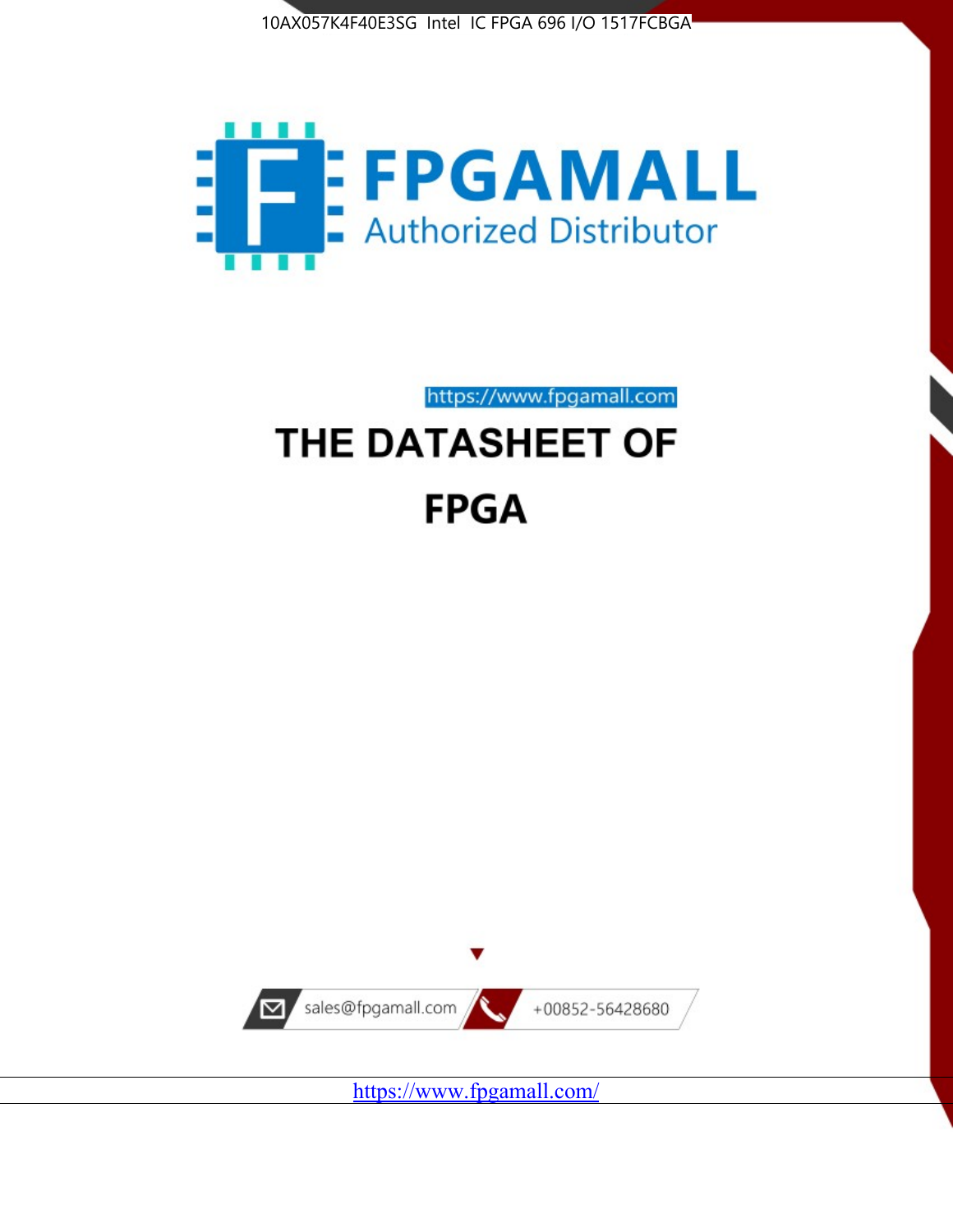10AX057K4F40E3SG Intel IC FPGA 696 I/O 1517FCBGA



# **Intel® Arria® 10 Device Overview**



**A10-OVERVIEW | 2018.12.06** Latest document on the web: **[PDF](https://www.intel.com/content/dam/www/programmable/us/en/pdfs/literature/hb/arria-10/a10_overview.pdf)** | **[HTML](https://www.intel.com/content/www/us/en/programmable/documentation/sam1403480274650.html)**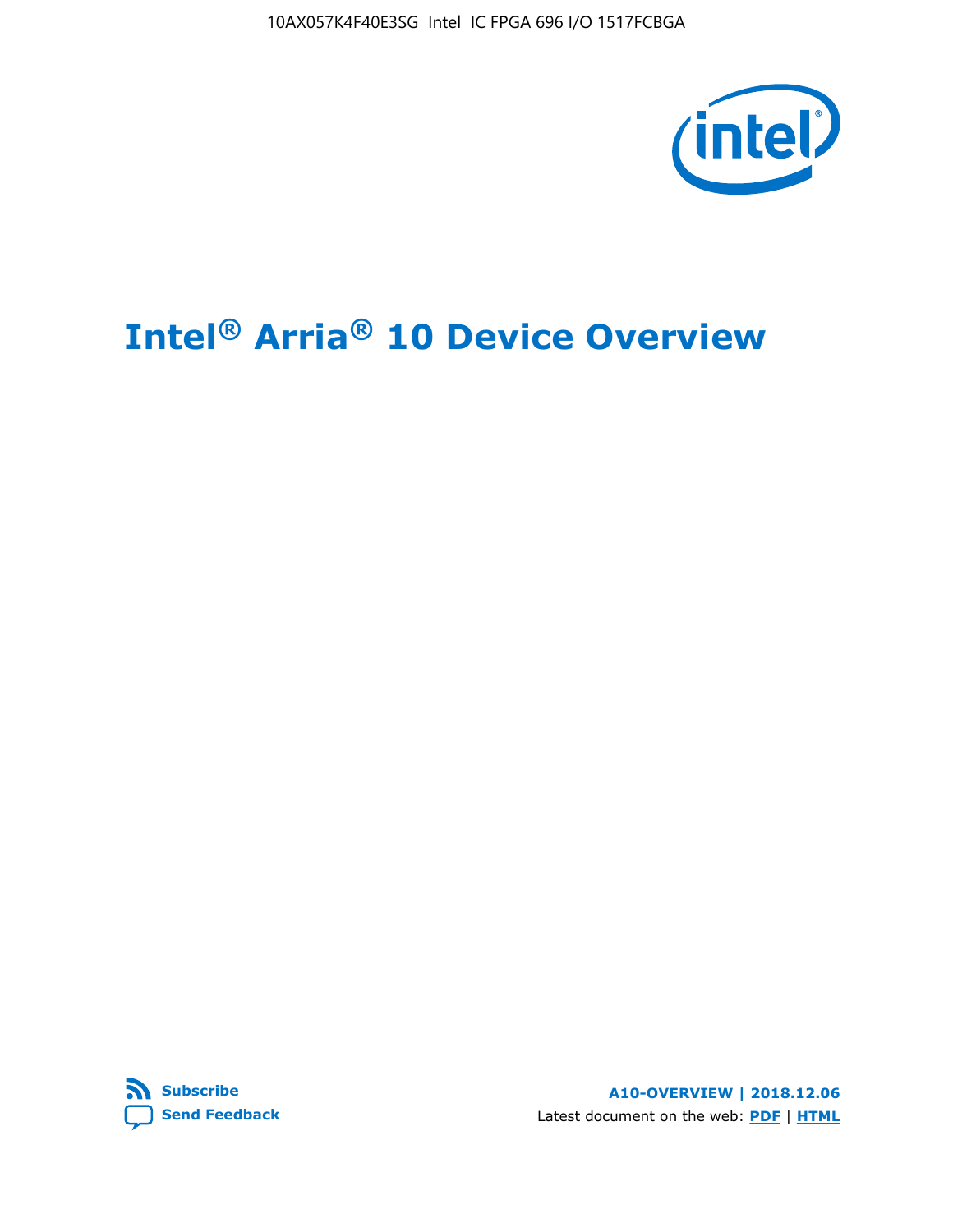

**Contents** 

# **Contents**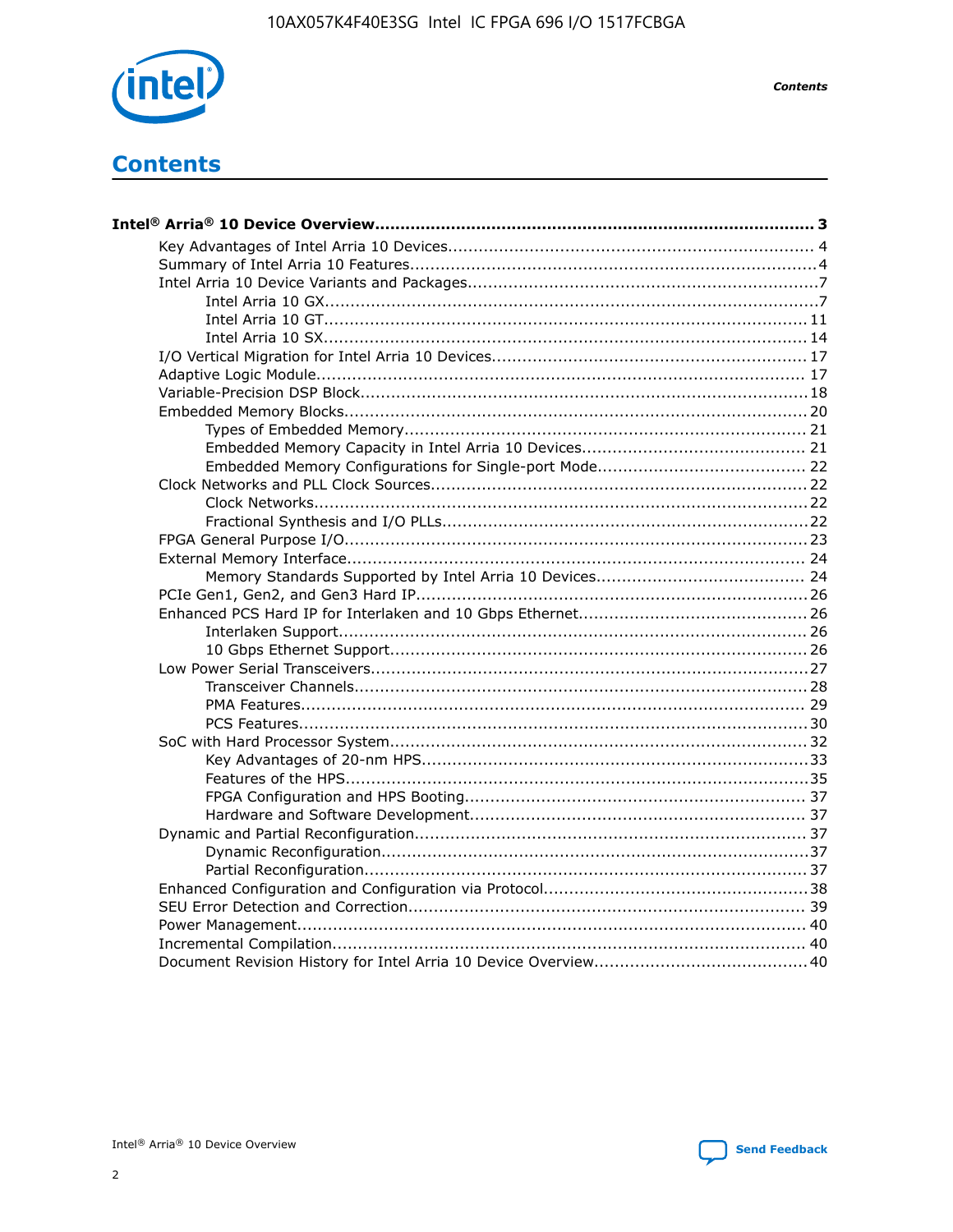**A10-OVERVIEW | 2018.12.06**

**[Send Feedback](mailto:FPGAtechdocfeedback@intel.com?subject=Feedback%20on%20Intel%20Arria%2010%20Device%20Overview%20(A10-OVERVIEW%202018.12.06)&body=We%20appreciate%20your%20feedback.%20In%20your%20comments,%20also%20specify%20the%20page%20number%20or%20paragraph.%20Thank%20you.)**



# **Intel® Arria® 10 Device Overview**

The Intel<sup>®</sup> Arria<sup>®</sup> 10 device family consists of high-performance and power-efficient 20 nm mid-range FPGAs and SoCs.

Intel Arria 10 device family delivers:

- Higher performance than the previous generation of mid-range and high-end FPGAs.
- Power efficiency attained through a comprehensive set of power-saving technologies.

The Intel Arria 10 devices are ideal for high performance, power-sensitive, midrange applications in diverse markets.

| <b>Market</b>         | <b>Applications</b>                                                                                               |
|-----------------------|-------------------------------------------------------------------------------------------------------------------|
| Wireless              | Channel and switch cards in remote radio heads<br>٠<br>Mobile backhaul<br>٠                                       |
| Wireline              | 40G/100G muxponders and transponders<br>٠<br>100G line cards<br>٠<br><b>Bridging</b><br>٠<br>Aggregation<br>٠     |
| <b>Broadcast</b>      | Studio switches<br>٠<br>Servers and transport<br>٠<br>Videoconferencing<br>٠<br>Professional audio and video<br>٠ |
| Computing and Storage | Flash cache<br>٠<br>Cloud computing servers<br>٠<br>Server acceleration<br>٠                                      |
| Medical               | Diagnostic scanners<br>٠<br>Diagnostic imaging<br>٠                                                               |
| Military              | Missile guidance and control<br>٠<br>Radar<br>٠<br>Electronic warfare<br>٠<br>Secure communications<br>٠          |

#### **Table 1. Sample Markets and Ideal Applications for Intel Arria 10 Devices**

#### **Related Information**

- [Intel Arria 10 Device Handbook: Known Issues](http://www.altera.com/support/kdb/solutions/rd07302013_646.html) Lists the planned updates to the *Intel Arria 10 Device Handbook* chapters.
- [Intel Arria 10 GX/GT Device Errata and Design Recommendations](https://www.intel.com/content/www/us/en/programmable/documentation/agz1493851706374.html#yqz1494433888646)
- [Intel Arria 10 SX Device Errata and Design Recommendations](https://www.intel.com/content/www/us/en/programmable/documentation/cru1462832385668.html#cru1462832558642)

Intel Corporation. All rights reserved. Intel, the Intel logo, Altera, Arria, Cyclone, Enpirion, MAX, Nios, Quartus and Stratix words and logos are trademarks of Intel Corporation or its subsidiaries in the U.S. and/or other countries. Intel warrants performance of its FPGA and semiconductor products to current specifications in accordance with Intel's standard warranty, but reserves the right to make changes to any products and services at any time without notice. Intel assumes no responsibility or liability arising out of the application or use of any information, product, or service described herein except as expressly agreed to in writing by Intel. Intel customers are advised to obtain the latest version of device specifications before relying on any published information and before placing orders for products or services. \*Other names and brands may be claimed as the property of others.

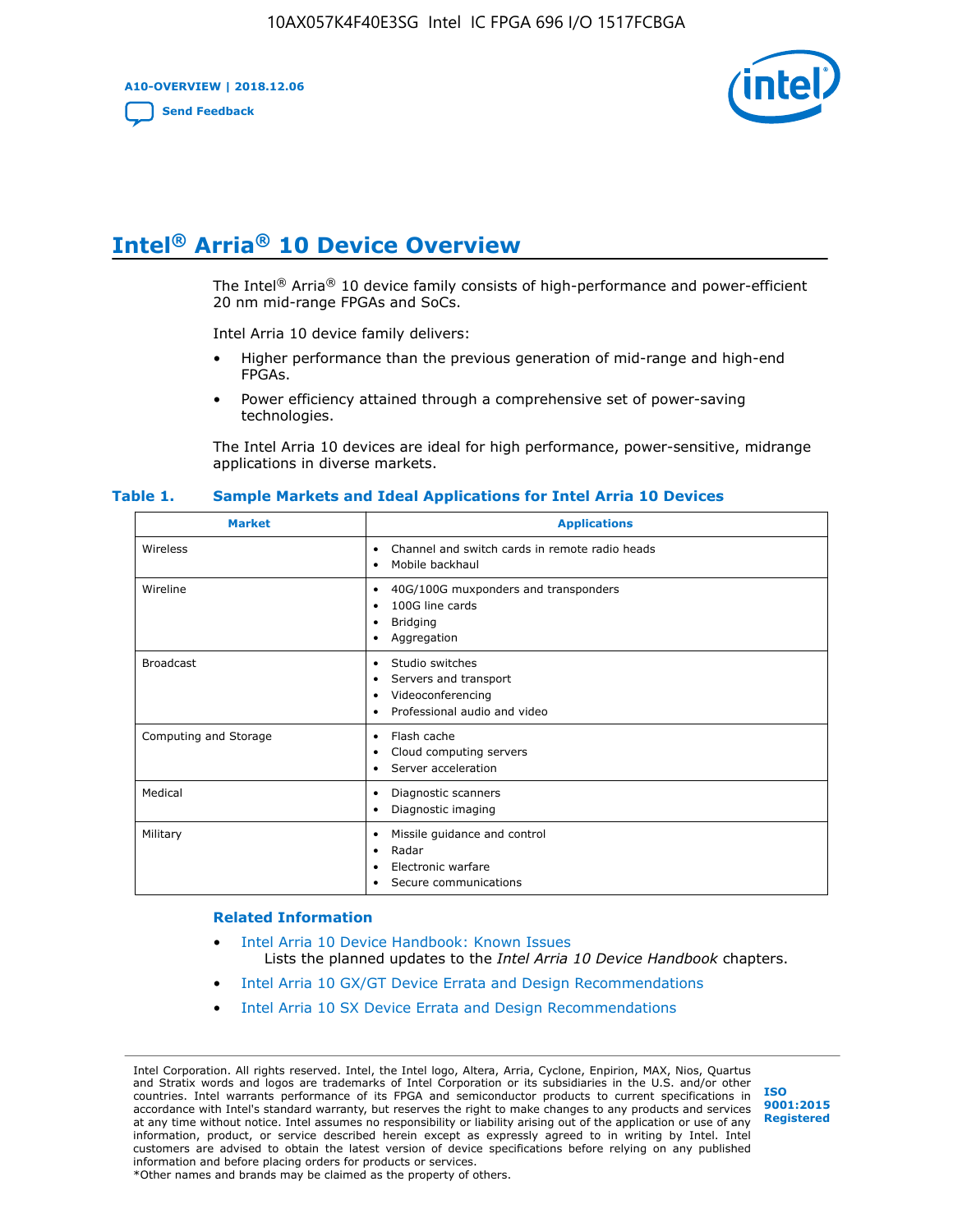

# **Key Advantages of Intel Arria 10 Devices**

## **Table 2. Key Advantages of the Intel Arria 10 Device Family**

| <b>Advantage</b>                                                                                          | <b>Supporting Feature</b>                                                                                                                                                                                                                                                                                                |
|-----------------------------------------------------------------------------------------------------------|--------------------------------------------------------------------------------------------------------------------------------------------------------------------------------------------------------------------------------------------------------------------------------------------------------------------------|
| Enhanced core architecture                                                                                | Built on TSMC's 20 nm process technology<br>٠<br>60% higher performance than the previous generation of mid-range FPGAs<br>٠<br>15% higher performance than the fastest previous-generation FPGA<br>٠                                                                                                                    |
| High-bandwidth integrated<br>transceivers                                                                 | Short-reach rates up to 25.8 Gigabits per second (Gbps)<br>٠<br>Backplane capability up to 12.5 Gbps<br>٠<br>Integrated 10GBASE-KR and 40GBASE-KR4 Forward Error Correction (FEC)<br>٠                                                                                                                                   |
| Improved logic integration and<br>hard IP blocks                                                          | 8-input adaptive logic module (ALM)<br>٠<br>Up to 65.6 megabits (Mb) of embedded memory<br>٠<br>Variable-precision digital signal processing (DSP) blocks<br>Fractional synthesis phase-locked loops (PLLs)<br>Hard PCI Express Gen3 IP blocks<br>Hard memory controllers and PHY up to 2,400 Megabits per second (Mbps) |
| Second generation hard<br>processor system (HPS) with<br>integrated ARM* Cortex*-A9*<br>MPCore* processor | Tight integration of a dual-core ARM Cortex-A9 MPCore processor, hard IP, and an<br>٠<br>FPGA in a single Intel Arria 10 system-on-a-chip (SoC)<br>Supports over 128 Gbps peak bandwidth with integrated data coherency between<br>$\bullet$<br>the processor and the FPGA fabric                                        |
| Advanced power savings                                                                                    | Comprehensive set of advanced power saving features<br>٠<br>Power-optimized MultiTrack routing and core architecture<br>٠<br>Up to 40% lower power compared to previous generation of mid-range FPGAs<br>Up to 60% lower power compared to previous generation of high-end FPGAs                                         |

# **Summary of Intel Arria 10 Features**

## **Table 3. Summary of Features for Intel Arria 10 Devices**

| <b>Feature</b>                  | <b>Description</b>                                                                                                                                                                                                                                                                                                                                                                                       |
|---------------------------------|----------------------------------------------------------------------------------------------------------------------------------------------------------------------------------------------------------------------------------------------------------------------------------------------------------------------------------------------------------------------------------------------------------|
| Technology                      | TSMC's 20-nm SoC process technology<br>٠<br>Allows operation at a lower $V_{\text{CC}}$ level of 0.82 V instead of the 0.9 V standard $V_{\text{CC}}$ core voltage                                                                                                                                                                                                                                       |
| Packaging                       | 1.0 mm ball-pitch Fineline BGA packaging<br>0.8 mm ball-pitch Ultra Fineline BGA packaging<br>Multiple devices with identical package footprints for seamless migration between different<br><b>FPGA</b> densities<br>Devices with compatible package footprints allow migration to next generation high-end<br>Stratix $\mathcal{R}$ 10 devices<br>RoHS, leaded $(1)$ , and lead-free (Pb-free) options |
| High-performance<br>FPGA fabric | Enhanced 8-input ALM with four registers<br>٠<br>Improved multi-track routing architecture to reduce congestion and improve compilation time<br>Hierarchical core clocking architecture<br>Fine-grained partial reconfiguration                                                                                                                                                                          |
| Internal memory<br>blocks       | M20K-20-Kb memory blocks with hard error correction code (ECC)<br>Memory logic array block (MLAB)-640-bit memory                                                                                                                                                                                                                                                                                         |
|                                 | continued                                                                                                                                                                                                                                                                                                                                                                                                |



<sup>(1)</sup> Contact Intel for availability.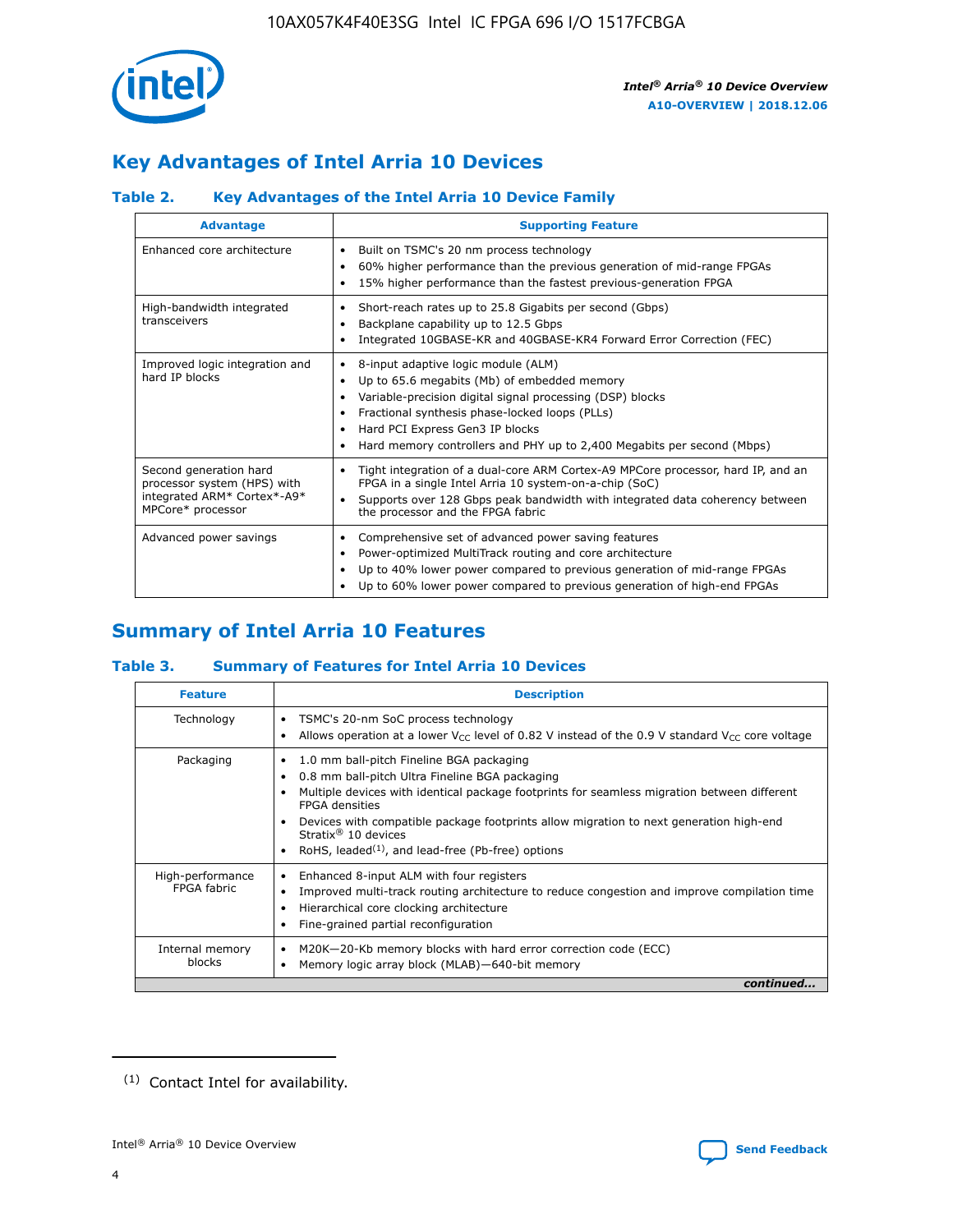$\mathsf{r}$ 



| <b>Feature</b>                         |                                                                                                                | <b>Description</b>                                                                                                                                                                                                                                                                                                                                                                                                                                                                                                                                                                                                                                                                                                                                                                                                                          |
|----------------------------------------|----------------------------------------------------------------------------------------------------------------|---------------------------------------------------------------------------------------------------------------------------------------------------------------------------------------------------------------------------------------------------------------------------------------------------------------------------------------------------------------------------------------------------------------------------------------------------------------------------------------------------------------------------------------------------------------------------------------------------------------------------------------------------------------------------------------------------------------------------------------------------------------------------------------------------------------------------------------------|
| Embedded Hard IP<br>blocks             | Variable-precision DSP                                                                                         | Native support for signal processing precision levels from $18 \times 19$ to<br>$\bullet$<br>54 x 54<br>Native support for 27 x 27 multiplier mode<br>64-bit accumulator and cascade for systolic finite impulse responses<br>(FIRs)<br>Internal coefficient memory banks<br>٠<br>Preadder/subtractor for improved efficiency<br>Additional pipeline register to increase performance and reduce<br>power<br>Supports floating point arithmetic:<br>- Perform multiplication, addition, subtraction, multiply-add,<br>multiply-subtract, and complex multiplication.<br>- Supports multiplication with accumulation capability, cascade<br>summation, and cascade subtraction capability.<br>- Dynamic accumulator reset control.<br>- Support direct vector dot and complex multiplication chaining<br>multiply floating point DSP blocks. |
|                                        | Memory controller                                                                                              | DDR4, DDR3, and DDR3L                                                                                                                                                                                                                                                                                                                                                                                                                                                                                                                                                                                                                                                                                                                                                                                                                       |
|                                        | PCI Express*                                                                                                   | PCI Express (PCIe*) Gen3 (x1, x2, x4, or x8), Gen2 (x1, x2, x4, or x8)<br>and Gen1 (x1, x2, x4, or x8) hard IP with complete protocol stack,<br>endpoint, and root port                                                                                                                                                                                                                                                                                                                                                                                                                                                                                                                                                                                                                                                                     |
|                                        | Transceiver I/O                                                                                                | 10GBASE-KR/40GBASE-KR4 Forward Error Correction (FEC)<br>PCS hard IPs that support:<br>- 10-Gbps Ethernet (10GbE)<br>- PCIe PIPE interface<br>- Interlaken<br>- Gbps Ethernet (GbE)<br>- Common Public Radio Interface (CPRI) with deterministic latency<br>support<br>- Gigabit-capable passive optical network (GPON) with fast lock-<br>time support<br>13.5G JESD204b<br>$\bullet$<br>8B/10B, 64B/66B, 64B/67B encoders and decoders<br>Custom mode support for proprietary protocols                                                                                                                                                                                                                                                                                                                                                   |
| Core clock networks                    | $\bullet$<br>$\bullet$                                                                                         | Up to 800 MHz fabric clocking, depending on the application:<br>- 667 MHz external memory interface clocking with 2,400 Mbps DDR4 interface<br>- 800 MHz LVDS interface clocking with 1,600 Mbps LVDS interface<br>Global, regional, and peripheral clock networks<br>Clock networks that are not used can be gated to reduce dynamic power                                                                                                                                                                                                                                                                                                                                                                                                                                                                                                 |
| Phase-locked loops<br>(PLLs)           | High-resolution fractional synthesis PLLs:<br>$\bullet$<br>Integer PLLs:<br>- Adjacent to general purpose I/Os | - Precision clock synthesis, clock delay compensation, and zero delay buffering (ZDB)<br>- Support integer mode and fractional mode<br>- Fractional mode support with third-order delta-sigma modulation<br>- Support external memory and LVDS interfaces                                                                                                                                                                                                                                                                                                                                                                                                                                                                                                                                                                                   |
| FPGA General-purpose<br>$I/Os$ (GPIOs) | On-chip termination (OCT)<br>$\bullet$                                                                         | 1.6 Gbps LVDS-every pair can be configured as receiver or transmitter<br>1.2 V to 3.0 V single-ended LVTTL/LVCMOS interfacing                                                                                                                                                                                                                                                                                                                                                                                                                                                                                                                                                                                                                                                                                                               |
| <b>External Memory</b><br>Interface    |                                                                                                                | Hard memory controller- DDR4, DDR3, and DDR3L support<br>$-$ DDR4 $-$ speeds up to 1,200 MHz/2,400 Mbps<br>- DDR3-speeds up to 1,067 MHz/2,133 Mbps<br>Soft memory controller—provides support for RLDRAM $3^{(2)}$ , QDR IV $(2^2)$ , and QDR II+<br>continued                                                                                                                                                                                                                                                                                                                                                                                                                                                                                                                                                                             |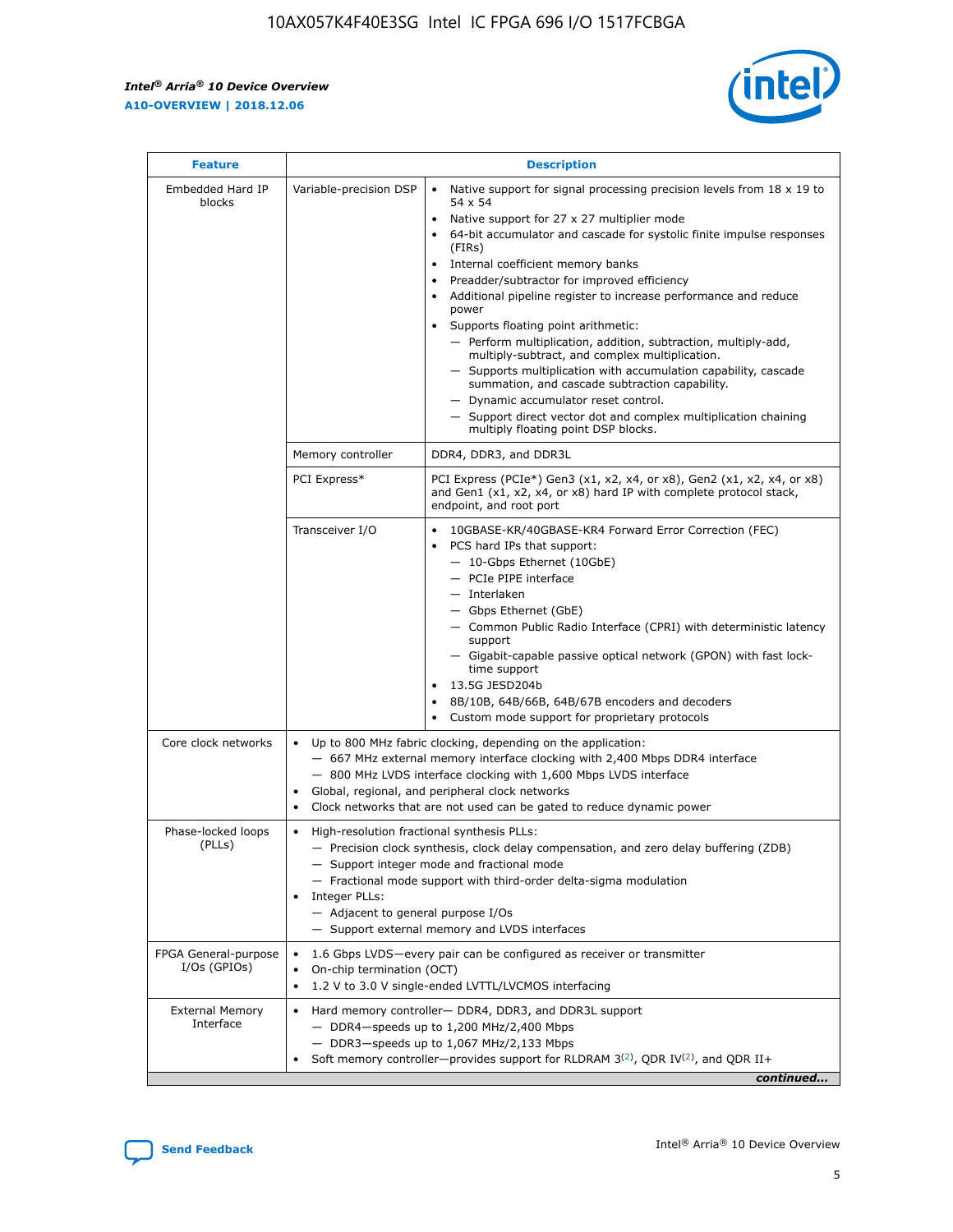

| <b>Feature</b>                                    | <b>Description</b>                                                                                                                                                                                                                                                                                                                                                                                                                                                                                                                                                                                                                             |
|---------------------------------------------------|------------------------------------------------------------------------------------------------------------------------------------------------------------------------------------------------------------------------------------------------------------------------------------------------------------------------------------------------------------------------------------------------------------------------------------------------------------------------------------------------------------------------------------------------------------------------------------------------------------------------------------------------|
| Low-power serial<br>transceivers                  | • Continuous operating range:<br>- Intel Arria 10 GX-1 Gbps to 17.4 Gbps<br>- Intel Arria 10 GT-1 Gbps to 25.8 Gbps<br>Backplane support:<br>$-$ Intel Arria 10 GX-up to 12.5<br>$-$ Intel Arria 10 GT-up to 12.5<br>Extended range down to 125 Mbps with oversampling<br>ATX transmit PLLs with user-configurable fractional synthesis capability<br>• Electronic Dispersion Compensation (EDC) support for XFP, SFP+, QSFP, and CFP optical<br>module<br>• Adaptive linear and decision feedback equalization<br>Transmitter pre-emphasis and de-emphasis<br>$\bullet$<br>Dynamic partial reconfiguration of individual transceiver channels |
| <b>HPS</b><br>(Intel Arria 10 SX<br>devices only) | Processor and system<br>Dual-core ARM Cortex-A9 MPCore processor-1.2 GHz CPU with<br>$\bullet$<br>1.5 GHz overdrive capability<br>256 KB on-chip RAM and 64 KB on-chip ROM<br>$\bullet$<br>System peripherals-general-purpose timers, watchdog timers, direct<br>memory access (DMA) controller, FPGA configuration manager, and<br>clock and reset managers<br>• Security features—anti-tamper, secure boot, Advanced Encryption<br>Standard (AES) and authentication (SHA)<br>ARM CoreSight* JTAG debug access port, trace port, and on-chip<br>trace storage                                                                                |
|                                                   | <b>External interfaces</b><br>Hard memory interface—Hard memory controller (2,400 Mbps DDR4,<br>$\bullet$<br>and 2,133 Mbps DDR3), Quad serial peripheral interface (QSPI) flash<br>controller, NAND flash controller, direct memory access (DMA)<br>controller, Secure Digital/MultiMediaCard (SD/MMC) controller<br>Communication interface-10/100/1000 Ethernet media access<br>control (MAC), USB On-The-GO (OTG) controllers, I <sup>2</sup> C controllers,<br>UART 16550, serial peripheral interface (SPI), and up to 62<br>HPS GPIO interfaces (48 direct-share I/Os)                                                                  |
|                                                   | High-performance ARM AMBA* AXI bus bridges that support<br>Interconnects to core<br>$\bullet$<br>simultaneous read and write<br>HPS-FPGA bridges—include the FPGA-to-HPS, HPS-to-FPGA, and<br>$\bullet$<br>lightweight HPS-to-FPGA bridges that allow the FPGA fabric to issue<br>transactions to slaves in the HPS, and vice versa<br>Configuration bridge that allows HPS configuration manager to<br>configure the core logic via dedicated 32-bit configuration port<br>FPGA-to-HPS SDRAM controller bridge-provides configuration<br>interfaces for the multiport front end (MPFE) of the HPS SDRAM<br>controller                         |
| Configuration                                     | Tamper protection—comprehensive design protection to protect your valuable IP investments<br>Enhanced 256-bit advanced encryption standard (AES) design security with authentication<br>$\bullet$<br>Configuration via protocol (CvP) using PCIe Gen1, Gen2, or Gen3<br>continued                                                                                                                                                                                                                                                                                                                                                              |

<sup>(2)</sup> Intel Arria 10 devices support this external memory interface using hard PHY with soft memory controller.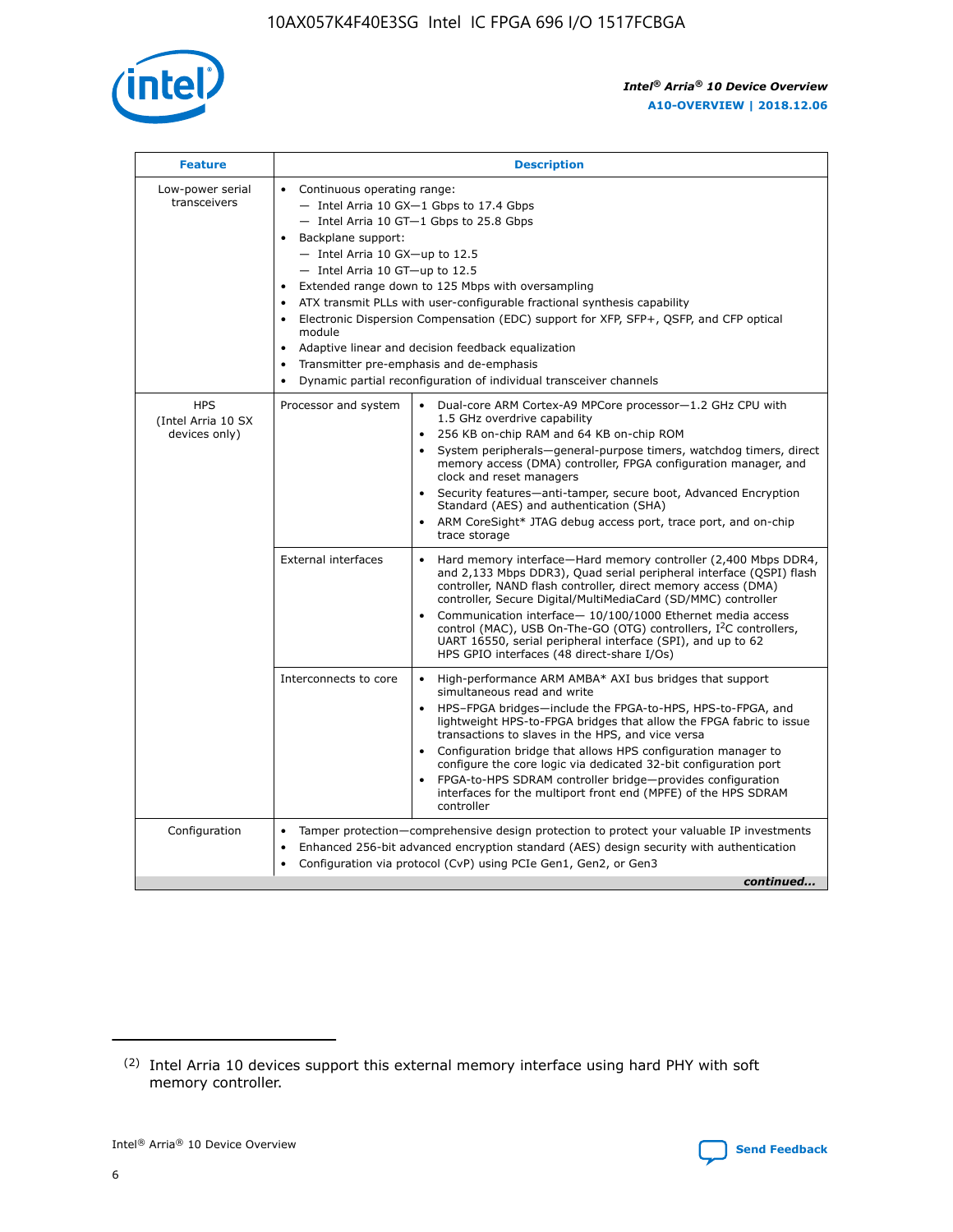

| <b>Feature</b>     | <b>Description</b>                                                                                                                                                                                               |
|--------------------|------------------------------------------------------------------------------------------------------------------------------------------------------------------------------------------------------------------|
|                    | Dynamic reconfiguration of the transceivers and PLLs<br>Fine-grained partial reconfiguration of the core fabric<br>Active Serial x4 Interface<br>$\bullet$                                                       |
| Power management   | SmartVID<br>Low static power device options<br>Programmable Power Technology<br>Intel Quartus <sup>®</sup> Prime integrated power analysis                                                                       |
| Software and tools | Intel Quartus Prime design suite<br>Transceiver toolkit<br>Platform Designer system integration tool<br>DSP Builder for Intel FPGAs<br>OpenCL <sup>™</sup> support<br>Intel SoC FPGA Embedded Design Suite (EDS) |

## **Related Information**

[Intel Arria 10 Transceiver PHY Overview](https://www.intel.com/content/www/us/en/programmable/documentation/nik1398707230472.html#nik1398706768037) Provides details on Intel Arria 10 transceivers.

# **Intel Arria 10 Device Variants and Packages**

#### **Table 4. Device Variants for the Intel Arria 10 Device Family**

| <b>Variant</b>    | <b>Description</b>                                                                                                                                                                                                     |
|-------------------|------------------------------------------------------------------------------------------------------------------------------------------------------------------------------------------------------------------------|
| Intel Arria 10 GX | FPGA featuring 17.4 Gbps transceivers for short reach applications with 12.5 backplane driving<br>capability.                                                                                                          |
| Intel Arria 10 GT | FPGA featuring:<br>17.4 Gbps transceivers for short reach applications with 12.5 backplane driving capability.<br>25.8 Gbps transceivers for supporting CAUI-4 and CEI-25G applications with CFP2 and CFP4<br>modules. |
| Intel Arria 10 SX | SoC integrating ARM-based HPS and FPGA featuring 17.4 Gbps transceivers for short reach<br>applications with 12.5 backplane driving capability.                                                                        |

## **Intel Arria 10 GX**

This section provides the available options, maximum resource counts, and package plan for the Intel Arria 10 GX devices.

The information in this section is correct at the time of publication. For the latest information and to get more details, refer to the Intel FPGA Product Selector.

## **Related Information**

#### [Intel FPGA Product Selector](http://www.altera.com/products/selector/psg-selector.html) Provides the latest information on Intel products.

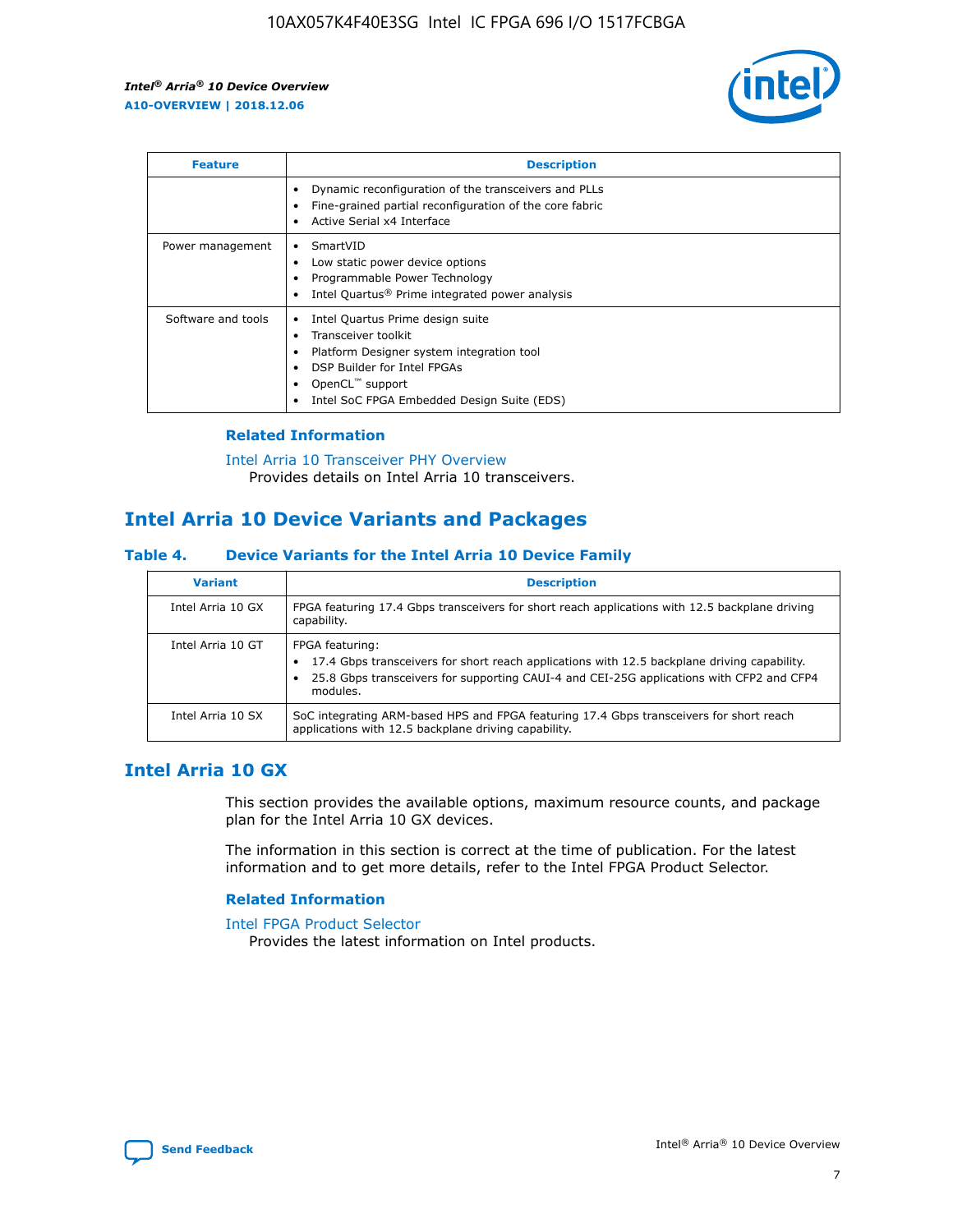

## **Available Options**





#### **Related Information**

[Transceiver Performance for Intel Arria 10 GX/SX Devices](https://www.intel.com/content/www/us/en/programmable/documentation/mcn1413182292568.html#mcn1413213965502) Provides more information about the transceiver speed grade.

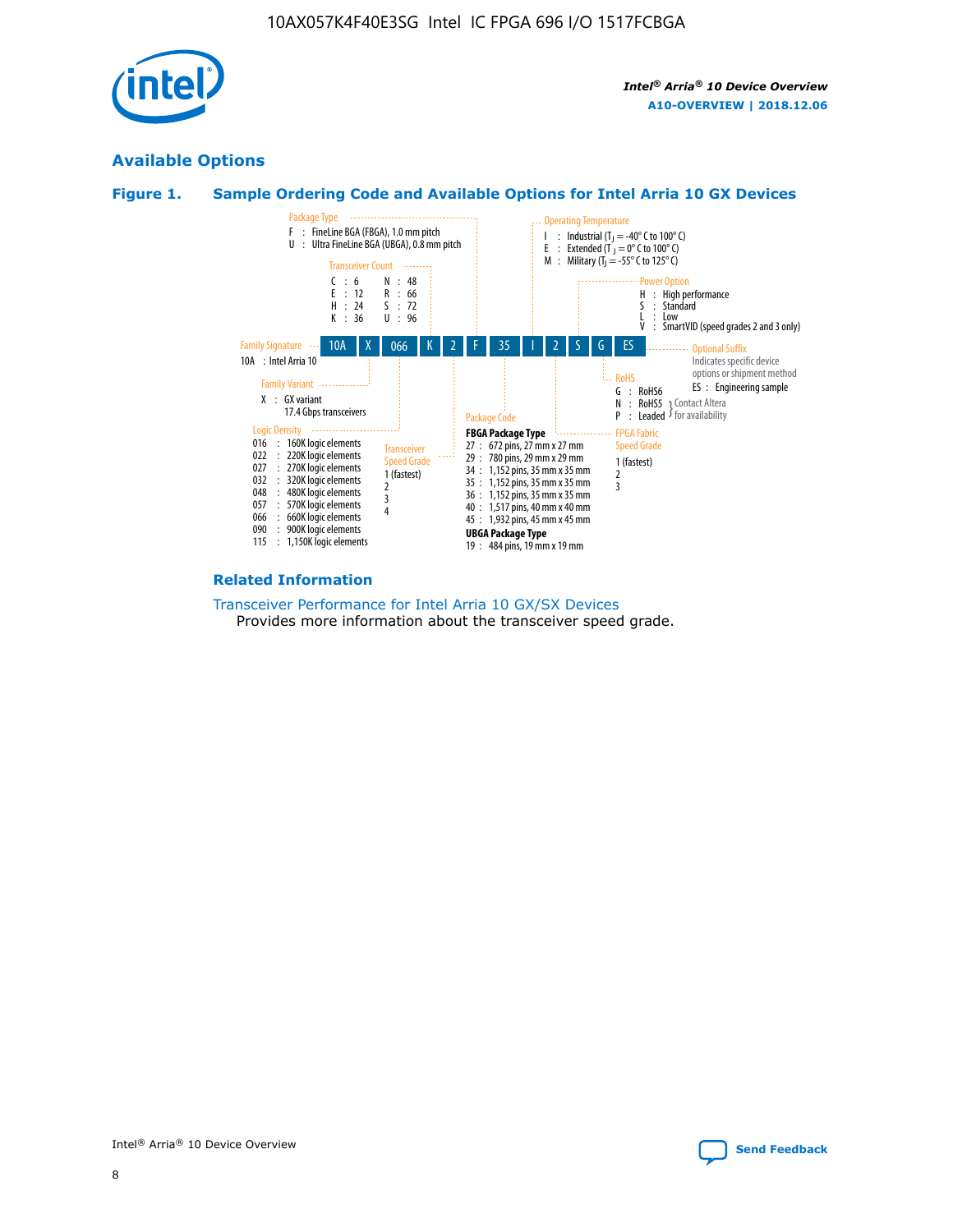

## **Maximum Resources**

#### **Table 5. Maximum Resource Counts for Intel Arria 10 GX Devices (GX 160, GX 220, GX 270, GX 320, and GX 480)**

| <b>Resource</b>              |                         | <b>Product Line</b> |                    |                |                |                |  |  |  |
|------------------------------|-------------------------|---------------------|--------------------|----------------|----------------|----------------|--|--|--|
|                              |                         | <b>GX 160</b>       | <b>GX 220</b>      | <b>GX 270</b>  | <b>GX 320</b>  | <b>GX 480</b>  |  |  |  |
| Logic Elements (LE) (K)      |                         | 160                 | 220                | 270            | 320            | 480            |  |  |  |
| <b>ALM</b>                   |                         | 61,510              | 80,330             | 101,620        | 119,900        | 183,590        |  |  |  |
| Register                     |                         | 246,040             | 406,480<br>321,320 |                | 479,600        | 734,360        |  |  |  |
| Memory (Kb)                  | M <sub>20</sub> K       | 8,800               | 11,740             | 15,000         | 17,820         | 28,620         |  |  |  |
| <b>MLAB</b>                  |                         | 1,050               | 1,690              | 2,452          | 2,727          | 4,164          |  |  |  |
| Variable-precision DSP Block |                         | 156                 | 192                | 830            | 985            | 1,368          |  |  |  |
| 18 x 19 Multiplier           |                         | 312                 | 384                | 1,970<br>1,660 |                | 2,736          |  |  |  |
| PLL                          | Fractional<br>Synthesis | 6                   | 6                  | 8              | 8              | 12             |  |  |  |
|                              | I/O                     | 6                   | 6                  | 8              | 8              | 12             |  |  |  |
| 17.4 Gbps Transceiver        |                         | 12                  | 12                 | 24             | 24             | 36             |  |  |  |
| GPIO <sup>(3)</sup>          |                         | 288                 | 288                | 384<br>384     |                | 492            |  |  |  |
| LVDS Pair $(4)$              |                         | 120                 | 120                | 168            | 168            | 222            |  |  |  |
| PCIe Hard IP Block           |                         | 1                   | 1                  | 2              | $\overline{2}$ | $\overline{2}$ |  |  |  |
| Hard Memory Controller       |                         | 6                   | 6                  | 8              | 8              | 12             |  |  |  |

<sup>(4)</sup> Each LVDS I/O pair can be used as differential input or output.



<sup>(3)</sup> The number of GPIOs does not include transceiver I/Os. In the Intel Quartus Prime software, the number of user I/Os includes transceiver I/Os.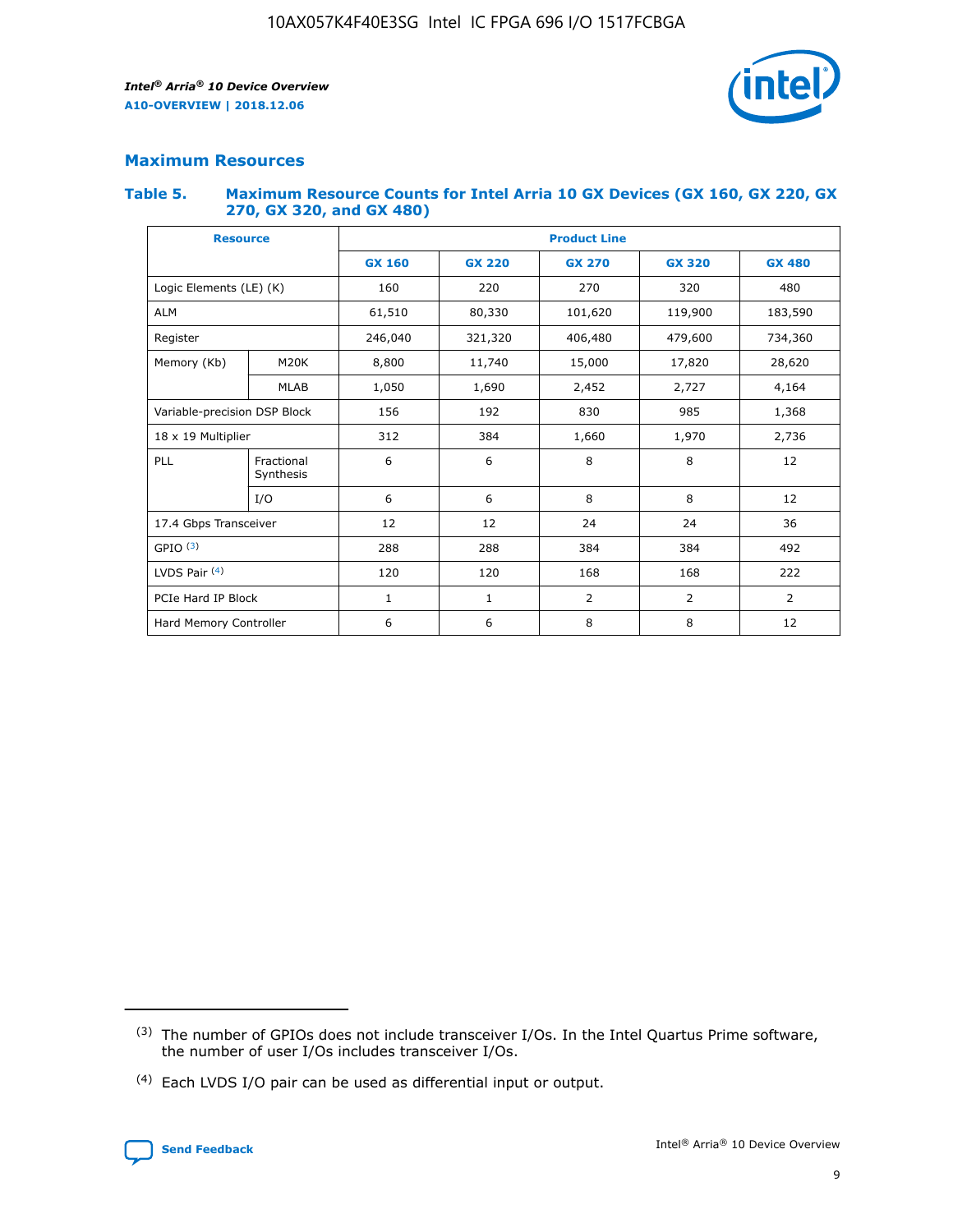

## **Table 6. Maximum Resource Counts for Intel Arria 10 GX Devices (GX 570, GX 660, GX 900, and GX 1150)**

|                              | <b>Resource</b>         | <b>Product Line</b> |                |                |                |  |  |  |
|------------------------------|-------------------------|---------------------|----------------|----------------|----------------|--|--|--|
|                              |                         | <b>GX 570</b>       | <b>GX 660</b>  | <b>GX 900</b>  | <b>GX 1150</b> |  |  |  |
| Logic Elements (LE) (K)      |                         | 570                 | 660            | 900            | 1,150          |  |  |  |
| <b>ALM</b>                   |                         | 217,080             | 251,680        | 339,620        | 427,200        |  |  |  |
| Register                     |                         | 868,320             | 1,006,720      | 1,358,480      | 1,708,800      |  |  |  |
| Memory (Kb)                  | <b>M20K</b>             | 36,000              | 42,620         | 48,460         | 54,260         |  |  |  |
| <b>MLAB</b>                  |                         | 5,096               | 5,788          | 9,386          | 12,984         |  |  |  |
| Variable-precision DSP Block |                         | 1,523               | 1,687          | 1,518          | 1,518          |  |  |  |
| $18 \times 19$ Multiplier    |                         | 3,046               | 3,374          | 3,036          | 3,036          |  |  |  |
| PLL                          | Fractional<br>Synthesis | 16                  | 16             | 32             | 32             |  |  |  |
|                              | I/O                     | 16                  | 16             | 16             | 16             |  |  |  |
| 17.4 Gbps Transceiver        |                         | 48                  | 48             |                | 96             |  |  |  |
| GPIO <sup>(3)</sup>          |                         | 696                 | 696            | 768            | 768            |  |  |  |
| LVDS Pair $(4)$              |                         | 324                 | 324            | 384            | 384            |  |  |  |
| PCIe Hard IP Block           |                         | 2                   | $\overline{2}$ | $\overline{4}$ | 4              |  |  |  |
| Hard Memory Controller       |                         | 16                  | 16             | 16             | 16             |  |  |  |

## **Package Plan**

## **Table 7. Package Plan for Intel Arria 10 GX Devices (U19, F27, and F29)**

Refer to I/O and High Speed I/O in Intel Arria 10 Devices chapter for the number of 3 V I/O, LVDS I/O, and LVDS channels in each device package.

| <b>Product Line</b> |         | U <sub>19</sub><br>$(19 \text{ mm} \times 19 \text{ mm})$<br>484-pin UBGA) |             | <b>F27</b><br>(27 mm × 27 mm,<br>672-pin FBGA) |          |             | <b>F29</b><br>(29 mm × 29 mm,<br>780-pin FBGA) |          |             |  |
|---------------------|---------|----------------------------------------------------------------------------|-------------|------------------------------------------------|----------|-------------|------------------------------------------------|----------|-------------|--|
|                     | 3 V I/O | LVDS I/O                                                                   | <b>XCVR</b> | 3 V I/O                                        | LVDS I/O | <b>XCVR</b> | 3 V I/O                                        | LVDS I/O | <b>XCVR</b> |  |
| GX 160              | 48      | 192                                                                        | 6           | 48                                             | 192      | 12          | 48                                             | 240      | 12          |  |
| GX 220              | 48      | 192                                                                        | 6           | 48                                             | 192      | 12          | 48                                             | 240      | 12          |  |
| GX 270              |         |                                                                            |             | 48                                             | 192      | 12          | 48                                             | 312      | 12          |  |
| GX 320              |         |                                                                            |             | 48                                             | 192      | 12          | 48                                             | 312      | 12          |  |
| GX 480              |         |                                                                            |             |                                                |          |             | 48                                             | 312      | 12          |  |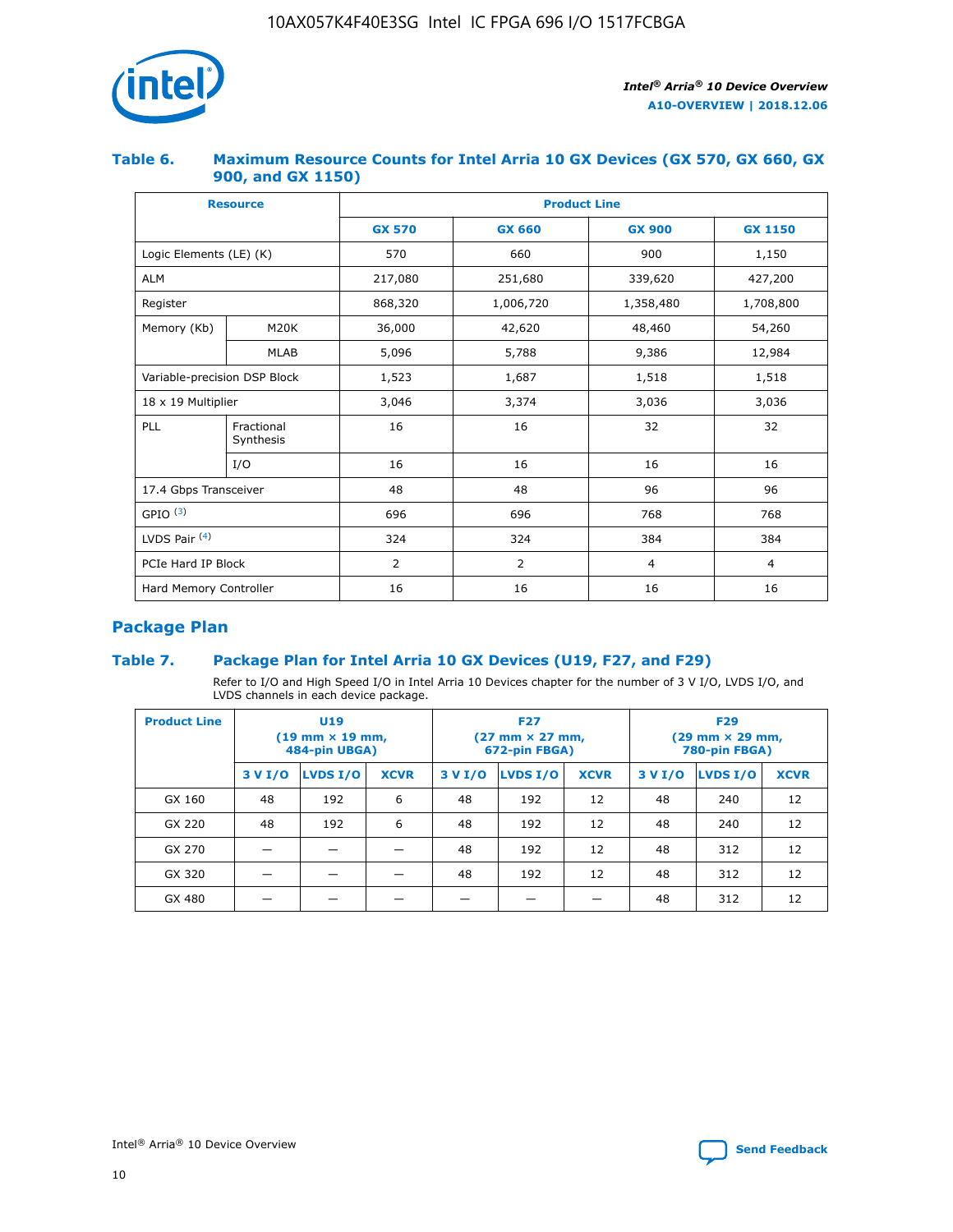

#### **Table 8. Package Plan for Intel Arria 10 GX Devices (F34, F35, NF40, and KF40)**

Refer to I/O and High Speed I/O in Intel Arria 10 Devices chapter for the number of 3 V I/O, LVDS I/O, and LVDS channels in each device package.

| <b>Product Line</b> |           | <b>F34</b><br>(35 mm × 35 mm,<br><b>1152-pin FBGA)</b> |             |           | <b>F35</b><br>$(35$ mm $\times$ 35 mm,<br><b>1152-pin FBGA)</b> |             | <b>KF40</b><br>$(40 \text{ mm} \times 40 \text{ mm})$<br>1517-pin FBGA) |                    |             | <b>NF40</b><br>$(40 \text{ mm} \times 40 \text{ mm})$<br><b>1517-pin FBGA)</b> |                    |             |
|---------------------|-----------|--------------------------------------------------------|-------------|-----------|-----------------------------------------------------------------|-------------|-------------------------------------------------------------------------|--------------------|-------------|--------------------------------------------------------------------------------|--------------------|-------------|
|                     | 3V<br>I/O | <b>LVDS</b><br>I/O                                     | <b>XCVR</b> | 3V<br>I/O | <b>LVDS</b><br>I/O                                              | <b>XCVR</b> | 3V<br>I/O                                                               | <b>LVDS</b><br>I/O | <b>XCVR</b> | 3V<br>I/O                                                                      | <b>LVDS</b><br>I/O | <b>XCVR</b> |
| GX 270              | 48        | 336                                                    | 24          | 48        | 336                                                             | 24          |                                                                         |                    |             |                                                                                |                    |             |
| GX 320              | 48        | 336                                                    | 24          | 48        | 336                                                             | 24          |                                                                         |                    |             |                                                                                |                    |             |
| GX 480              | 48        | 444                                                    | 24          | 48        | 348                                                             | 36          |                                                                         |                    |             |                                                                                |                    |             |
| GX 570              | 48        | 444                                                    | 24          | 48        | 348                                                             | 36          | 96                                                                      | 600                | 36          | 48                                                                             | 540                | 48          |
| GX 660              | 48        | 444                                                    | 24          | 48        | 348                                                             | 36          | 96                                                                      | 600                | 36          | 48                                                                             | 540                | 48          |
| GX 900              |           | 504                                                    | 24          | -         |                                                                 | -           |                                                                         |                    |             |                                                                                | 600                | 48          |
| GX 1150             |           | 504                                                    | 24          |           |                                                                 |             |                                                                         |                    |             |                                                                                | 600                | 48          |

#### **Table 9. Package Plan for Intel Arria 10 GX Devices (RF40, NF45, SF45, and UF45)**

Refer to I/O and High Speed I/O in Intel Arria 10 Devices chapter for the number of 3 V I/O, LVDS I/O, and LVDS channels in each device package.

| <b>Product Line</b> | <b>RF40</b><br>$(40$ mm $\times$ 40 mm,<br>1517-pin FBGA) |                    |             | <b>NF45</b><br>$(45 \text{ mm} \times 45 \text{ mm})$<br><b>1932-pin FBGA)</b> |                    |             | <b>SF45</b><br>$(45 \text{ mm} \times 45 \text{ mm})$<br><b>1932-pin FBGA)</b> |                    |             | <b>UF45</b><br>$(45 \text{ mm} \times 45 \text{ mm})$<br><b>1932-pin FBGA)</b> |                    |             |
|---------------------|-----------------------------------------------------------|--------------------|-------------|--------------------------------------------------------------------------------|--------------------|-------------|--------------------------------------------------------------------------------|--------------------|-------------|--------------------------------------------------------------------------------|--------------------|-------------|
|                     | 3V<br>I/O                                                 | <b>LVDS</b><br>I/O | <b>XCVR</b> | 3 V<br>I/O                                                                     | <b>LVDS</b><br>I/O | <b>XCVR</b> | 3 V<br>I/O                                                                     | <b>LVDS</b><br>I/O | <b>XCVR</b> | 3V<br>I/O                                                                      | <b>LVDS</b><br>I/O | <b>XCVR</b> |
| GX 900              |                                                           | 342                | 66          | _                                                                              | 768                | 48          |                                                                                | 624                | 72          |                                                                                | 480                | 96          |
| GX 1150             |                                                           | 342                | 66          | _                                                                              | 768                | 48          |                                                                                | 624                | 72          |                                                                                | 480                | 96          |

## **Related Information**

[I/O and High-Speed Differential I/O Interfaces in Intel Arria 10 Devices chapter, Intel](https://www.intel.com/content/www/us/en/programmable/documentation/sam1403482614086.html#sam1403482030321) [Arria 10 Device Handbook](https://www.intel.com/content/www/us/en/programmable/documentation/sam1403482614086.html#sam1403482030321)

Provides the number of 3 V and LVDS I/Os, and LVDS channels for each Intel Arria 10 device package.

## **Intel Arria 10 GT**

This section provides the available options, maximum resource counts, and package plan for the Intel Arria 10 GT devices.

The information in this section is correct at the time of publication. For the latest information and to get more details, refer to the Intel FPGA Product Selector.

### **Related Information**

#### [Intel FPGA Product Selector](http://www.altera.com/products/selector/psg-selector.html)

Provides the latest information on Intel products.

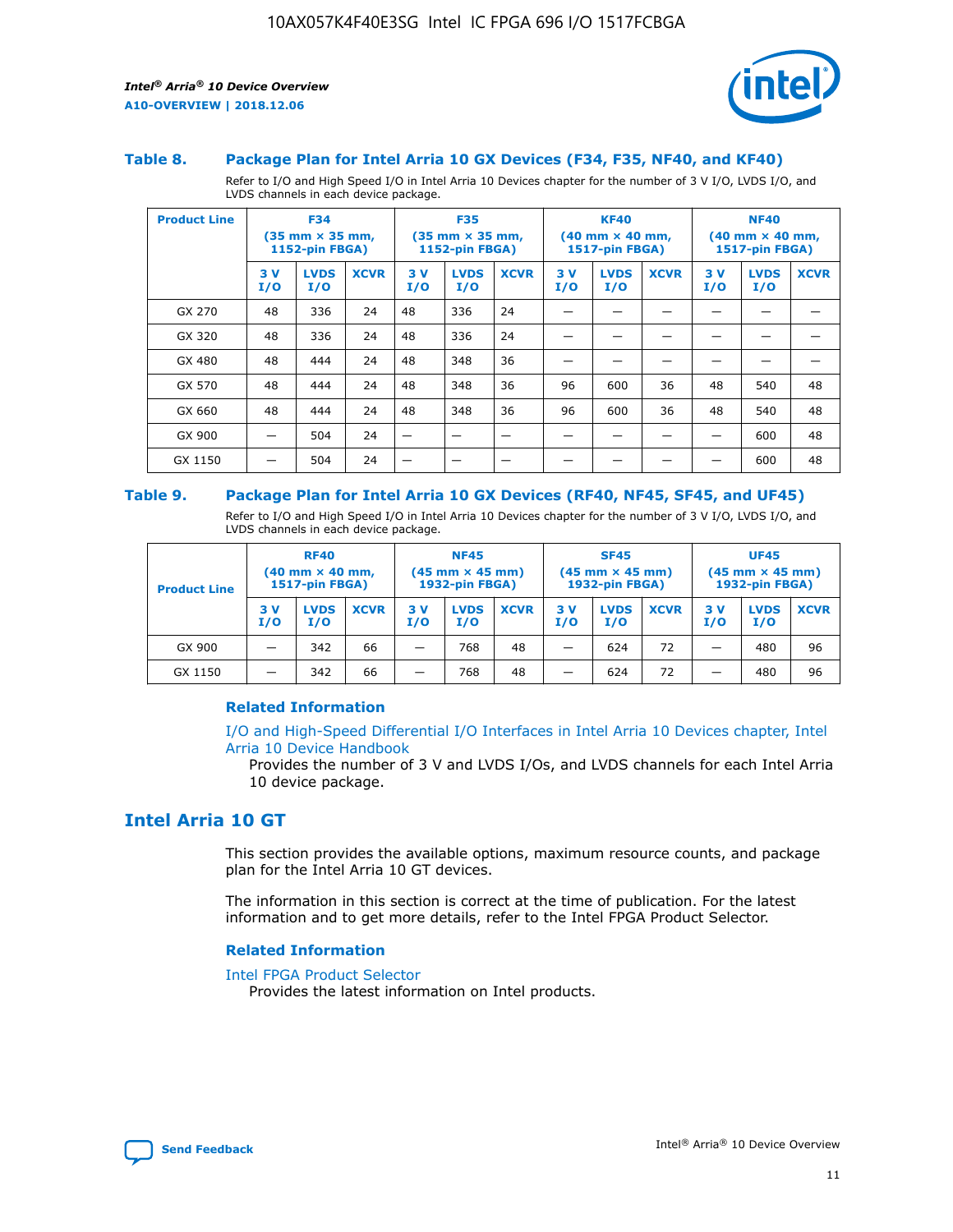

## **Available Options**

## **Figure 2. Sample Ordering Code and Available Options for Intel Arria 10 GT Devices**

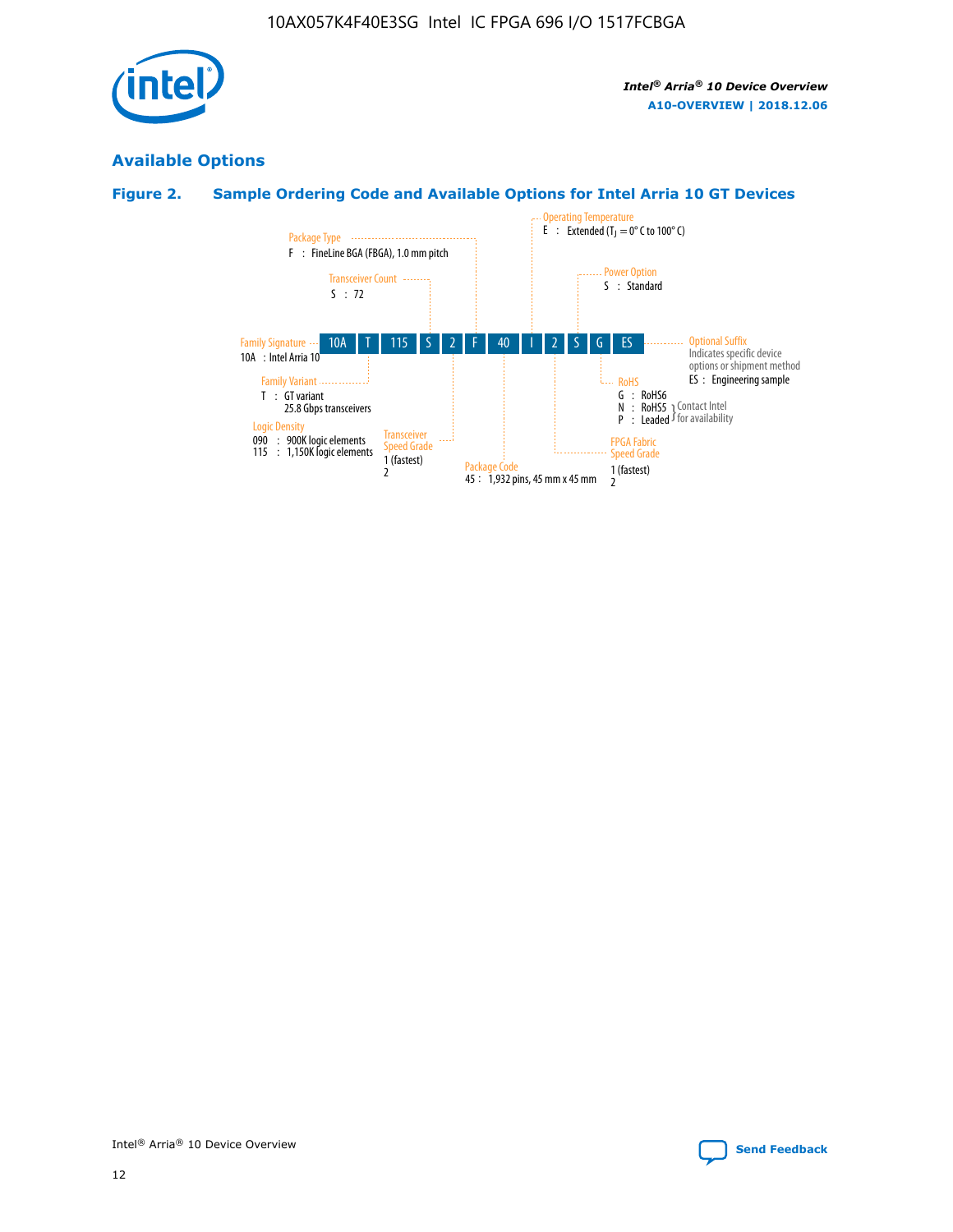

## **Maximum Resources**

#### **Table 10. Maximum Resource Counts for Intel Arria 10 GT Devices**

| <b>Resource</b>              |                      |                | <b>Product Line</b> |  |
|------------------------------|----------------------|----------------|---------------------|--|
|                              |                      | <b>GT 900</b>  | <b>GT 1150</b>      |  |
| Logic Elements (LE) (K)      |                      | 900            | 1,150               |  |
| <b>ALM</b>                   |                      | 339,620        | 427,200             |  |
| Register                     |                      | 1,358,480      | 1,708,800           |  |
| Memory (Kb)                  | M <sub>20</sub> K    | 48,460         | 54,260              |  |
|                              | <b>MLAB</b>          | 9,386          | 12,984              |  |
| Variable-precision DSP Block |                      | 1,518          | 1,518               |  |
| 18 x 19 Multiplier           |                      | 3,036          | 3,036               |  |
| PLL                          | Fractional Synthesis | 32             | 32                  |  |
|                              | I/O                  | 16             | 16                  |  |
| Transceiver                  | 17.4 Gbps            | 72(5)          | 72(5)               |  |
|                              | 25.8 Gbps            | 6              | 6                   |  |
| GPIO <sup>(6)</sup>          |                      | 624            | 624                 |  |
| LVDS Pair $(7)$              |                      | 312            | 312                 |  |
| PCIe Hard IP Block           |                      | $\overline{4}$ | $\overline{4}$      |  |
| Hard Memory Controller       |                      | 16             | 16                  |  |

## **Related Information**

#### [Intel Arria 10 GT Channel Usage](https://www.intel.com/content/www/us/en/programmable/documentation/nik1398707230472.html#nik1398707008178)

Configuring GT/GX channels in Intel Arria 10 GT devices.

## **Package Plan**

### **Table 11. Package Plan for Intel Arria 10 GT Devices**

Refer to I/O and High Speed I/O in Intel Arria 10 Devices chapter for the number of 3 V I/O, LVDS I/O, and LVDS channels in each device package.

| <b>Product Line</b> | <b>SF45</b><br>(45 mm × 45 mm, 1932-pin FBGA) |                 |             |  |  |  |
|---------------------|-----------------------------------------------|-----------------|-------------|--|--|--|
|                     | 3 V I/O                                       | <b>LVDS I/O</b> | <b>XCVR</b> |  |  |  |
| GT 900              |                                               | 624             | 72          |  |  |  |
| GT 1150             |                                               | 624             |             |  |  |  |

<sup>(7)</sup> Each LVDS I/O pair can be used as differential input or output.



 $(5)$  If all 6 GT channels are in use, 12 of the GX channels are not usable.

<sup>(6)</sup> The number of GPIOs does not include transceiver I/Os. In the Intel Quartus Prime software, the number of user I/Os includes transceiver I/Os.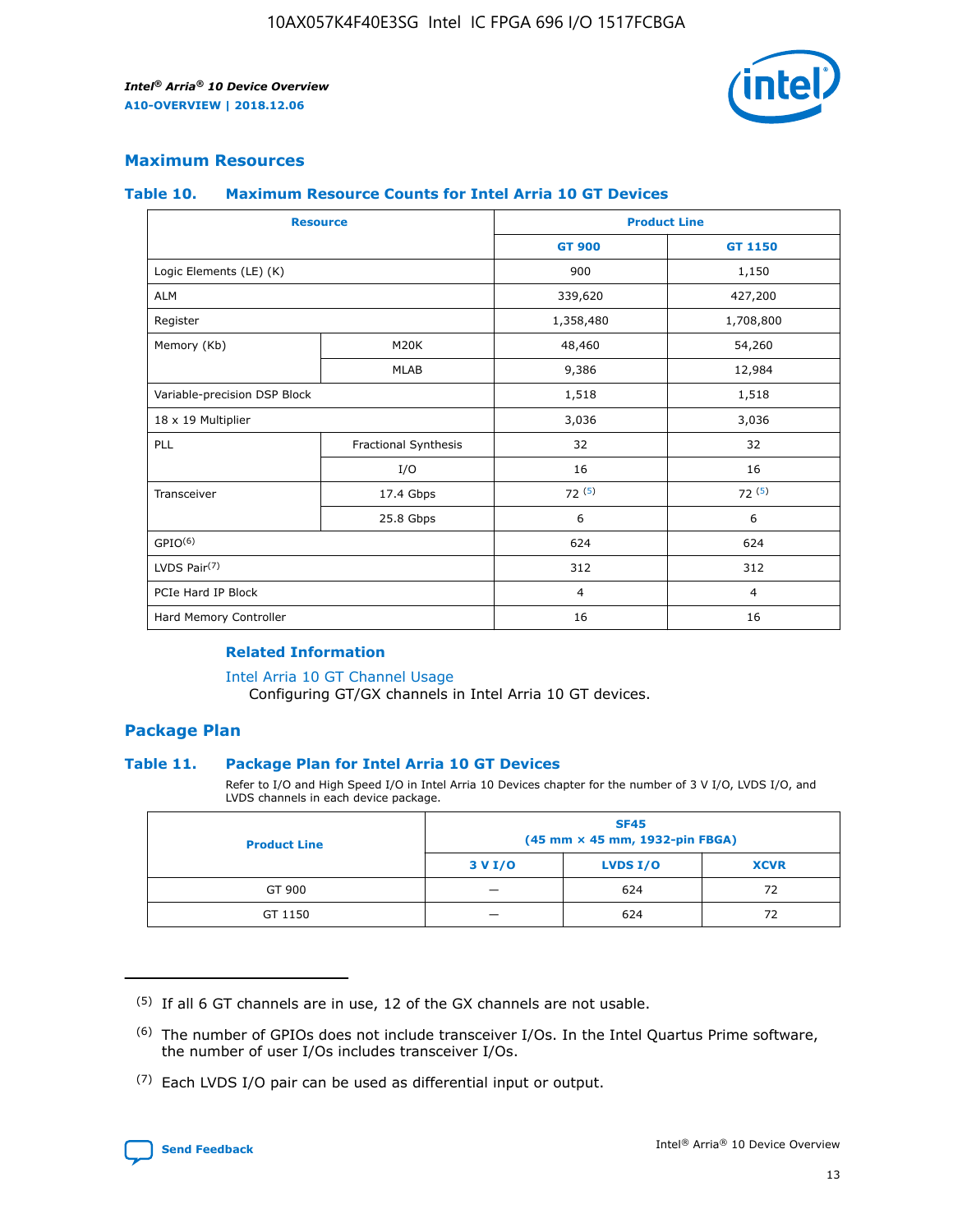

#### **Related Information**

[I/O and High-Speed Differential I/O Interfaces in Intel Arria 10 Devices chapter, Intel](https://www.intel.com/content/www/us/en/programmable/documentation/sam1403482614086.html#sam1403482030321) [Arria 10 Device Handbook](https://www.intel.com/content/www/us/en/programmable/documentation/sam1403482614086.html#sam1403482030321)

Provides the number of 3 V and LVDS I/Os, and LVDS channels for each Intel Arria 10 device package.

## **Intel Arria 10 SX**

This section provides the available options, maximum resource counts, and package plan for the Intel Arria 10 SX devices.

The information in this section is correct at the time of publication. For the latest information and to get more details, refer to the Intel FPGA Product Selector.

#### **Related Information**

[Intel FPGA Product Selector](http://www.altera.com/products/selector/psg-selector.html) Provides the latest information on Intel products.

### **Available Options**

#### **Figure 3. Sample Ordering Code and Available Options for Intel Arria 10 SX Devices**



#### **Related Information**

[Transceiver Performance for Intel Arria 10 GX/SX Devices](https://www.intel.com/content/www/us/en/programmable/documentation/mcn1413182292568.html#mcn1413213965502) Provides more information about the transceiver speed grade.

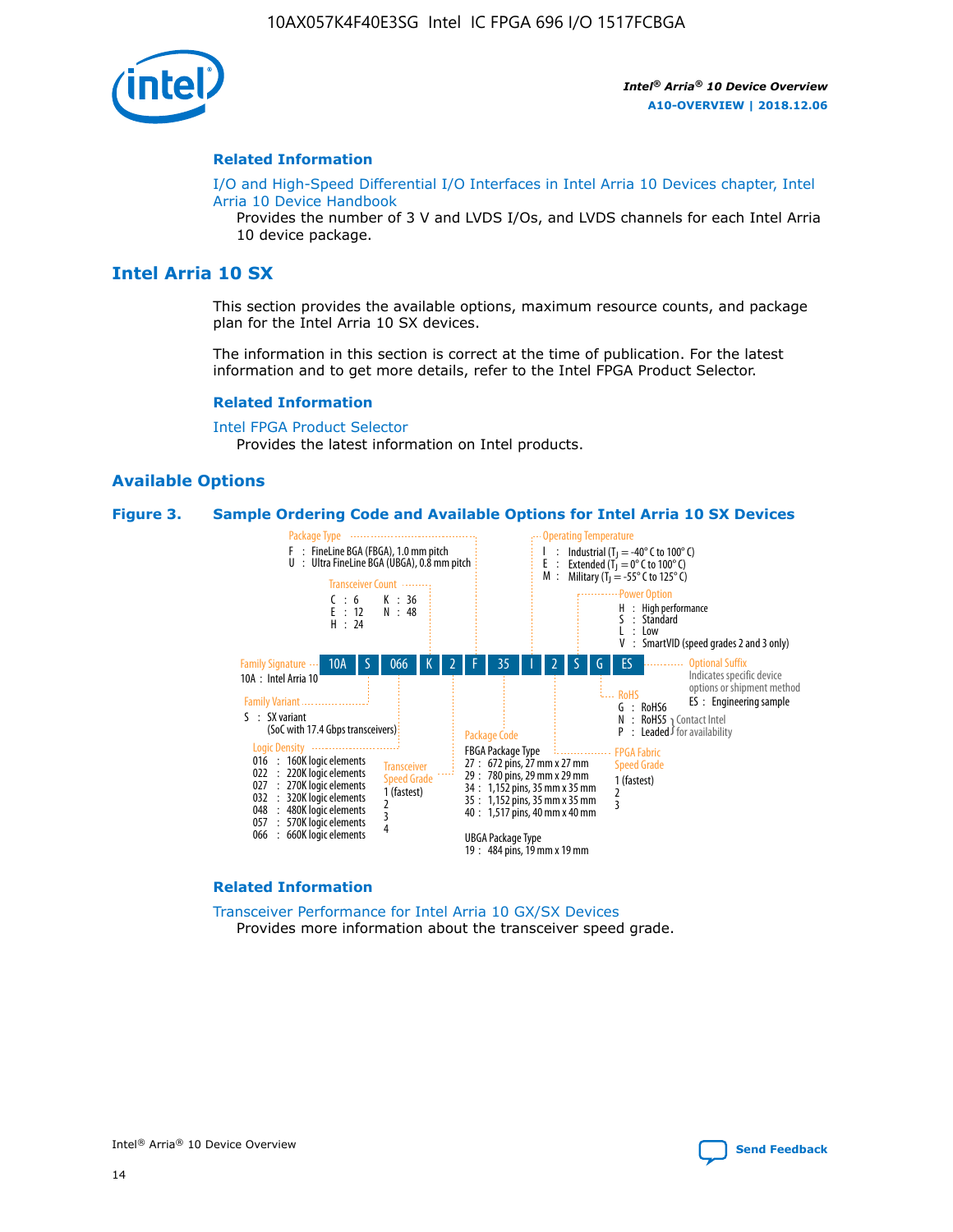

## **Maximum Resources**

#### **Table 12. Maximum Resource Counts for Intel Arria 10 SX Devices**

| <b>Resource</b>                   |                         | <b>Product Line</b> |               |                |                |                |                |                |  |  |  |
|-----------------------------------|-------------------------|---------------------|---------------|----------------|----------------|----------------|----------------|----------------|--|--|--|
|                                   |                         | <b>SX 160</b>       | <b>SX 220</b> | <b>SX 270</b>  | <b>SX 320</b>  | <b>SX 480</b>  | <b>SX 570</b>  | <b>SX 660</b>  |  |  |  |
| Logic Elements (LE) (K)           |                         | 160                 | 220           | 270            | 320            | 480            | 570            | 660            |  |  |  |
| <b>ALM</b>                        |                         | 61,510              | 80,330        | 101,620        | 119,900        | 183,590        | 217,080        | 251,680        |  |  |  |
| Register                          |                         | 246,040             | 321,320       | 406,480        | 479,600        | 734,360        | 868,320        | 1,006,720      |  |  |  |
| Memory (Kb)                       | <b>M20K</b>             | 8,800               | 11,740        | 15,000         | 17,820         | 28,620         | 36,000         | 42,620         |  |  |  |
|                                   | <b>MLAB</b>             | 1,050               | 1,690         | 2,452          | 2,727          | 4,164          | 5,096          | 5,788          |  |  |  |
| Variable-precision DSP Block      |                         | 156                 | 192           | 830            | 985            | 1,368          | 1,523          | 1,687          |  |  |  |
| 18 x 19 Multiplier                |                         | 312                 | 384           | 1,660          | 1,970          | 2,736          | 3,046          | 3,374          |  |  |  |
| PLL                               | Fractional<br>Synthesis | 6                   | 6             | 8              | 8              | 12             | 16             | 16             |  |  |  |
|                                   | I/O                     | 6                   | 6             | 8              | 8              | 12             | 16             | 16             |  |  |  |
| 17.4 Gbps Transceiver             |                         | 12                  | 12            | 24             | 24             | 36             | 48             | 48             |  |  |  |
| GPIO <sup>(8)</sup>               |                         | 288                 | 288           | 384            | 384            | 492            | 696            | 696            |  |  |  |
| LVDS Pair $(9)$                   |                         | 120                 | 120           | 168            | 168            | 174            | 324            | 324            |  |  |  |
| PCIe Hard IP Block                |                         | $\mathbf{1}$        | $\mathbf{1}$  | $\overline{2}$ | $\overline{2}$ | $\overline{2}$ | $\overline{2}$ | $\overline{2}$ |  |  |  |
| Hard Memory Controller            |                         | 6                   | 6             | 8              | 8              | 12             | 16             | 16             |  |  |  |
| ARM Cortex-A9 MPCore<br>Processor |                         | Yes                 | Yes           | Yes            | Yes            | Yes            | Yes            | <b>Yes</b>     |  |  |  |

## **Package Plan**

### **Table 13. Package Plan for Intel Arria 10 SX Devices (U19, F27, F29, and F34)**

Refer to I/O and High Speed I/O in Intel Arria 10 Devices chapter for the number of 3 V I/O, LVDS I/O, and LVDS channels in each device package.

| <b>Product Line</b> | U19<br>$(19 \text{ mm} \times 19 \text{ mm})$<br>484-pin UBGA) |                    | <b>F27</b><br>$(27 \text{ mm} \times 27 \text{ mm})$<br>672-pin FBGA) |           | <b>F29</b><br>$(29 \text{ mm} \times 29 \text{ mm})$<br>780-pin FBGA) |             |            | <b>F34</b><br>$(35 \text{ mm} \times 35 \text{ mm})$<br><b>1152-pin FBGA)</b> |             |           |                    |             |
|---------------------|----------------------------------------------------------------|--------------------|-----------------------------------------------------------------------|-----------|-----------------------------------------------------------------------|-------------|------------|-------------------------------------------------------------------------------|-------------|-----------|--------------------|-------------|
|                     | 3V<br>I/O                                                      | <b>LVDS</b><br>I/O | <b>XCVR</b>                                                           | 3V<br>I/O | <b>LVDS</b><br>I/O                                                    | <b>XCVR</b> | 3 V<br>I/O | <b>LVDS</b><br>I/O                                                            | <b>XCVR</b> | 3V<br>I/O | <b>LVDS</b><br>I/O | <b>XCVR</b> |
| SX 160              | 48                                                             | 144                | 6                                                                     | 48        | 192                                                                   | 12          | 48         | 240                                                                           | 12          | –         |                    |             |
| SX 220              | 48                                                             | 144                | 6                                                                     | 48        | 192                                                                   | 12          | 48         | 240                                                                           | 12          |           |                    |             |
| SX 270              |                                                                |                    |                                                                       | 48        | 192                                                                   | 12          | 48         | 312                                                                           | 12          | 48        | 336                | 24          |
| SX 320              |                                                                |                    |                                                                       | 48        | 192                                                                   | 12          | 48         | 312                                                                           | 12          | 48        | 336                | 24          |
|                     | continued                                                      |                    |                                                                       |           |                                                                       |             |            |                                                                               |             |           |                    |             |

 $(8)$  The number of GPIOs does not include transceiver I/Os. In the Intel Quartus Prime software, the number of user I/Os includes transceiver I/Os.

 $(9)$  Each LVDS I/O pair can be used as differential input or output.

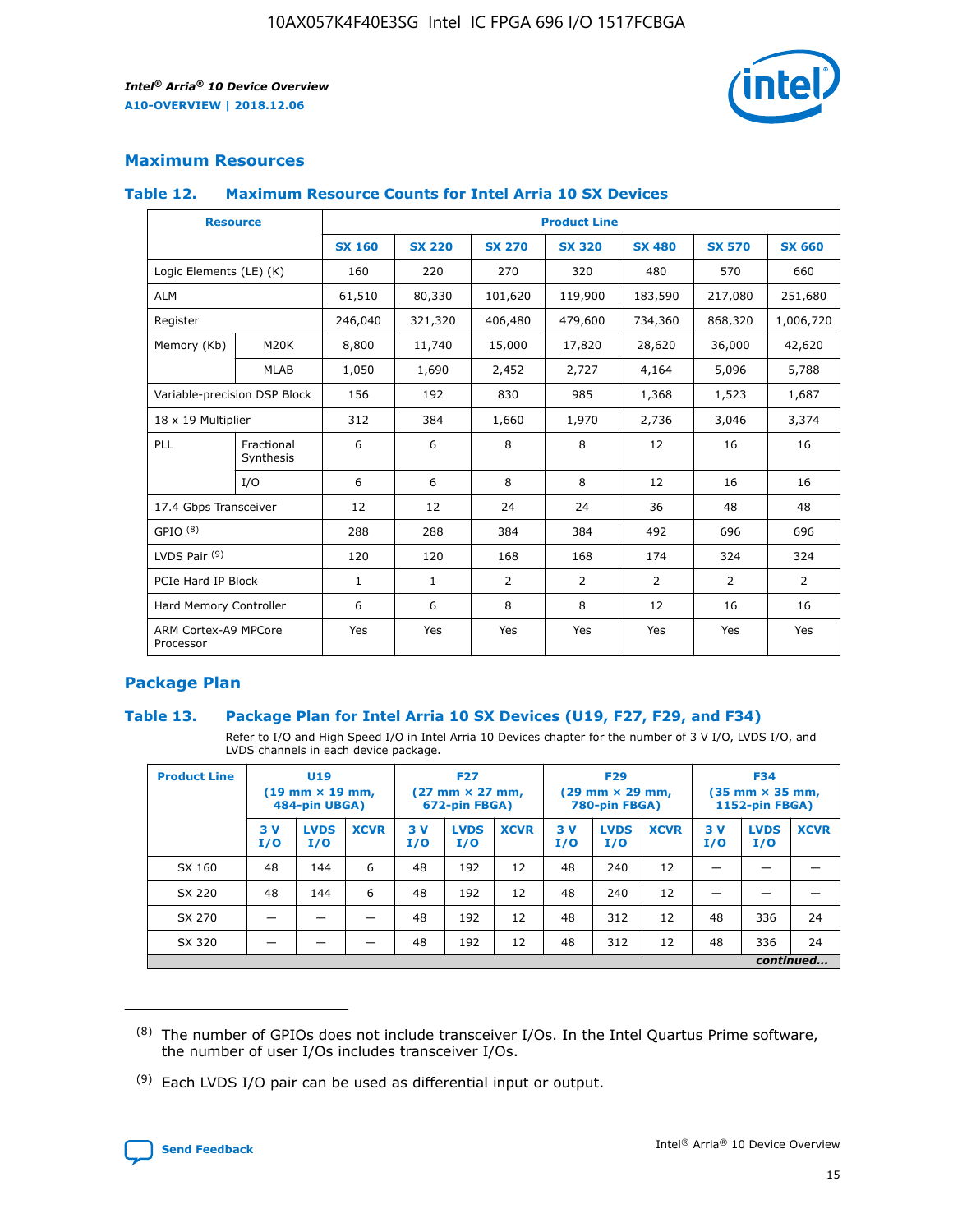

| <b>Product Line</b> | U <sub>19</sub><br>$(19 \text{ mm} \times 19 \text{ mm})$<br>484-pin UBGA) |                    | <b>F27</b><br>$(27 \text{ mm} \times 27 \text{ mm})$<br>672-pin FBGA) |            | <b>F29</b><br>$(29 \text{ mm} \times 29 \text{ mm})$<br>780-pin FBGA) |             |           | <b>F34</b><br>$(35$ mm $\times$ 35 mm,<br><b>1152-pin FBGA)</b> |             |           |                    |             |
|---------------------|----------------------------------------------------------------------------|--------------------|-----------------------------------------------------------------------|------------|-----------------------------------------------------------------------|-------------|-----------|-----------------------------------------------------------------|-------------|-----------|--------------------|-------------|
|                     | 3V<br>I/O                                                                  | <b>LVDS</b><br>I/O | <b>XCVR</b>                                                           | 3 V<br>I/O | <b>LVDS</b><br>I/O                                                    | <b>XCVR</b> | 3V<br>I/O | <b>LVDS</b><br>I/O                                              | <b>XCVR</b> | 3V<br>I/O | <b>LVDS</b><br>I/O | <b>XCVR</b> |
| SX 480              |                                                                            |                    |                                                                       |            |                                                                       |             | 48        | 312                                                             | 12          | 48        | 444                | 24          |
| SX 570              |                                                                            |                    |                                                                       |            |                                                                       |             |           |                                                                 |             | 48        | 444                | 24          |
| SX 660              |                                                                            |                    |                                                                       |            |                                                                       |             |           |                                                                 |             | 48        | 444                | 24          |

## **Table 14. Package Plan for Intel Arria 10 SX Devices (F35, KF40, and NF40)**

Refer to I/O and High Speed I/O in Intel Arria 10 Devices chapter for the number of 3 V I/O, LVDS I/O, and LVDS channels in each device package.

| <b>Product Line</b> | <b>F35</b><br>(35 mm × 35 mm,<br><b>1152-pin FBGA)</b> |          |             |                                           | <b>KF40</b><br>(40 mm × 40 mm,<br>1517-pin FBGA) |    | <b>NF40</b><br>$(40 \text{ mm} \times 40 \text{ mm})$<br>1517-pin FBGA) |          |             |  |
|---------------------|--------------------------------------------------------|----------|-------------|-------------------------------------------|--------------------------------------------------|----|-------------------------------------------------------------------------|----------|-------------|--|
|                     | 3 V I/O                                                | LVDS I/O | <b>XCVR</b> | <b>LVDS I/O</b><br>3 V I/O<br><b>XCVR</b> |                                                  |    | 3 V I/O                                                                 | LVDS I/O | <b>XCVR</b> |  |
| SX 270              | 48                                                     | 336      | 24          |                                           |                                                  |    |                                                                         |          |             |  |
| SX 320              | 48                                                     | 336      | 24          |                                           |                                                  |    |                                                                         |          |             |  |
| SX 480              | 48                                                     | 348      | 36          |                                           |                                                  |    |                                                                         |          |             |  |
| SX 570              | 48                                                     | 348      | 36          | 96                                        | 600                                              | 36 | 48                                                                      | 540      | 48          |  |
| SX 660              | 48                                                     | 348      | 36          | 96                                        | 600                                              | 36 | 48                                                                      | 540      | 48          |  |

## **Related Information**

[I/O and High-Speed Differential I/O Interfaces in Intel Arria 10 Devices chapter, Intel](https://www.intel.com/content/www/us/en/programmable/documentation/sam1403482614086.html#sam1403482030321) [Arria 10 Device Handbook](https://www.intel.com/content/www/us/en/programmable/documentation/sam1403482614086.html#sam1403482030321)

Provides the number of 3 V and LVDS I/Os, and LVDS channels for each Intel Arria 10 device package.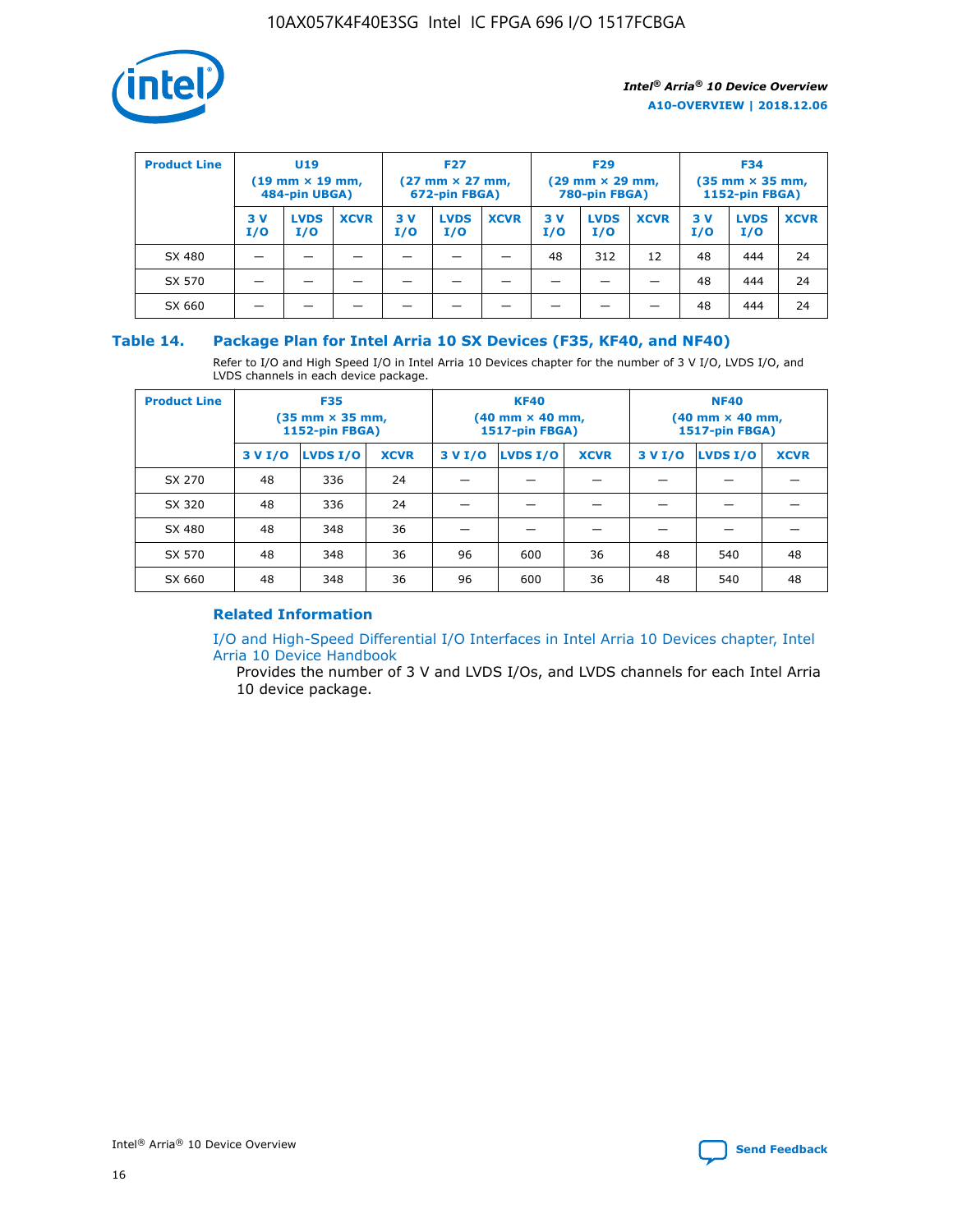

# **I/O Vertical Migration for Intel Arria 10 Devices**

#### **Figure 4. Migration Capability Across Intel Arria 10 Product Lines**

- The arrows indicate the migration paths. The devices included in each vertical migration path are shaded. Devices with fewer resources in the same path have lighter shades.
- To achieve the full I/O migration across product lines in the same migration path, restrict I/Os and transceivers usage to match the product line with the lowest I/O and transceiver counts.
- An LVDS I/O bank in the source device may be mapped to a 3 V I/O bank in the target device. To use memory interface clock frequency higher than 533 MHz, assign external memory interface pins only to banks that are LVDS I/O in both devices.
- There may be nominal 0.15 mm package height difference between some product lines in the same package type.
	- **Variant Product Line Package U19 F27 F29 F34 F35 KF40 NF40 RF40 NF45 SF45 UF45** Intel® Arria® 10 GX GX 160 GX 220 GX 270 GX 320 GX 480 GX 570 GX 660 GX 900 GX 1150 Intel Arria 10 GT GT 900 GT 1150 Intel Arria 10 SX SX 160 SX 220 SX 270 SX 320 SX 480 SX 570 SX 660
- Some migration paths are not shown in the Intel Quartus Prime software **Pin Migration View**.

*Note:* To verify the pin migration compatibility, use the **Pin Migration View** window in the Intel Quartus Prime software Pin Planner.

# **Adaptive Logic Module**

Intel Arria 10 devices use a 20 nm ALM as the basic building block of the logic fabric.

The ALM architecture is the same as the previous generation FPGAs, allowing for efficient implementation of logic functions and easy conversion of IP between the device generations.

The ALM, as shown in following figure, uses an 8-input fracturable look-up table (LUT) with four dedicated registers to help improve timing closure in register-rich designs and achieve an even higher design packing capability than the traditional two-register per LUT architecture.

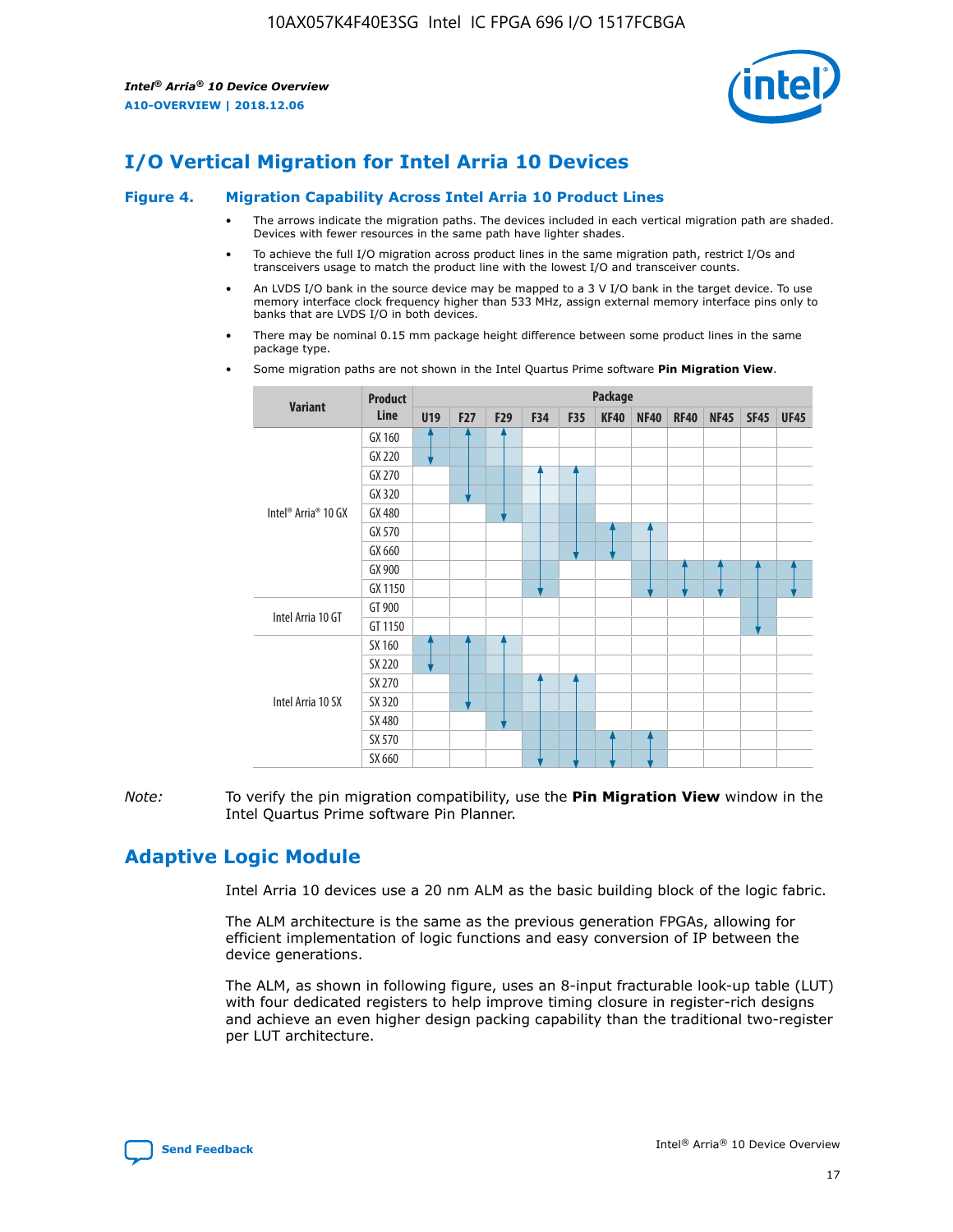

**Figure 5. ALM for Intel Arria 10 Devices**



The Intel Quartus Prime software optimizes your design according to the ALM logic structure and automatically maps legacy designs into the Intel Arria 10 ALM architecture.

## **Variable-Precision DSP Block**

The Intel Arria 10 variable precision DSP blocks support fixed-point arithmetic and floating-point arithmetic.

Features for fixed-point arithmetic:

- High-performance, power-optimized, and fully registered multiplication operations
- 18-bit and 27-bit word lengths
- Two 18 x 19 multipliers or one 27 x 27 multiplier per DSP block
- Built-in addition, subtraction, and 64-bit double accumulation register to combine multiplication results
- Cascading 19-bit or 27-bit when pre-adder is disabled and cascading 18-bit when pre-adder is used to form the tap-delay line for filtering applications
- Cascading 64-bit output bus to propagate output results from one block to the next block without external logic support
- Hard pre-adder supported in 19-bit and 27-bit modes for symmetric filters
- Internal coefficient register bank in both 18-bit and 27-bit modes for filter implementation
- 18-bit and 27-bit systolic finite impulse response (FIR) filters with distributed output adder
- Biased rounding support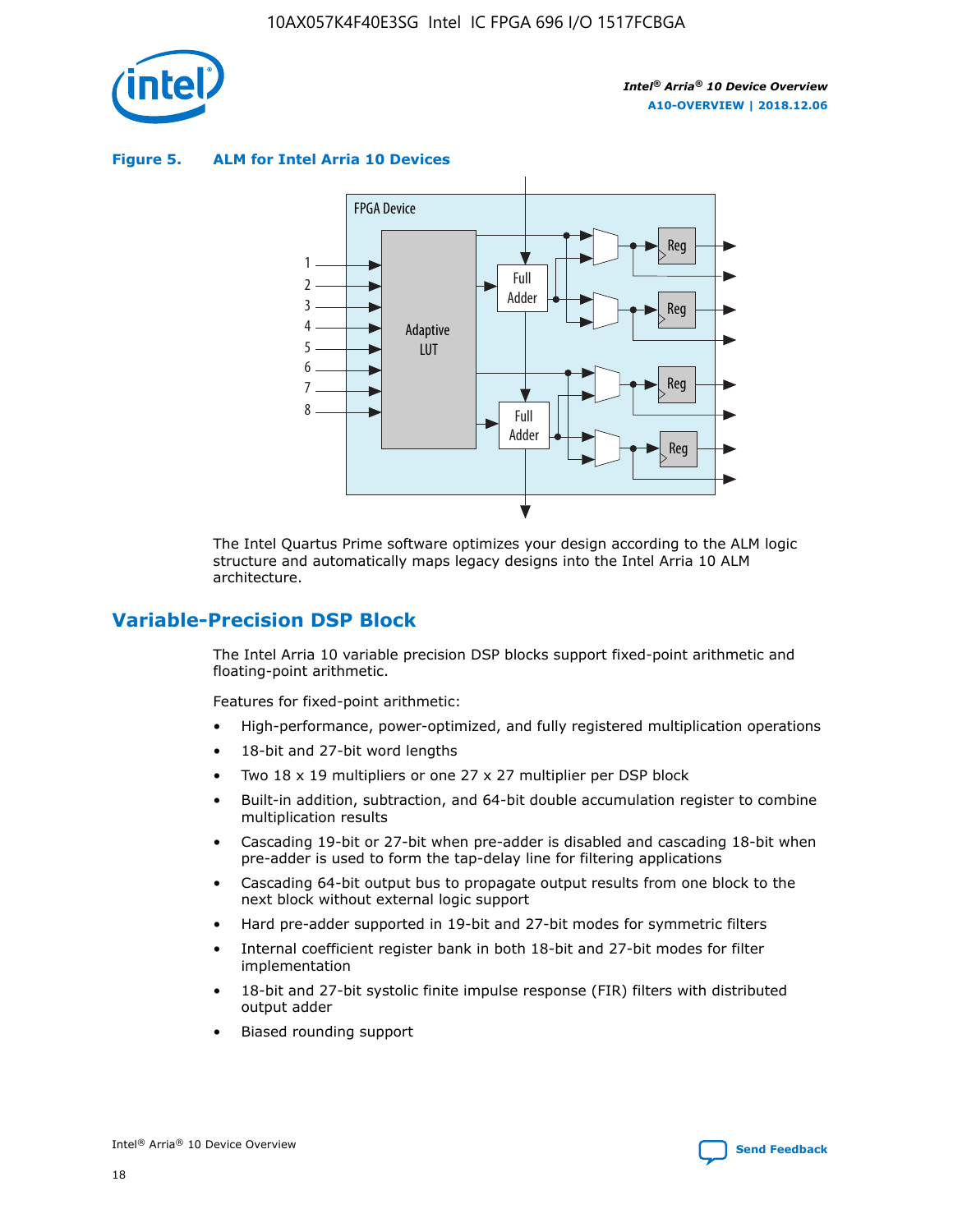

Features for floating-point arithmetic:

- A completely hardened architecture that supports multiplication, addition, subtraction, multiply-add, and multiply-subtract
- Multiplication with accumulation capability and a dynamic accumulator reset control
- Multiplication with cascade summation capability
- Multiplication with cascade subtraction capability
- Complex multiplication
- Direct vector dot product
- Systolic FIR filter

### **Table 15. Variable-Precision DSP Block Configurations for Intel Arria 10 Devices**

| <b>Usage Example</b>                                       | <b>Multiplier Size (Bit)</b>    | <b>DSP Block Resources</b> |
|------------------------------------------------------------|---------------------------------|----------------------------|
| Medium precision fixed point                               | Two 18 x 19                     |                            |
| High precision fixed or Single precision<br>floating point | One 27 x 27                     |                            |
| Fixed point FFTs                                           | One 19 x 36 with external adder |                            |
| Very high precision fixed point                            | One 36 x 36 with external adder |                            |
| Double precision floating point                            | One 54 x 54 with external adder | 4                          |

#### **Table 16. Resources for Fixed-Point Arithmetic in Intel Arria 10 Devices**

The table lists the variable-precision DSP resources by bit precision for each Intel Arria 10 device.

| <b>Variant</b>  | <b>Product Line</b> | <b>Variable-</b><br>precision<br><b>DSP Block</b> | <b>Independent Input and Output</b><br><b>Multiplications Operator</b> |                                     | 18 x 19<br><b>Multiplier</b><br><b>Adder Sum</b> | $18 \times 18$<br><b>Multiplier</b><br><b>Adder</b> |
|-----------------|---------------------|---------------------------------------------------|------------------------------------------------------------------------|-------------------------------------|--------------------------------------------------|-----------------------------------------------------|
|                 |                     |                                                   | 18 x 19<br><b>Multiplier</b>                                           | $27 \times 27$<br><b>Multiplier</b> | <b>Mode</b>                                      | <b>Summed with</b><br>36 bit Input                  |
| AIntel Arria 10 | GX 160              | 156                                               | 312                                                                    | 156                                 | 156                                              | 156                                                 |
| GX              | GX 220              | 192                                               | 384                                                                    | 192                                 | 192                                              | 192                                                 |
|                 | GX 270              | 830                                               | 1,660                                                                  | 830                                 | 830                                              | 830                                                 |
|                 | GX 320              | 984                                               | 1,968                                                                  | 984                                 | 984                                              | 984                                                 |
|                 | GX 480              | 1,368                                             | 2,736                                                                  | 1,368                               | 1,368                                            | 1,368                                               |
|                 | GX 570              | 1,523                                             | 3,046                                                                  | 1,523                               | 1,523                                            | 1,523                                               |
|                 | GX 660              | 1,687                                             | 3,374                                                                  | 1,687                               | 1,687                                            | 1,687                                               |
|                 | GX 900              | 1,518                                             | 3,036                                                                  | 1,518                               | 1,518                                            | 1,518                                               |
|                 | GX 1150             | 1,518                                             | 3,036                                                                  | 1,518                               | 1,518                                            | 1,518                                               |
| Intel Arria 10  | GT 900              | 1,518                                             | 3,036                                                                  | 1,518                               | 1,518                                            | 1,518                                               |
| GT              | GT 1150             | 1,518                                             | 3,036                                                                  | 1,518                               | 1,518                                            | 1,518                                               |
| Intel Arria 10  | SX 160              | 156                                               | 312                                                                    | 156                                 | 156                                              | 156                                                 |
| <b>SX</b>       | SX 220              | 192                                               | 384                                                                    | 192                                 | 192                                              | 192                                                 |
|                 | SX 270              | 830                                               | 1,660                                                                  | 830                                 | 830                                              | 830                                                 |
|                 |                     |                                                   |                                                                        |                                     |                                                  | continued                                           |

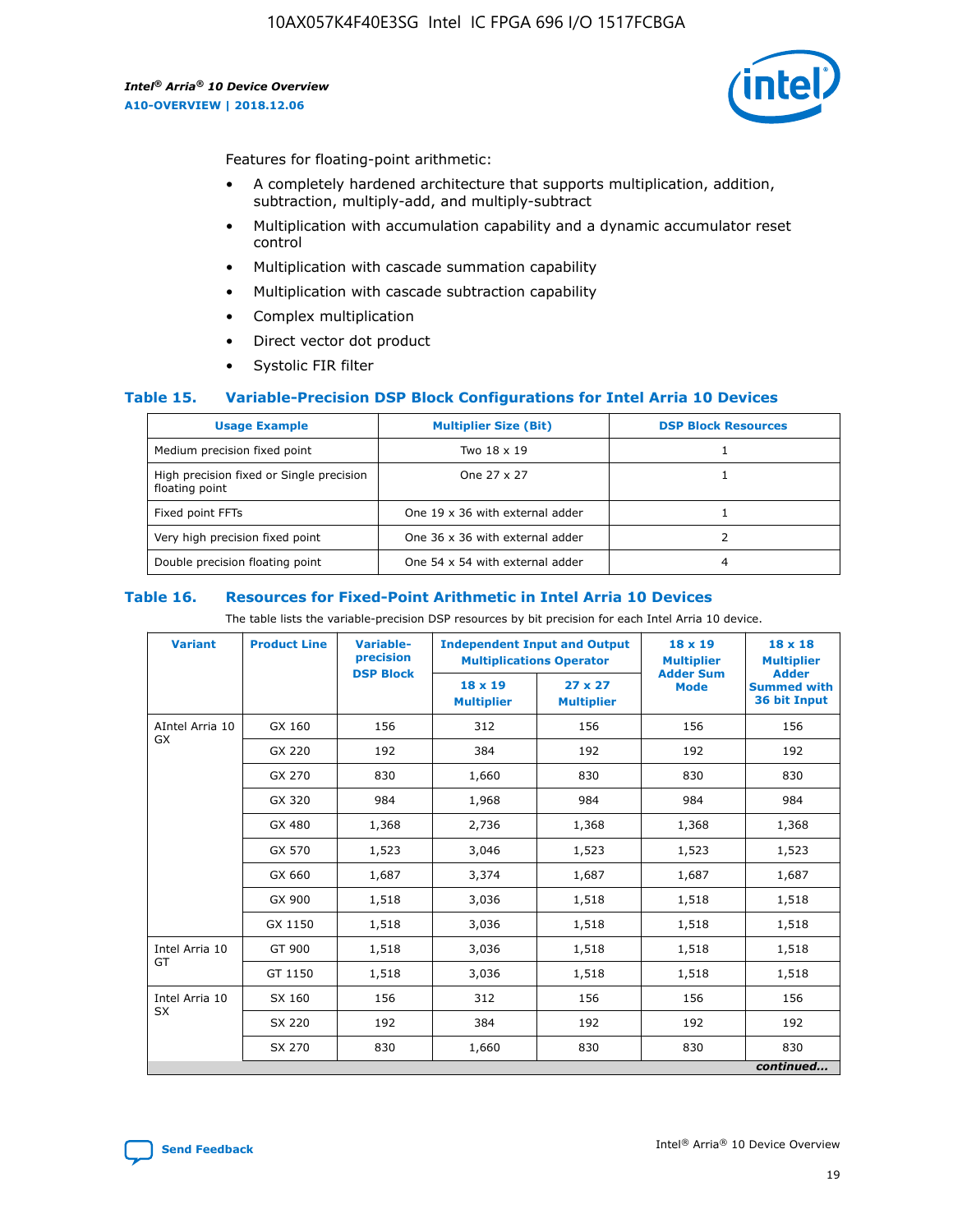

| <b>Variant</b> | <b>Product Line</b> | Variable-<br>precision | <b>Multiplications Operator</b>     | <b>Independent Input and Output</b> | $18 \times 19$<br><b>Multiplier</b> | $18 \times 18$<br><b>Multiplier</b><br><b>Adder</b> |  |
|----------------|---------------------|------------------------|-------------------------------------|-------------------------------------|-------------------------------------|-----------------------------------------------------|--|
|                |                     | <b>DSP Block</b>       | $18 \times 19$<br><b>Multiplier</b> | $27 \times 27$<br><b>Multiplier</b> | <b>Adder Sum</b><br><b>Mode</b>     | <b>Summed with</b><br>36 bit Input                  |  |
|                | SX 320              | 984                    | 1,968                               | 984                                 | 984                                 | 984                                                 |  |
|                | SX 480              | 1,368                  | 2,736                               | 1,368                               | 1,368                               | 1,368                                               |  |
|                | SX 570              | 1,523                  | 3,046                               | 1,523                               | 1,523                               | 1,523                                               |  |
|                | SX 660              | 1,687                  | 3,374                               | 1,687                               | 1,687                               | 1,687                                               |  |

## **Table 17. Resources for Floating-Point Arithmetic in Intel Arria 10 Devices**

The table lists the variable-precision DSP resources by bit precision for each Intel Arria 10 device.

| <b>Variant</b> | <b>Product Line</b> | <b>Variable-</b><br>precision<br><b>DSP Block</b> | <b>Single</b><br><b>Precision</b><br><b>Floating-Point</b><br><b>Multiplication</b><br><b>Mode</b> | <b>Single-Precision</b><br><b>Floating-Point</b><br><b>Adder Mode</b> | Single-<br><b>Precision</b><br><b>Floating-Point</b><br><b>Multiply</b><br><b>Accumulate</b><br><b>Mode</b> | <b>Peak</b><br><b>Giga Floating-</b><br><b>Point</b><br><b>Operations</b><br>per Second<br>(GFLOPs) |
|----------------|---------------------|---------------------------------------------------|----------------------------------------------------------------------------------------------------|-----------------------------------------------------------------------|-------------------------------------------------------------------------------------------------------------|-----------------------------------------------------------------------------------------------------|
| Intel Arria 10 | GX 160              | 156                                               | 156                                                                                                | 156                                                                   | 156                                                                                                         | 140                                                                                                 |
| <b>GX</b>      | GX 220              | 192                                               | 192                                                                                                | 192                                                                   | 192                                                                                                         | 173                                                                                                 |
|                | GX 270              | 830                                               | 830                                                                                                | 830                                                                   | 830                                                                                                         | 747                                                                                                 |
|                | GX 320              | 984                                               | 984                                                                                                | 984                                                                   | 984                                                                                                         | 886                                                                                                 |
|                | GX 480              | 1,369                                             | 1,368                                                                                              | 1,368                                                                 | 1,368                                                                                                       | 1,231                                                                                               |
|                | GX 570              | 1,523                                             | 1,523                                                                                              | 1,523                                                                 | 1,523                                                                                                       | 1,371                                                                                               |
|                | GX 660              | 1,687                                             | 1,687                                                                                              | 1,687                                                                 | 1,687                                                                                                       | 1,518                                                                                               |
|                | GX 900              | 1,518                                             | 1,518                                                                                              | 1,518                                                                 | 1,518                                                                                                       | 1,366                                                                                               |
|                | GX 1150             | 1,518                                             | 1,518                                                                                              | 1,518                                                                 | 1,518                                                                                                       | 1,366                                                                                               |
| Intel Arria 10 | GT 900              | 1,518                                             | 1,518                                                                                              | 1,518                                                                 | 1,518                                                                                                       | 1,366                                                                                               |
| GT             | GT 1150             | 1,518                                             | 1,518                                                                                              | 1,518                                                                 | 1,518                                                                                                       | 1,366                                                                                               |
| Intel Arria 10 | SX 160              | 156                                               | 156                                                                                                | 156                                                                   | 156                                                                                                         | 140                                                                                                 |
| SX             | SX 220              | 192                                               | 192                                                                                                | 192                                                                   | 192                                                                                                         | 173                                                                                                 |
|                | SX 270              | 830                                               | 830                                                                                                | 830                                                                   | 830                                                                                                         | 747                                                                                                 |
|                | SX 320              | 984                                               | 984                                                                                                | 984                                                                   | 984                                                                                                         | 886                                                                                                 |
|                | SX 480              | 1,369                                             | 1,368                                                                                              | 1,368                                                                 | 1,368                                                                                                       | 1,231                                                                                               |
|                | SX 570              | 1,523                                             | 1,523                                                                                              | 1,523                                                                 | 1,523                                                                                                       | 1,371                                                                                               |
|                | SX 660              | 1,687                                             | 1,687                                                                                              | 1,687                                                                 | 1,687                                                                                                       | 1,518                                                                                               |

# **Embedded Memory Blocks**

The embedded memory blocks in the devices are flexible and designed to provide an optimal amount of small- and large-sized memory arrays to fit your design requirements.

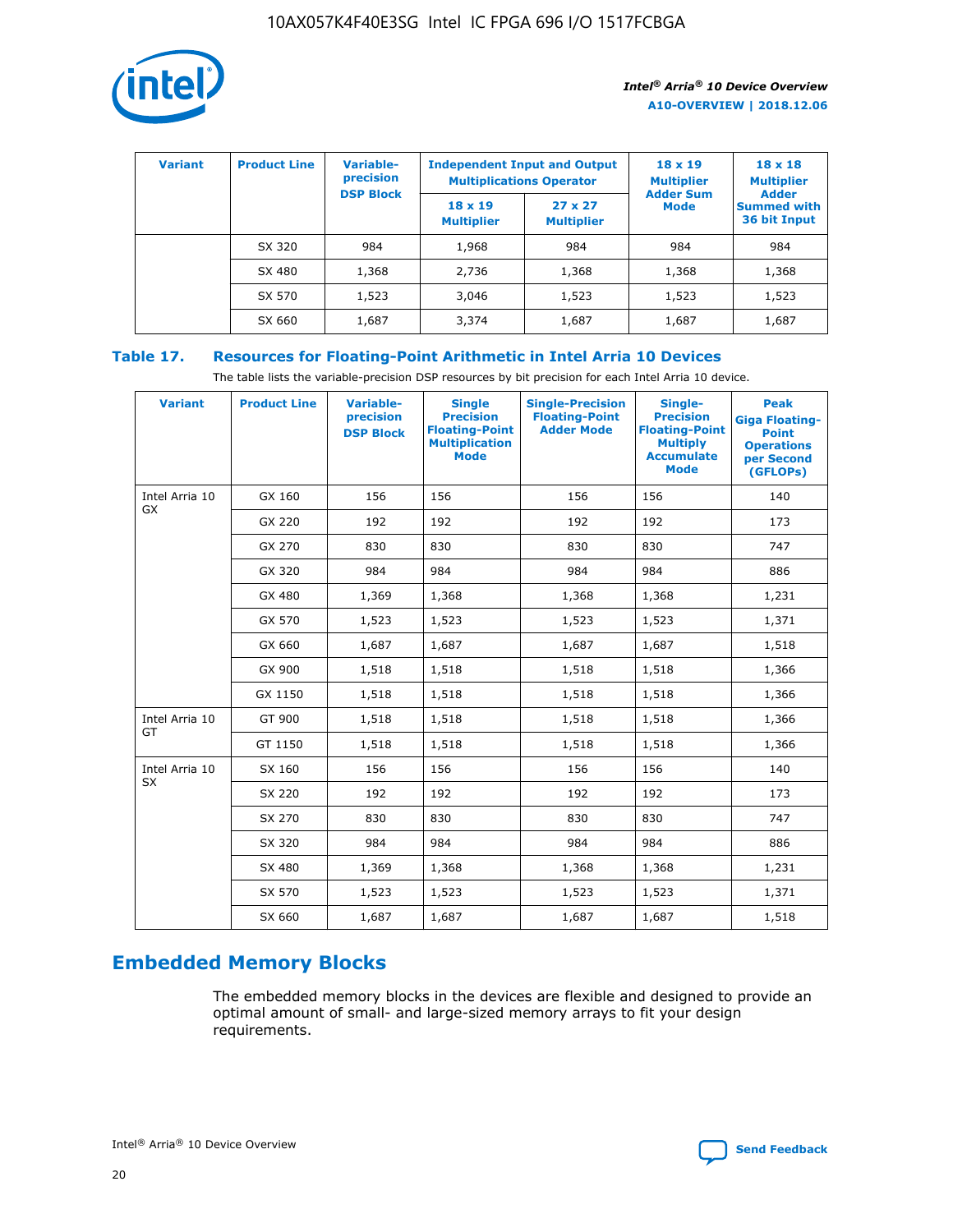

# **Types of Embedded Memory**

The Intel Arria 10 devices contain two types of memory blocks:

- 20 Kb M20K blocks—blocks of dedicated memory resources. The M20K blocks are ideal for larger memory arrays while still providing a large number of independent ports.
- 640 bit memory logic array blocks (MLABs)—enhanced memory blocks that are configured from dual-purpose logic array blocks (LABs). The MLABs are ideal for wide and shallow memory arrays. The MLABs are optimized for implementation of shift registers for digital signal processing (DSP) applications, wide and shallow FIFO buffers, and filter delay lines. Each MLAB is made up of ten adaptive logic modules (ALMs). In the Intel Arria 10 devices, you can configure these ALMs as ten 32 x 2 blocks, giving you one 32 x 20 simple dual-port SRAM block per MLAB.

# **Embedded Memory Capacity in Intel Arria 10 Devices**

|                   | <b>Product</b> |              | <b>M20K</b>         |              | <b>MLAB</b>         | <b>Total RAM Bit</b> |
|-------------------|----------------|--------------|---------------------|--------------|---------------------|----------------------|
| <b>Variant</b>    | Line           | <b>Block</b> | <b>RAM Bit (Kb)</b> | <b>Block</b> | <b>RAM Bit (Kb)</b> | (Kb)                 |
| Intel Arria 10 GX | GX 160         | 440          | 8,800               | 1,680        | 1,050               | 9,850                |
|                   | GX 220         | 587          | 11,740              | 2,703        | 1,690               | 13,430               |
|                   | GX 270         | 750          | 15,000              | 3,922        | 2,452               | 17,452               |
|                   | GX 320         | 891          | 17,820              | 4,363        | 2,727               | 20,547               |
|                   | GX 480         | 1,431        | 28,620              | 6,662        | 4,164               | 32,784               |
|                   | GX 570         | 1,800        | 36,000              | 8,153        | 5,096               | 41,096               |
|                   | GX 660         | 2,131        | 42,620              | 9,260        | 5,788               | 48,408               |
|                   | GX 900         | 2,423        | 48,460              | 15,017       | 9,386               | 57,846               |
|                   | GX 1150        | 2,713        | 54,260              | 20,774       | 12,984              | 67,244               |
| Intel Arria 10 GT | GT 900         | 2,423        | 48,460              | 15,017       | 9,386               | 57,846               |
|                   | GT 1150        | 2,713        | 54,260              | 20,774       | 12,984              | 67,244               |
| Intel Arria 10 SX | SX 160         | 440          | 8,800               | 1,680        | 1,050               | 9,850                |
|                   | SX 220         | 587          | 11,740              | 2,703        | 1,690               | 13,430               |
|                   | SX 270         | 750          | 15,000              | 3,922        | 2,452               | 17,452               |
|                   | SX 320         | 891          | 17,820              | 4,363        | 2,727               | 20,547               |
|                   | SX 480         | 1,431        | 28,620              | 6,662        | 4,164               | 32,784               |
|                   | SX 570         | 1,800        | 36,000              | 8,153        | 5,096               | 41,096               |
|                   | SX 660         | 2,131        | 42,620              | 9,260        | 5,788               | 48,408               |

#### **Table 18. Embedded Memory Capacity and Distribution in Intel Arria 10 Devices**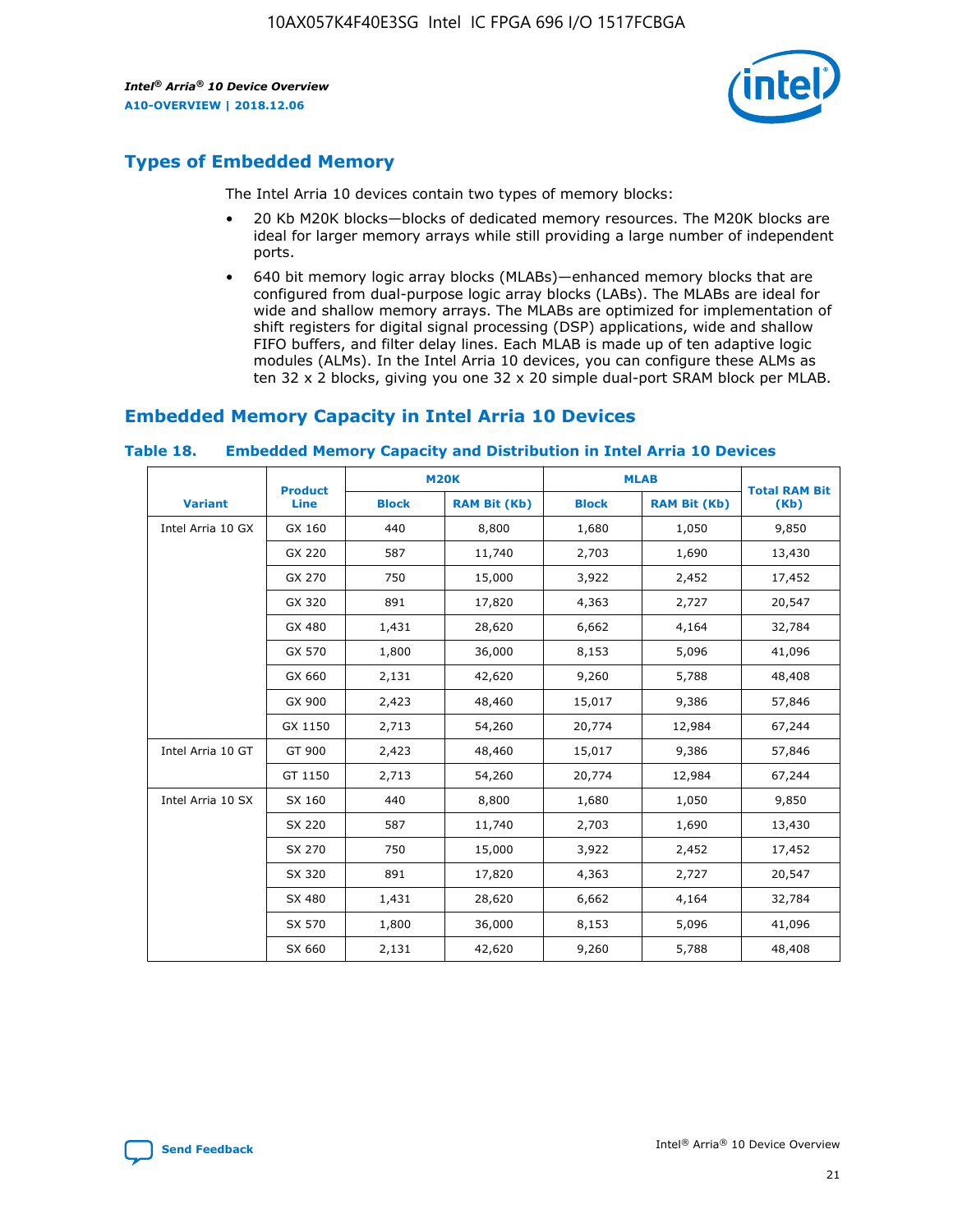

## **Embedded Memory Configurations for Single-port Mode**

#### **Table 19. Single-port Embedded Memory Configurations for Intel Arria 10 Devices**

This table lists the maximum configurations supported for single-port RAM and ROM modes.

| <b>Memory Block</b> | Depth (bits) | <b>Programmable Width</b> |
|---------------------|--------------|---------------------------|
| MLAB                | 32           | x16, x18, or x20          |
|                     | 64(10)       | x8, x9, x10               |
| M20K                | 512          | x40, x32                  |
|                     | 1K           | x20, x16                  |
|                     | 2K           | x10, x8                   |
|                     | 4K           | x5, x4                    |
|                     | 8K           | x2                        |
|                     | 16K          | x1                        |

# **Clock Networks and PLL Clock Sources**

The clock network architecture is based on Intel's global, regional, and peripheral clock structure. This clock structure is supported by dedicated clock input pins, fractional clock synthesis PLLs, and integer I/O PLLs.

## **Clock Networks**

The Intel Arria 10 core clock networks are capable of up to 800 MHz fabric operation across the full industrial temperature range. For the external memory interface, the clock network supports the hard memory controller with speeds up to 2,400 Mbps in a quarter-rate transfer.

To reduce power consumption, the Intel Quartus Prime software identifies all unused sections of the clock network and powers them down.

## **Fractional Synthesis and I/O PLLs**

Intel Arria 10 devices contain up to 32 fractional synthesis PLLs and up to 16 I/O PLLs that are available for both specific and general purpose uses in the core:

- Fractional synthesis PLLs—located in the column adjacent to the transceiver blocks
- I/O PLLs—located in each bank of the 48 I/Os

## **Fractional Synthesis PLLs**

You can use the fractional synthesis PLLs to:

- Reduce the number of oscillators that are required on your board
- Reduce the number of clock pins that are used in the device by synthesizing multiple clock frequencies from a single reference clock source

<sup>(10)</sup> Supported through software emulation and consumes additional MLAB blocks.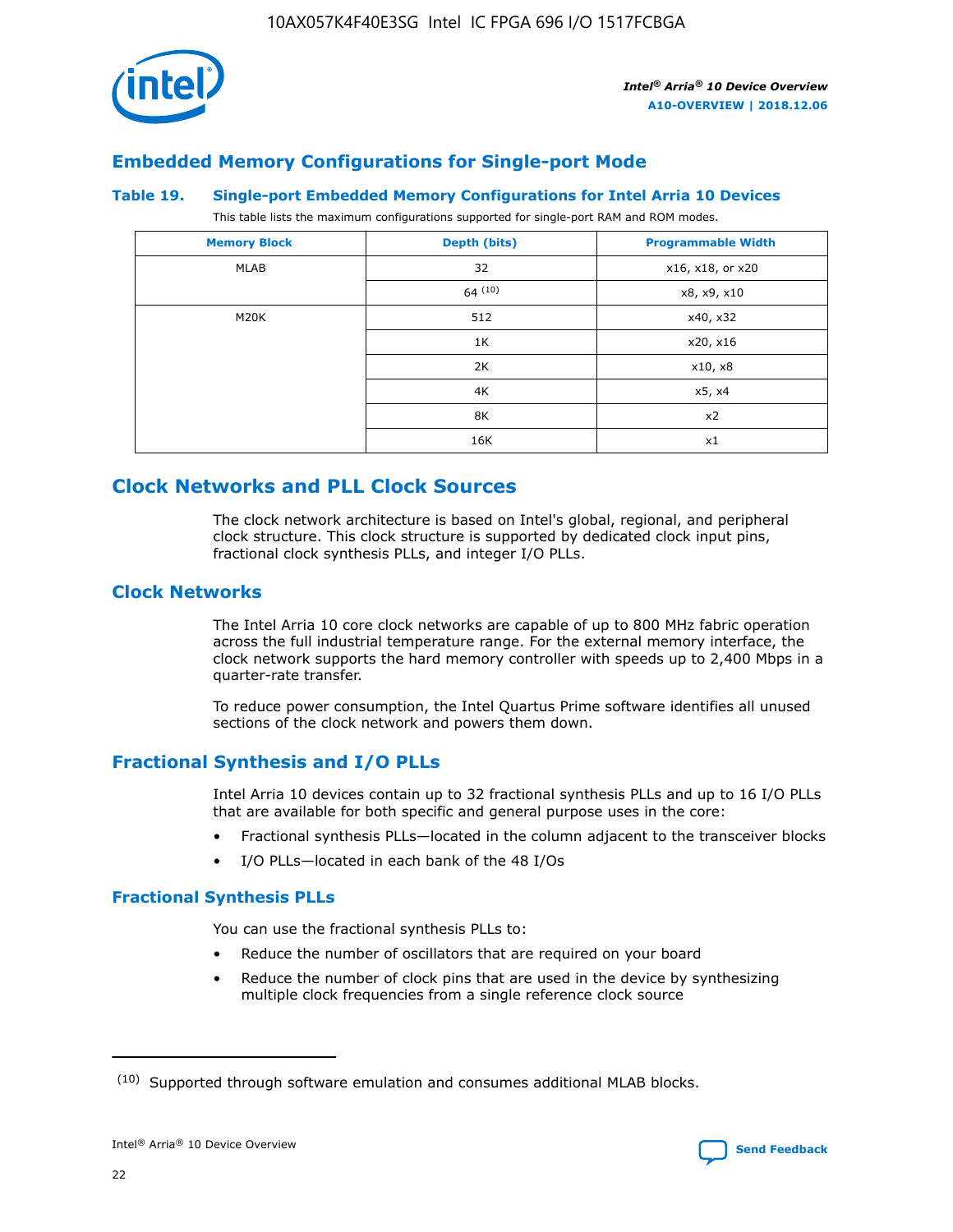10AX057K4F40E3SG Intel IC FPGA 696 I/O 1517FCBGA

*Intel® Arria® 10 Device Overview* **A10-OVERVIEW | 2018.12.06**



The fractional synthesis PLLs support the following features:

- Reference clock frequency synthesis for transceiver CMU and Advanced Transmit (ATX) PLLs
- Clock network delay compensation
- Zero-delay buffering
- Direct transmit clocking for transceivers
- Independently configurable into two modes:
	- Conventional integer mode equivalent to the general purpose PLL
	- Enhanced fractional mode with third order delta-sigma modulation
- PLL cascading

### **I/O PLLs**

The integer mode I/O PLLs are located in each bank of 48 I/Os. You can use the I/O PLLs to simplify the design of external memory and high-speed LVDS interfaces.

In each I/O bank, the I/O PLLs are adjacent to the hard memory controllers and LVDS SERDES. Because these PLLs are tightly coupled with the I/Os that need to use them, it makes it easier to close timing.

You can use the I/O PLLs for general purpose applications in the core such as clock network delay compensation and zero-delay buffering.

Intel Arria 10 devices support PLL-to-PLL cascading.

## **FPGA General Purpose I/O**

Intel Arria 10 devices offer highly configurable GPIOs. Each I/O bank contains 48 general purpose I/Os and a high-efficiency hard memory controller.

The following list describes the features of the GPIOs:

- Consist of 3 V I/Os for high-voltage application and LVDS I/Os for differential signaling
	- Up to two 3 V I/O banks, available in some devices, that support up to 3 V I/O standards
	- LVDS I/O banks that support up to 1.8 V I/O standards
- Support a wide range of single-ended and differential I/O interfaces
- LVDS speeds up to 1.6 Gbps
- Each LVDS pair of pins has differential input and output buffers, allowing you to configure the LVDS direction for each pair.
- Programmable bus hold and weak pull-up
- Programmable differential output voltage  $(V_{OD})$  and programmable pre-emphasis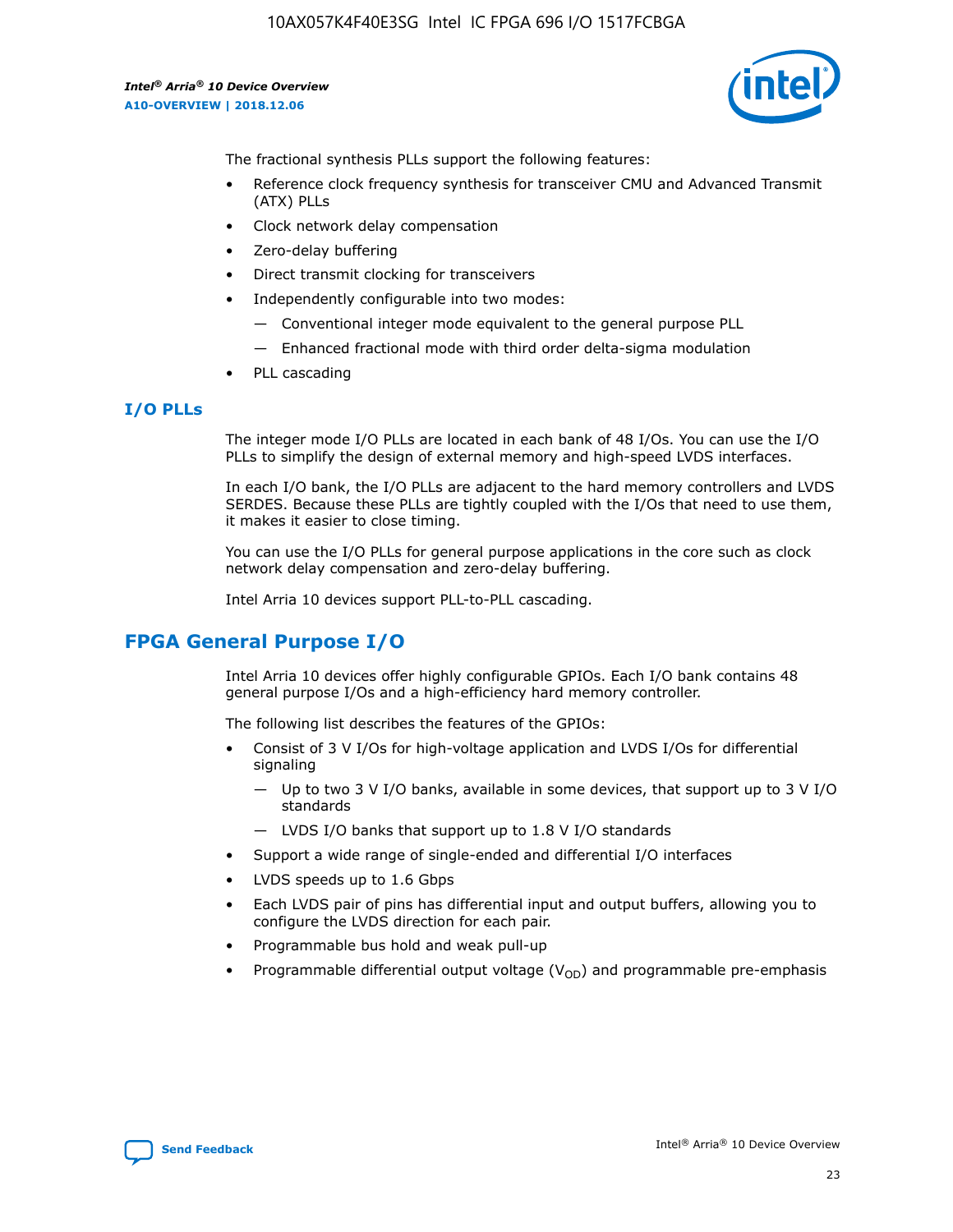

- Series (R<sub>S</sub>) and parallel (R<sub>T</sub>) on-chip termination (OCT) for all I/O banks with OCT calibration to limit the termination impedance variation
- On-chip dynamic termination that has the ability to swap between series and parallel termination, depending on whether there is read or write on a common bus for signal integrity
- Easy timing closure support using the hard read FIFO in the input register path, and delay-locked loop (DLL) delay chain with fine and coarse architecture

# **External Memory Interface**

Intel Arria 10 devices offer massive external memory bandwidth, with up to seven 32 bit DDR4 memory interfaces running at up to 2,400 Mbps. This bandwidth provides additional ease of design, lower power, and resource efficiencies of hardened highperformance memory controllers.

The memory interface within Intel Arria 10 FPGAs and SoCs delivers the highest performance and ease of use. You can configure up to a maximum width of 144 bits when using the hard or soft memory controllers. If required, you can bypass the hard memory controller and use a soft controller implemented in the user logic.

Each I/O contains a hardened DDR read/write path (PHY) capable of performing key memory interface functionality such as read/write leveling, FIFO buffering to lower latency and improve margin, timing calibration, and on-chip termination.

The timing calibration is aided by the inclusion of hard microcontrollers based on Intel's Nios® II technology, specifically tailored to control the calibration of multiple memory interfaces. This calibration allows the Intel Arria 10 device to compensate for any changes in process, voltage, or temperature either within the Intel Arria 10 device itself, or within the external memory device. The advanced calibration algorithms ensure maximum bandwidth and robust timing margin across all operating conditions.

In addition to parallel memory interfaces, Intel Arria 10 devices support serial memory technologies such as the Hybrid Memory Cube (HMC). The HMC is supported by the Intel Arria 10 high-speed serial transceivers which connect up to four HMC links, with each link running at data rates up to 15 Gbps.

### **Related Information**

#### [External Memory Interface Spec Estimator](http://www.altera.com/technology/memory/estimator/mem-emif-index.html)

Provides a parametric tool that allows you to find and compare the performance of the supported external memory interfaces in IntelFPGAs.

## **Memory Standards Supported by Intel Arria 10 Devices**

The I/Os are designed to provide high performance support for existing and emerging external memory standards.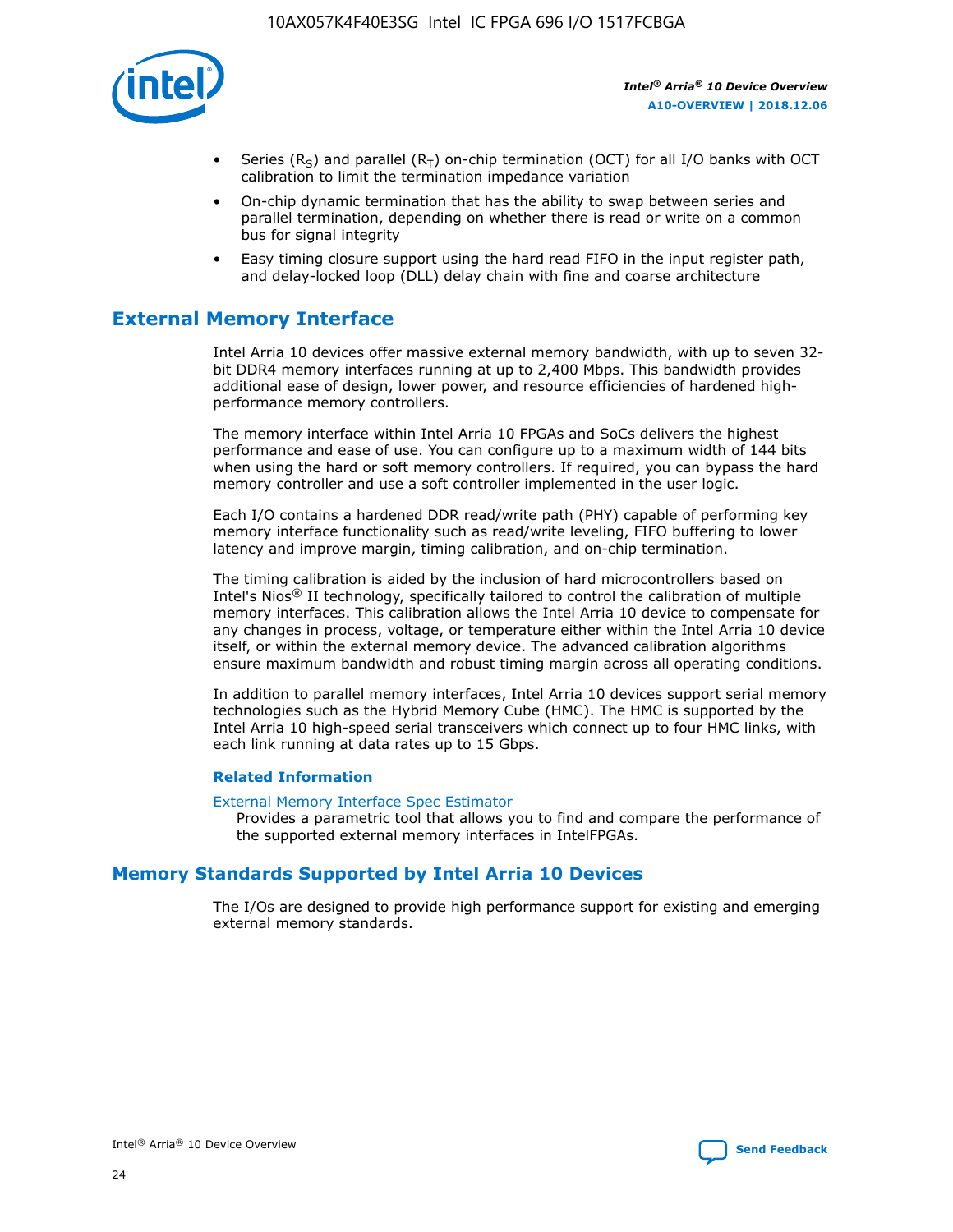

#### **Table 20. Memory Standards Supported by the Hard Memory Controller**

This table lists the overall capability of the hard memory controller. For specific details, refer to the External Memory Interface Spec Estimator and Intel Arria 10 Device Datasheet.

| <b>Memory Standard</b> | <b>Rate Support</b> | <b>Ping Pong PHY Support</b> | <b>Maximum Frequency</b><br>(MHz) |
|------------------------|---------------------|------------------------------|-----------------------------------|
| <b>DDR4 SDRAM</b>      | Quarter rate        | Yes                          | 1,067                             |
|                        |                     |                              | 1,200                             |
| DDR3 SDRAM             | Half rate           | Yes                          | 533                               |
|                        |                     |                              | 667                               |
|                        | Quarter rate        | Yes                          | 1,067                             |
|                        |                     |                              | 1,067                             |
| <b>DDR3L SDRAM</b>     | Half rate           | Yes                          | 533                               |
|                        |                     |                              | 667                               |
|                        | Quarter rate        | Yes                          | 933                               |
|                        |                     |                              | 933                               |
| LPDDR3 SDRAM           | Half rate           |                              | 533                               |
|                        | Quarter rate        |                              | 800                               |

### **Table 21. Memory Standards Supported by the Soft Memory Controller**

| <b>Memory Standard</b>      | <b>Rate Support</b> | <b>Maximum Frequency</b><br>(MHz) |
|-----------------------------|---------------------|-----------------------------------|
| <b>RLDRAM 3 (11)</b>        | Quarter rate        | 1,200                             |
| ODR IV SRAM <sup>(11)</sup> | Quarter rate        | 1,067                             |
| <b>ODR II SRAM</b>          | Full rate           | 333                               |
|                             | Half rate           | 633                               |
| <b>ODR II+ SRAM</b>         | Full rate           | 333                               |
|                             | Half rate           | 633                               |
| <b>ODR II+ Xtreme SRAM</b>  | Full rate           | 333                               |
|                             | Half rate           | 633                               |

#### **Table 22. Memory Standards Supported by the HPS Hard Memory Controller**

The hard processor system (HPS) is available in Intel Arria 10 SoC devices only.

| <b>Memory Standard</b> | <b>Rate Support</b> | <b>Maximum Frequency</b><br>(MHz) |
|------------------------|---------------------|-----------------------------------|
| <b>DDR4 SDRAM</b>      | Half rate           | 1,200                             |
| <b>DDR3 SDRAM</b>      | Half rate           | 1,067                             |
| <b>DDR3L SDRAM</b>     | Half rate           | 933                               |

<sup>(11)</sup> Intel Arria 10 devices support this external memory interface using hard PHY with soft memory controller.

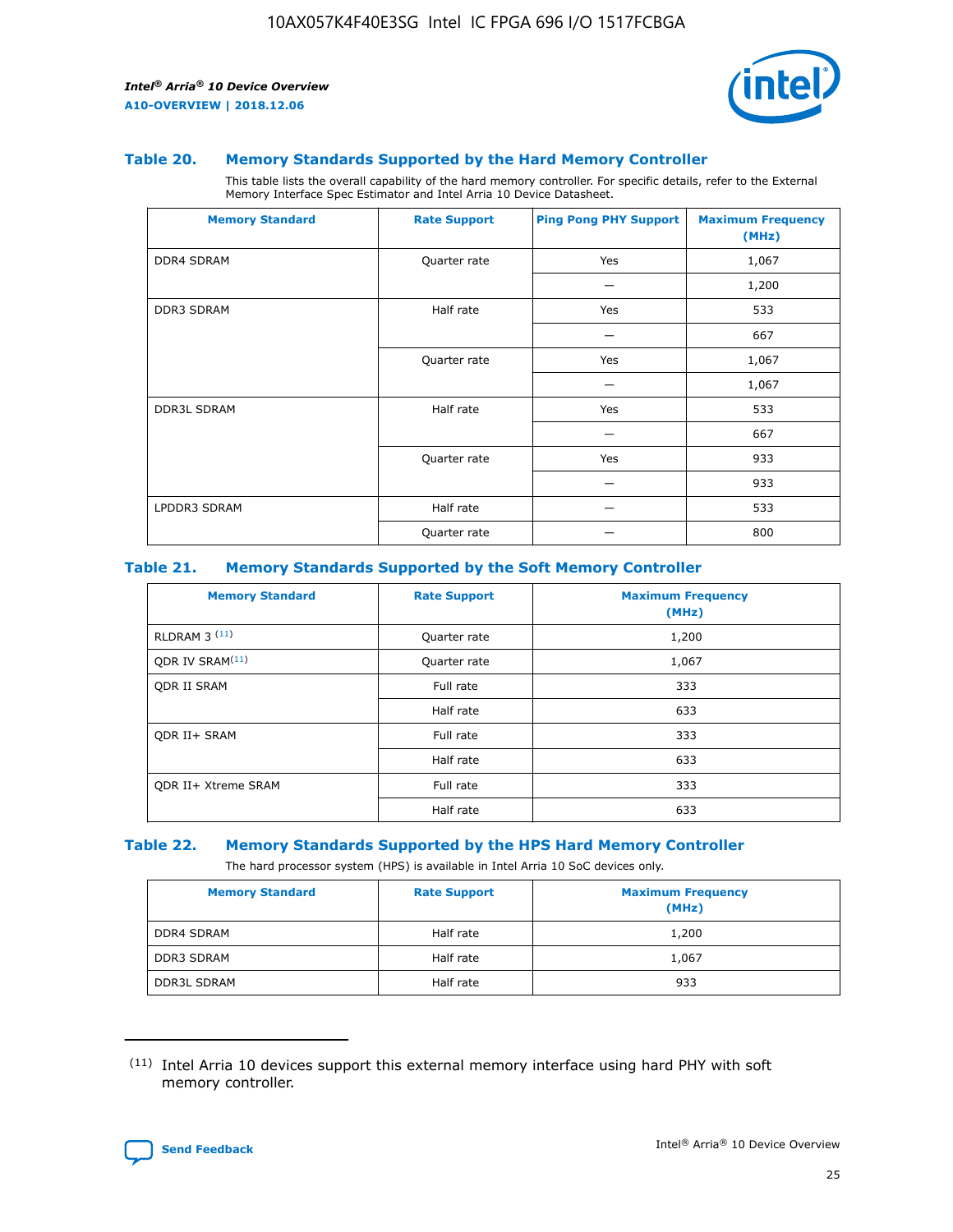

### **Related Information**

#### [Intel Arria 10 Device Datasheet](https://www.intel.com/content/www/us/en/programmable/documentation/mcn1413182292568.html#mcn1413182153340)

Lists the memory interface performance according to memory interface standards, rank or chip select configurations, and Intel Arria 10 device speed grades.

# **PCIe Gen1, Gen2, and Gen3 Hard IP**

Intel Arria 10 devices contain PCIe hard IP that is designed for performance and ease-of-use:

- Includes all layers of the PCIe stack—transaction, data link and physical layers.
- Supports PCIe Gen3, Gen2, and Gen1 Endpoint and Root Port in x1, x2, x4, or x8 lane configuration.
- Operates independently from the core logic—optional configuration via protocol (CvP) allows the PCIe link to power up and complete link training in less than 100 ms while the Intel Arria 10 device completes loading the programming file for the rest of the FPGA.
- Provides added functionality that makes it easier to support emerging features such as Single Root I/O Virtualization (SR-IOV) and optional protocol extensions.
- Provides improved end-to-end datapath protection using ECC.
- Supports FPGA configuration via protocol (CvP) using PCIe at Gen3, Gen2, or Gen1 speed.

#### **Related Information**

PCS Features on page 30

# **Enhanced PCS Hard IP for Interlaken and 10 Gbps Ethernet**

## **Interlaken Support**

The Intel Arria 10 enhanced PCS hard IP provides integrated Interlaken PCS supporting rates up to 25.8 Gbps per lane.

The Interlaken PCS is based on the proven functionality of the PCS developed for Intel's previous generation FPGAs, which demonstrated interoperability with Interlaken ASSP vendors and third-party IP suppliers. The Interlaken PCS is present in every transceiver channel in Intel Arria 10 devices.

### **Related Information**

PCS Features on page 30

## **10 Gbps Ethernet Support**

The Intel Arria 10 enhanced PCS hard IP supports 10GBASE-R PCS compliant with IEEE 802.3 10 Gbps Ethernet (10GbE). The integrated hard IP support for 10GbE and the 10 Gbps transceivers save external PHY cost, board space, and system power.

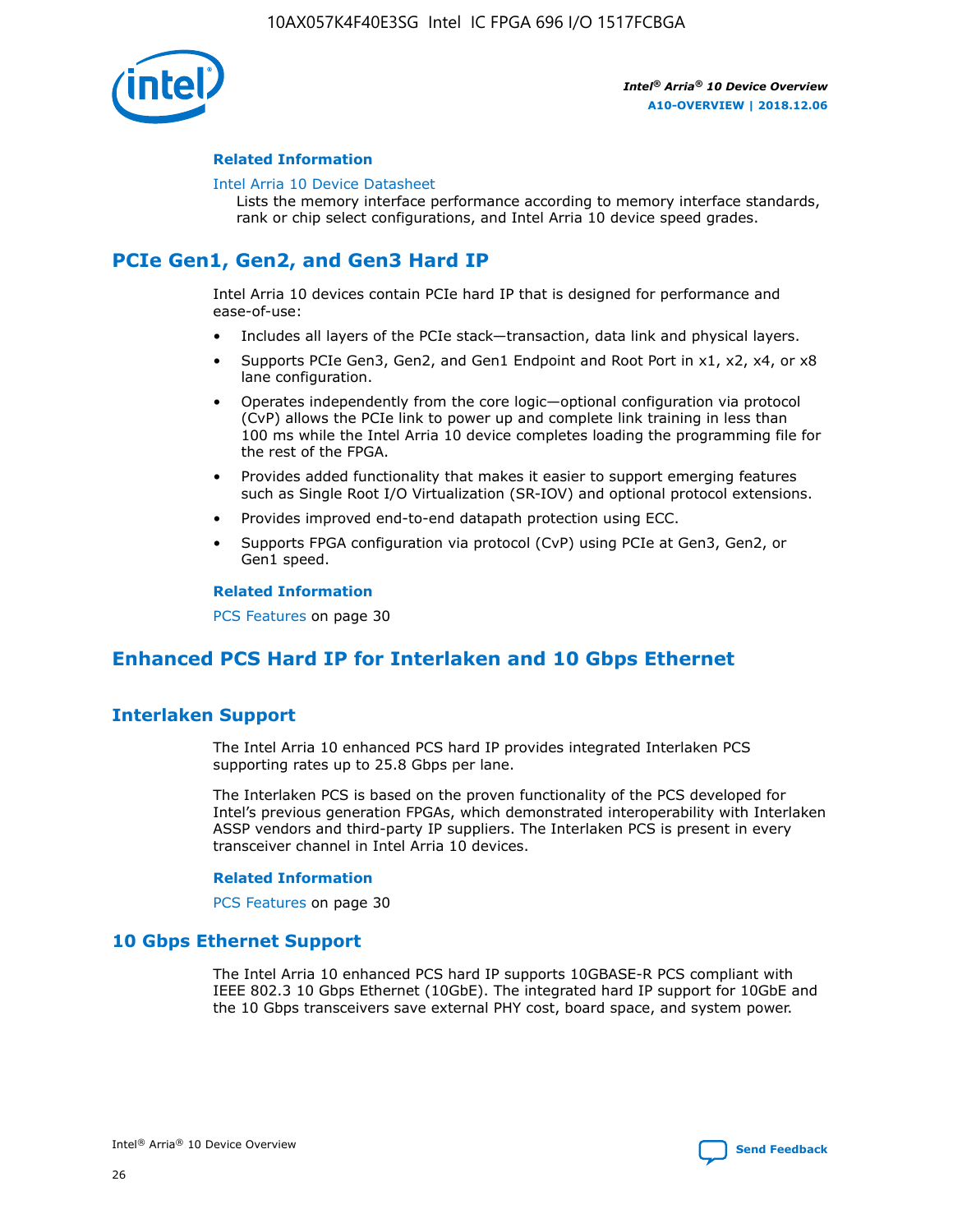

The scalable hard IP supports multiple independent 10GbE ports while using a single PLL for all the 10GBASE-R PCS instantiations, which saves on core logic resources and clock networks:

- Simplifies multiport 10GbE systems compared to XAUI interfaces that require an external XAUI-to-10G PHY.
- Incorporates Electronic Dispersion Compensation (EDC), which enables direct connection to standard 10 Gbps XFP and SFP+ pluggable optical modules.
- Supports backplane Ethernet applications and includes a hard 10GBASE-KR Forward Error Correction (FEC) circuit that you can use for 10 Gbps and 40 Gbps applications.

The 10 Gbps Ethernet PCS hard IP and 10GBASE-KR FEC are present in every transceiver channel.

#### **Related Information**

PCS Features on page 30

# **Low Power Serial Transceivers**

Intel Arria 10 FPGAs and SoCs include lowest power transceivers that deliver high bandwidth, throughput and low latency.

Intel Arria 10 devices deliver the industry's lowest power consumption per transceiver channel:

- 12.5 Gbps transceivers at as low as 242 mW
- 10 Gbps transceivers at as low as 168 mW
- 6 Gbps transceivers at as low as 117 mW

Intel Arria 10 transceivers support various data rates according to application:

- Chip-to-chip and chip-to-module applications—from 1 Gbps up to 25.8 Gbps
- Long reach and backplane applications—from 1 Gbps up to 12.5 with advanced adaptive equalization
- Critical power sensitive applications—from 1 Gbps up to 11.3 Gbps using lower power modes

The combination of 20 nm process technology and architectural advances provide the following benefits:

- Significant reduction in die area and power consumption
- Increase of up to two times in transceiver I/O density compared to previous generation devices while maintaining optimal signal integrity
- Up to 72 total transceiver channels—you can configure up to 6 of these channels to run as fast as 25.8 Gbps
- All channels feature continuous data rate support up to the maximum rated speed

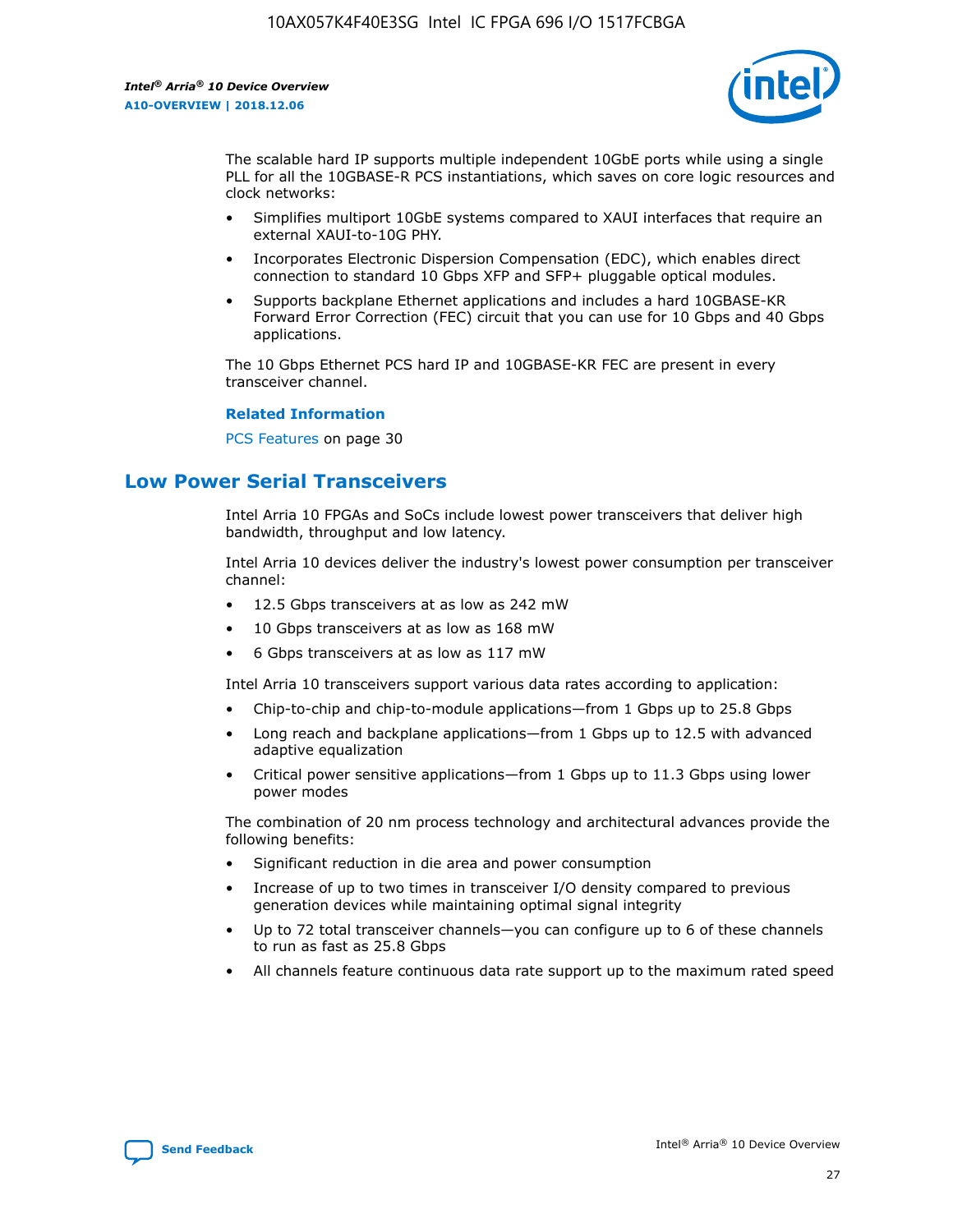



## **Figure 6. Intel Arria 10 Transceiver Block Architecture**

## **Transceiver Channels**

All transceiver channels feature a dedicated Physical Medium Attachment (PMA) and a hardened Physical Coding Sublayer (PCS).

- The PMA provides primary interfacing capabilities to physical channels.
- The PCS typically handles encoding/decoding, word alignment, and other preprocessing functions before transferring data to the FPGA core fabric.

A transceiver channel consists of a PMA and a PCS block. Most transceiver banks have 6 channels. There are some transceiver banks that contain only 3 channels.

A wide variety of bonded and non-bonded data rate configurations is possible using a highly configurable clock distribution network. Up to 80 independent transceiver data rates can be configured.

The following figures are graphical representations of top views of the silicon die, which correspond to reverse views for flip chip packages. Different Intel Arria 10 devices may have different floorplans than the ones shown in the figures.

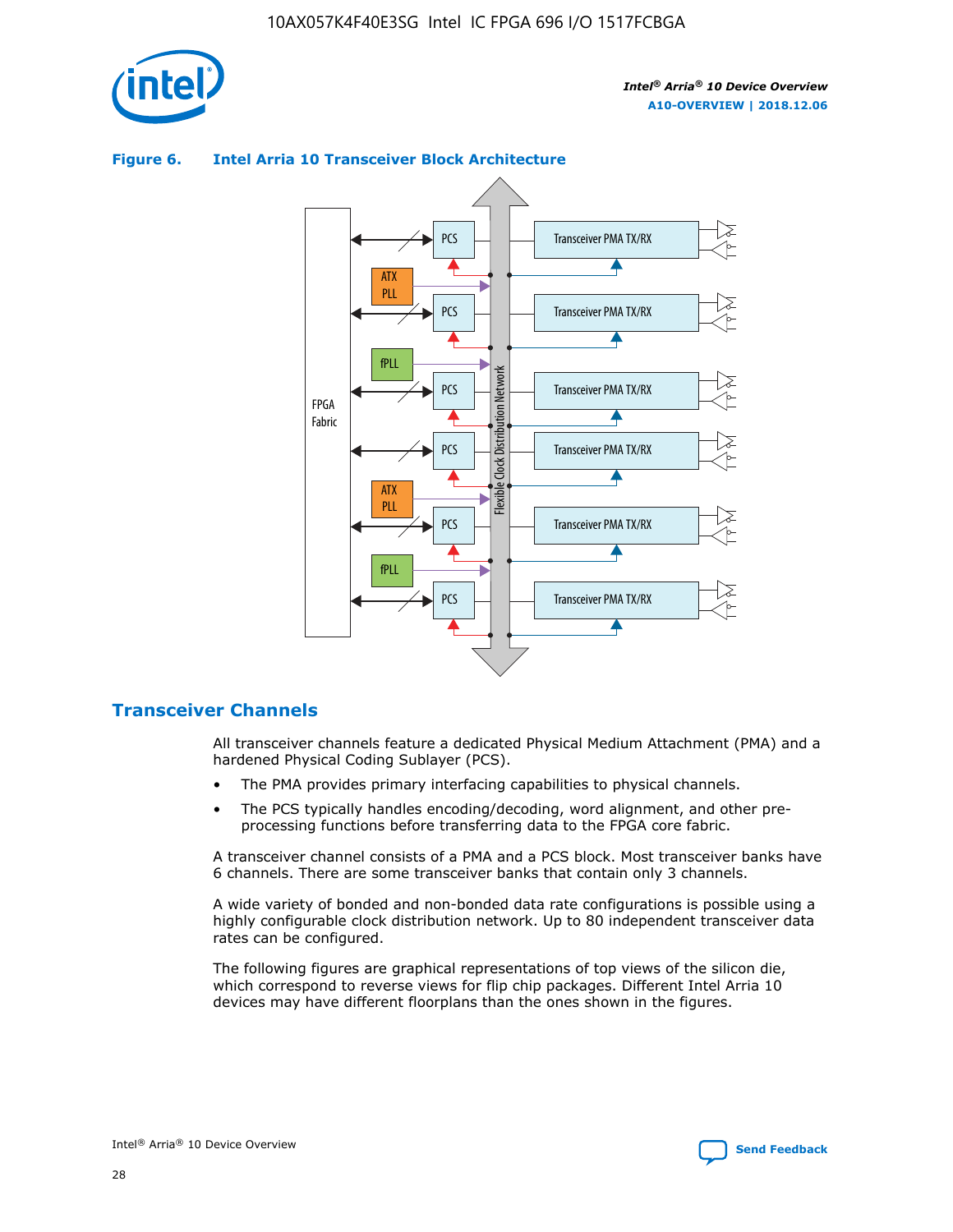

## **Figure 7. Device Chip Overview for Intel Arria 10 GX and GT Devices**





## **PMA Features**

Intel Arria 10 transceivers provide exceptional signal integrity at data rates up to 25.8 Gbps. Clocking options include ultra-low jitter ATX PLLs (LC tank based), clock multiplier unit (CMU) PLLs, and fractional PLLs.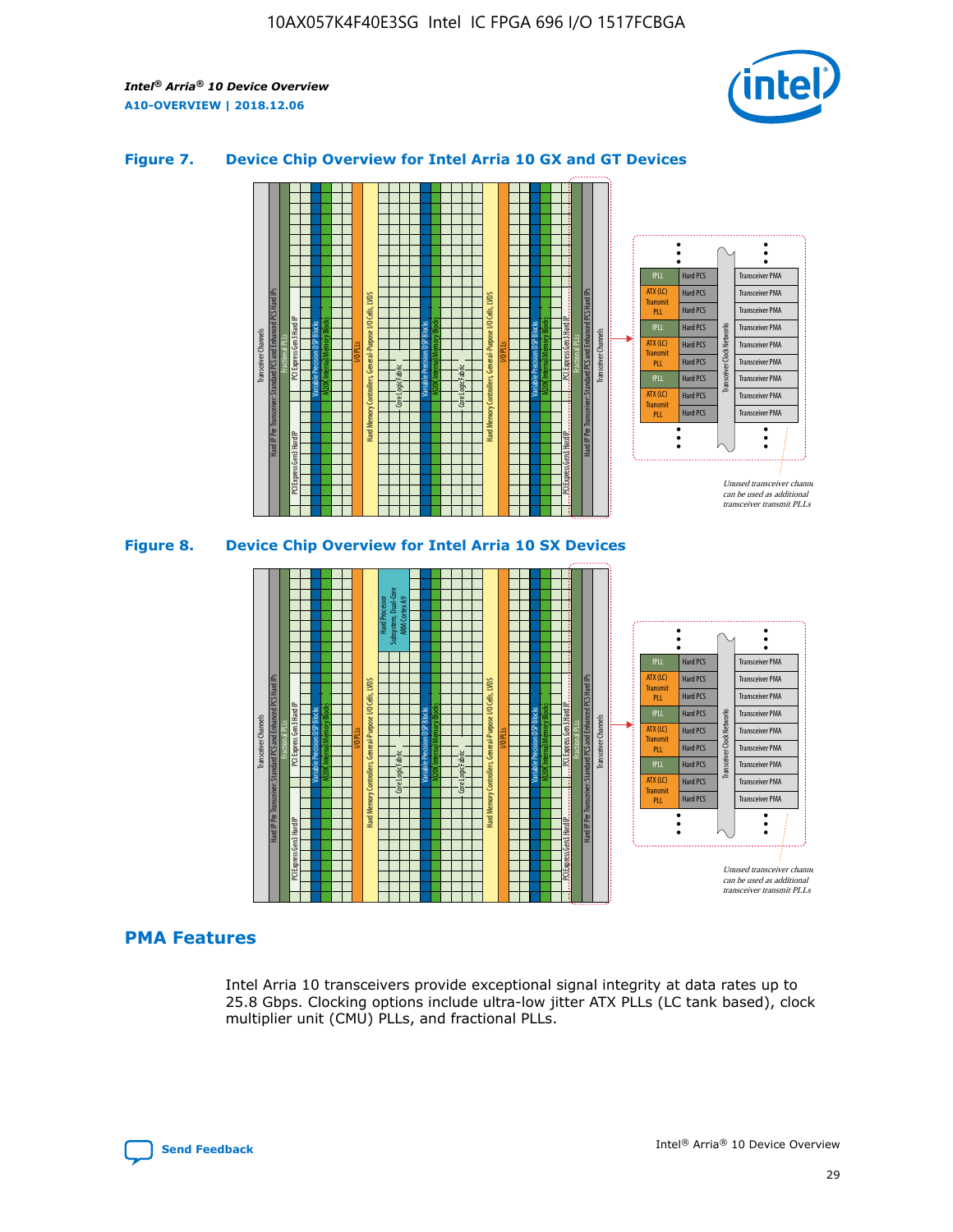

Each transceiver channel contains a channel PLL that can be used as the CMU PLL or clock data recovery (CDR) PLL. In CDR mode, the channel PLL recovers the receiver clock and data in the transceiver channel. Up to 80 independent data rates can be configured on a single Intel Arria 10 device.

## **Table 23. PMA Features of the Transceivers in Intel Arria 10 Devices**

| <b>Feature</b>                                             | <b>Capability</b>                                                                                                                                                                                                             |
|------------------------------------------------------------|-------------------------------------------------------------------------------------------------------------------------------------------------------------------------------------------------------------------------------|
| Chip-to-Chip Data Rates                                    | 1 Gbps to 17.4 Gbps (Intel Arria 10 GX devices)<br>1 Gbps to 25.8 Gbps (Intel Arria 10 GT devices)                                                                                                                            |
| <b>Backplane Support</b>                                   | Drive backplanes at data rates up to 12.5 Gbps                                                                                                                                                                                |
| Optical Module Support                                     | SFP+/SFP, XFP, CXP, QSFP/QSFP28, CFP/CFP2/CFP4                                                                                                                                                                                |
| Cable Driving Support                                      | SFP+ Direct Attach, PCI Express over cable, eSATA                                                                                                                                                                             |
| Transmit Pre-Emphasis                                      | 4-tap transmit pre-emphasis and de-emphasis to compensate for system channel loss                                                                                                                                             |
| Continuous Time Linear<br>Equalizer (CTLE)                 | Dual mode, high-gain, and high-data rate, linear receive equalization to compensate for<br>system channel loss                                                                                                                |
| Decision Feedback Equalizer<br>(DFE)                       | 7-fixed and 4-floating tap DFE to equalize backplane channel loss in the presence of<br>crosstalk and noisy environments                                                                                                      |
| Variable Gain Amplifier                                    | Optimizes the signal amplitude prior to the CDR sampling and operates in fixed and<br>adaptive modes                                                                                                                          |
| Altera Digital Adaptive<br>Parametric Tuning (ADAPT)       | Fully digital adaptation engine to automatically adjust all link equalization parameters-<br>including CTLE, DFE, and variable gain amplifier blocks—that provide optimal link margin<br>without intervention from user logic |
| Precision Signal Integrity<br>Calibration Engine (PreSICE) | Hardened calibration controller to quickly calibrate all transceiver control parameters on<br>power-up, which provides the optimal signal integrity and jitter performance                                                    |
| Advanced Transmit (ATX)<br><b>PLL</b>                      | Low jitter ATX (LC tank based) PLLs with continuous tuning range to cover a wide range of<br>standard and proprietary protocols                                                                                               |
| <b>Fractional PLLs</b>                                     | On-chip fractional frequency synthesizers to replace on-board crystal oscillators and reduce<br>system cost                                                                                                                   |
| Digitally Assisted Analog<br><b>CDR</b>                    | Superior jitter tolerance with fast lock time                                                                                                                                                                                 |
| Dynamic Partial<br>Reconfiguration                         | Allows independent control of the Avalon memory-mapped interface of each transceiver<br>channel for the highest transceiver flexibility                                                                                       |
| Multiple PCS-PMA and PCS-<br>PLD interface widths          | 8-, 10-, 16-, 20-, 32-, 40-, or 64-bit interface widths for flexibility of deserialization width,<br>encoding, and reduced latency                                                                                            |

## **PCS Features**

This table summarizes the Intel Arria 10 transceiver PCS features. You can use the transceiver PCS to support a wide range of protocols ranging from 1 Gbps to 25.8 Gbps.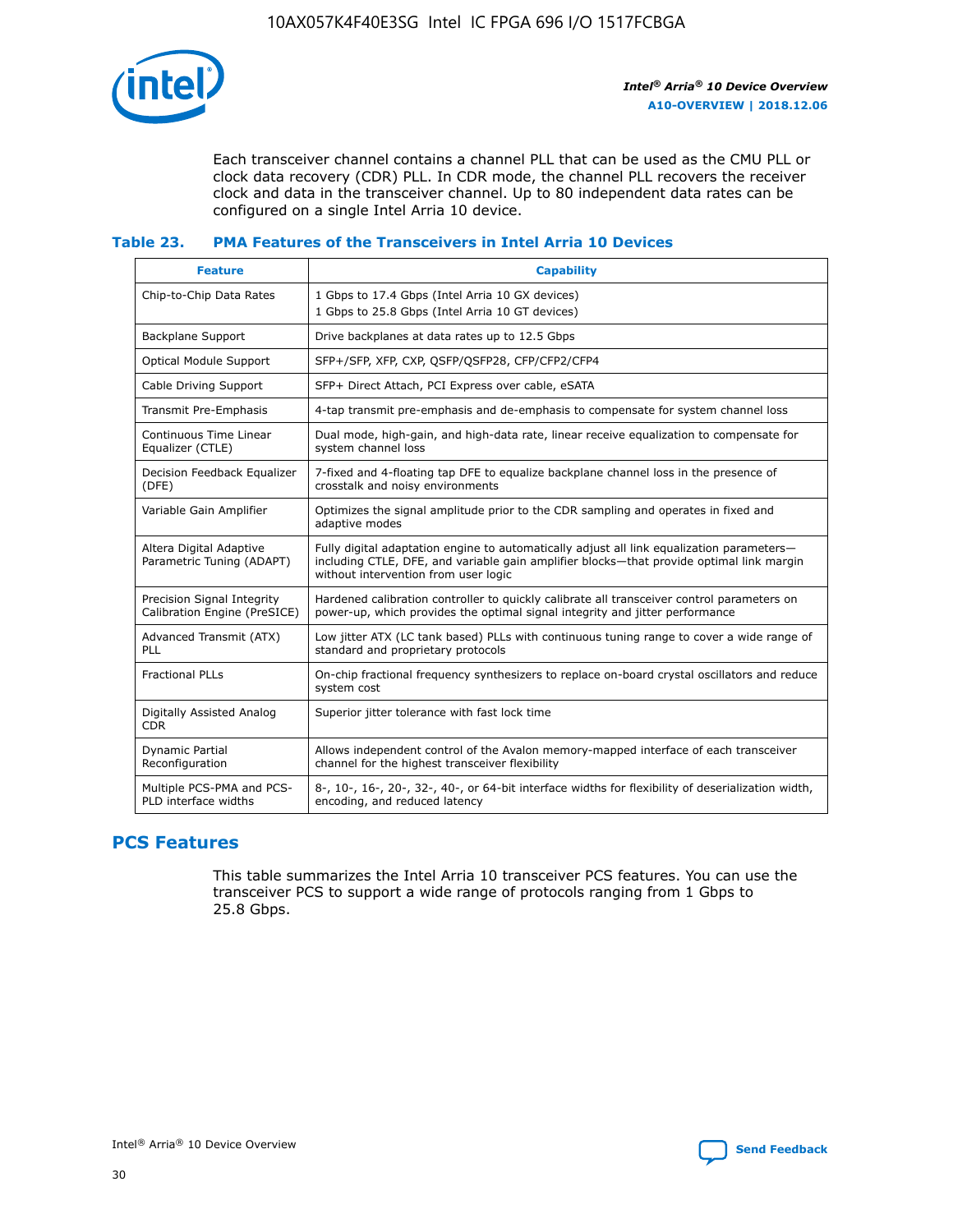

| <b>PCS</b>    | <b>Description</b>                                                                                                                                                                                                                                                                                                                                                                                             |
|---------------|----------------------------------------------------------------------------------------------------------------------------------------------------------------------------------------------------------------------------------------------------------------------------------------------------------------------------------------------------------------------------------------------------------------|
| Standard PCS  | Operates at a data rate up to 12 Gbps<br>Supports protocols such as PCI-Express, CPRI 4.2+, GigE, IEEE 1588 in Hard PCS<br>Implements other protocols using Basic/Custom (Standard PCS) transceiver<br>configuration rules.                                                                                                                                                                                    |
| Enhanced PCS  | Performs functions common to most serial data industry standards, such as word<br>alignment, encoding/decoding, and framing, before data is sent or received off-chip<br>through the PMA<br>• Handles data transfer to and from the FPGA fabric<br>Handles data transfer internally to and from the PMA<br>Provides frequency compensation<br>Performs channel bonding for multi-channel low skew applications |
| PCIe Gen3 PCS | Supports the seamless switching of Data and Clock between the Gen1, Gen2, and Gen3<br>data rates<br>Provides support for PIPE 3.0 features<br>Supports the PIPE interface with the Hard IP enabled, as well as with the Hard IP<br>bypassed                                                                                                                                                                    |

#### **Related Information**

- PCIe Gen1, Gen2, and Gen3 Hard IP on page 26
- Interlaken Support on page 26
- 10 Gbps Ethernet Support on page 26

## **PCS Protocol Support**

This table lists some of the protocols supported by the Intel Arria 10 transceiver PCS. For more information about the blocks in the transmitter and receiver data paths, refer to the related information.

| <b>Protocol</b>                                 | <b>Data Rate</b><br>(Gbps) | <b>Transceiver IP</b>       | <b>PCS Support</b>                      |
|-------------------------------------------------|----------------------------|-----------------------------|-----------------------------------------|
| PCIe Gen3 x1, x2, x4, x8                        | 8.0                        | Native PHY (PIPE)           | Standard PCS and PCIe<br>Gen3 PCS       |
| PCIe Gen2 x1, x2, x4, x8                        | 5.0                        | Native PHY (PIPE)           | <b>Standard PCS</b>                     |
| PCIe Gen1 x1, x2, x4, x8                        | 2.5                        | Native PHY (PIPE)           | Standard PCS                            |
| 1000BASE-X Gigabit Ethernet                     | 1.25                       | Native PHY                  | <b>Standard PCS</b>                     |
| 1000BASE-X Gigabit Ethernet with<br>IEEE 1588v2 | 1.25                       | Native PHY                  | Standard PCS                            |
| 10GBASE-R                                       | 10.3125                    | Native PHY                  | <b>Enhanced PCS</b>                     |
| 10GBASE-R with IEEE 1588v2                      | 10.3125                    | Native PHY                  | <b>Enhanced PCS</b>                     |
| 10GBASE-R with KR FEC                           | 10.3125                    | Native PHY                  | <b>Enhanced PCS</b>                     |
| 10GBASE-KR and 1000BASE-X                       | 10.3125                    | 1G/10GbE and 10GBASE-KR PHY | Standard PCS and<br><b>Enhanced PCS</b> |
| Interlaken (CEI-6G/11G)                         | 3.125 to 17.4              | Native PHY                  | <b>Enhanced PCS</b>                     |
| SFI-S/SFI-5.2                                   | 11.2                       | Native PHY                  | <b>Enhanced PCS</b>                     |
| 10G SDI                                         | 10.692                     | Native PHY                  | Enhanced PCS                            |
|                                                 |                            |                             | continued                               |

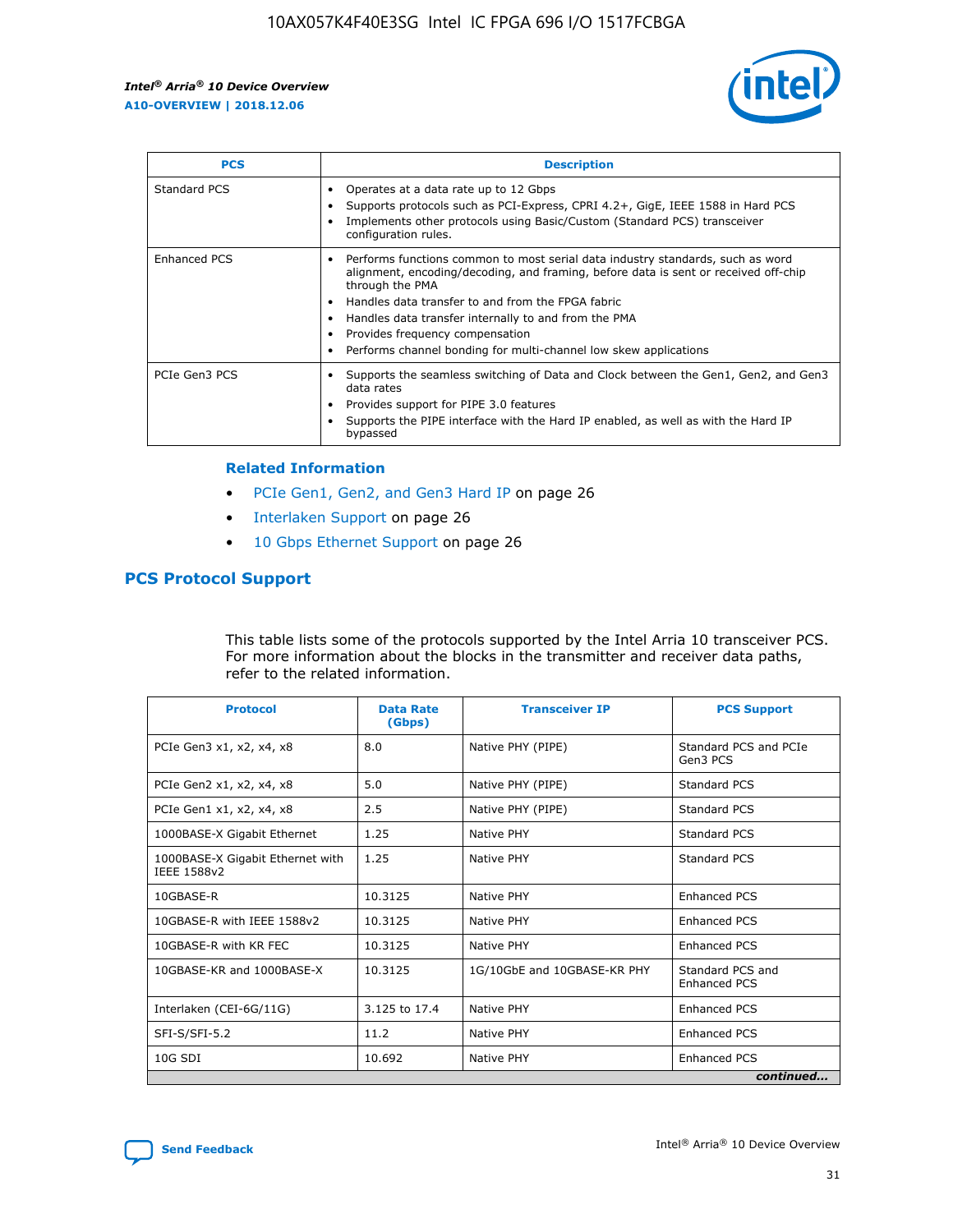

| <b>Protocol</b>      | <b>Data Rate</b><br>(Gbps) | <b>Transceiver IP</b> | <b>PCS Support</b> |
|----------------------|----------------------------|-----------------------|--------------------|
| CPRI 6.0 (64B/66B)   | 0.6144 to<br>10.1376       | Native PHY            | Enhanced PCS       |
| CPRI 4.2 (8B/10B)    | 0.6144 to<br>9.8304        | Native PHY            | Standard PCS       |
| OBSAI RP3 v4.2       | 0.6144 to 6.144            | Native PHY            | Standard PCS       |
| SD-SDI/HD-SDI/3G-SDI | $0.143(12)$ to<br>2.97     | Native PHY            | Standard PCS       |

## **Related Information**

#### [Intel Arria 10 Transceiver PHY User Guide](https://www.intel.com/content/www/us/en/programmable/documentation/nik1398707230472.html#nik1398707091164)

Provides more information about the supported transceiver protocols and PHY IP, the PMA architecture, and the standard, enhanced, and PCIe Gen3 PCS architecture.

# **SoC with Hard Processor System**

Each SoC device combines an FPGA fabric and a hard processor system (HPS) in a single device. This combination delivers the flexibility of programmable logic with the power and cost savings of hard IP in these ways:

- Reduces board space, system power, and bill of materials cost by eliminating a discrete embedded processor
- Allows you to differentiate the end product in both hardware and software, and to support virtually any interface standard
- Extends the product life and revenue through in-field hardware and software updates

<sup>(12)</sup> The 0.143 Gbps data rate is supported using oversampling of user logic that you must implement in the FPGA fabric.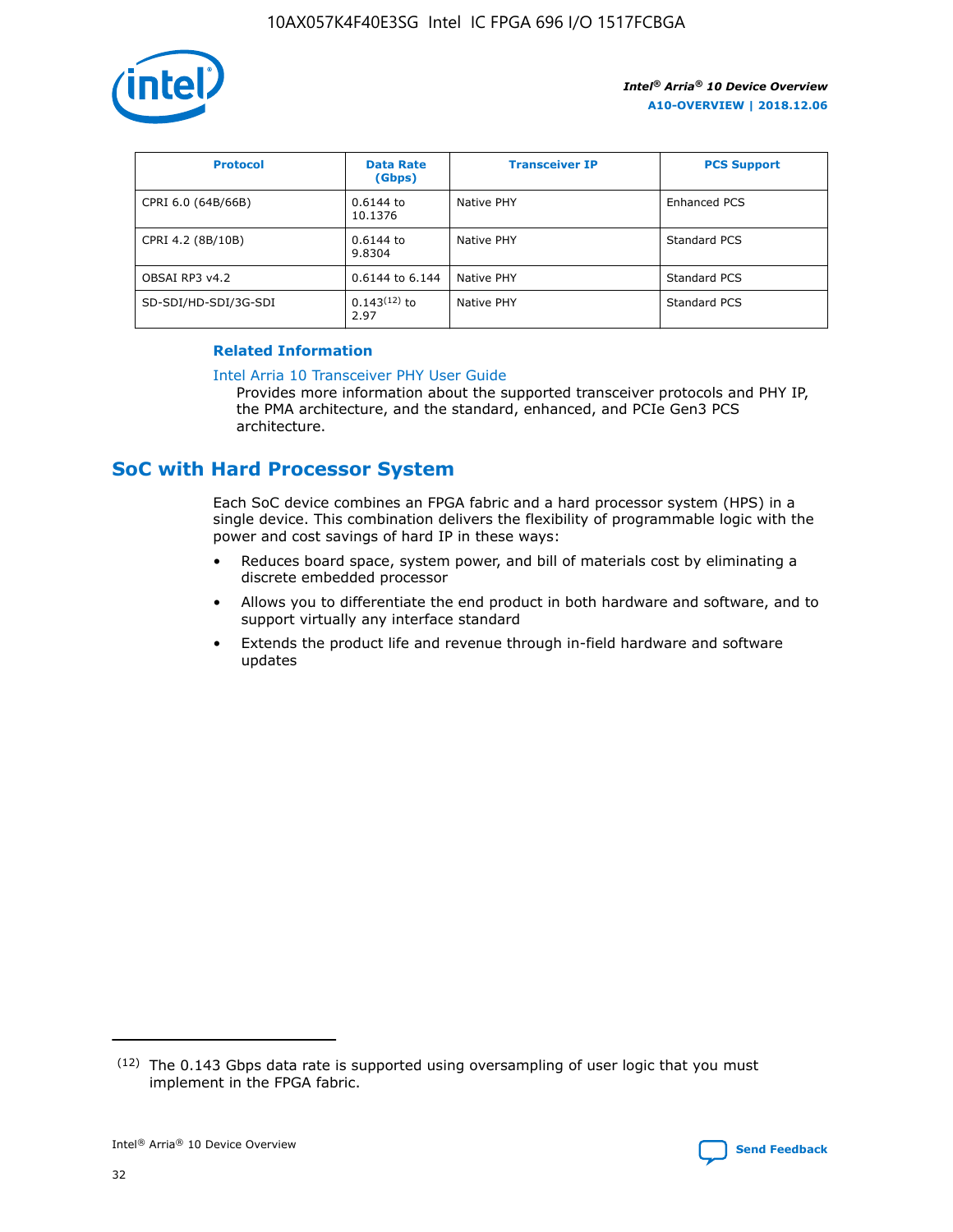

#### **Figure 9. HPS Block Diagram**

This figure shows a block diagram of the HPS with the dual ARM Cortex-A9 MPCore processor.



## **Key Advantages of 20-nm HPS**

The 20-nm HPS strikes a balance between enabling maximum software compatibility with 28-nm SoCs while still improving upon the 28-nm HPS architecture. These improvements address the requirements of the next generation target markets such as wireless and wireline communications, compute and storage equipment, broadcast and military in terms of performance, memory bandwidth, connectivity via backplane and security.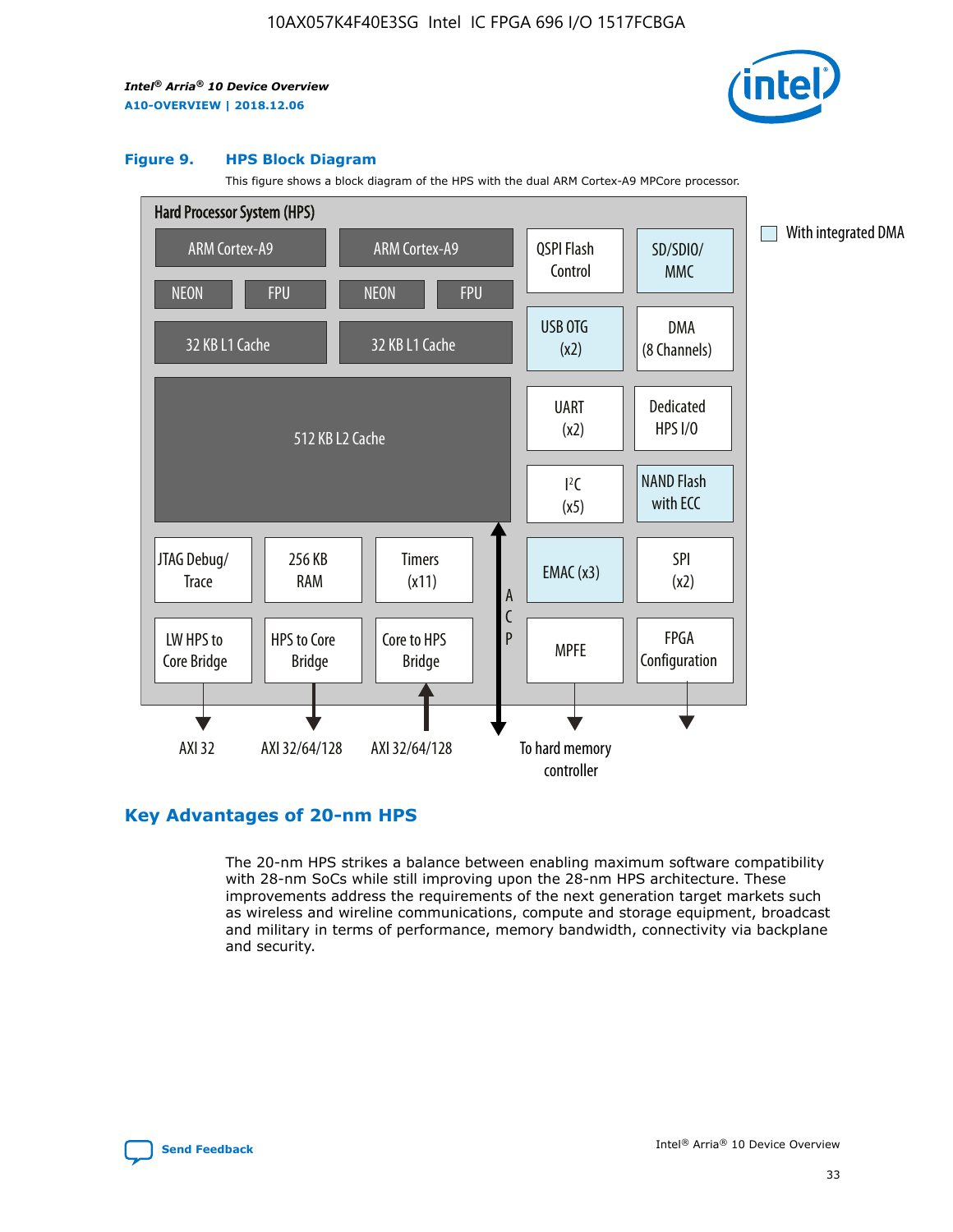

## **Table 24. Improvements in 20 nm HPS**

This table lists the key improvements of the 20 nm HPS compared to the 28 nm HPS.

| Advantages/<br><b>Improvements</b>                          | <b>Description</b>                                                                                                                                                                                                                                                                                                                                                                                                                                                                                                                                                                                                                                                                                                                                                                                                                                                                                                      |
|-------------------------------------------------------------|-------------------------------------------------------------------------------------------------------------------------------------------------------------------------------------------------------------------------------------------------------------------------------------------------------------------------------------------------------------------------------------------------------------------------------------------------------------------------------------------------------------------------------------------------------------------------------------------------------------------------------------------------------------------------------------------------------------------------------------------------------------------------------------------------------------------------------------------------------------------------------------------------------------------------|
| Increased performance and<br>overdrive capability           | While the nominal processor frequency is 1.2 GHz, the 20 nm HPS offers an "overdrive"<br>feature which enables a higher processor operating frequency. This requires a higher supply<br>voltage value that is unique to the HPS and may require a separate regulator.                                                                                                                                                                                                                                                                                                                                                                                                                                                                                                                                                                                                                                                   |
| Increased processor memory<br>bandwidth and DDR4<br>support | Up to 64-bit DDR4 memory at 2,400 Mbps support is available for the processor. The hard<br>memory controller for the HPS comprises a multi-port front end that manages connections<br>to a single port memory controller. The multi-port front end allows logic core and the HPS<br>to share ports and thereby the available bandwidth of the memory controller.                                                                                                                                                                                                                                                                                                                                                                                                                                                                                                                                                        |
| Flexible I/O sharing                                        | An advanced I/O pin muxing scheme allows improved sharing of I/O between the HPS and<br>the core logic. The following types of I/O are available for SoC:<br>17 dedicated I/Os-physically located inside the HPS block and are not accessible to<br>logic within the core. The 17 dedicated I/Os are used for HPS clock, resets, and<br>interfacing with boot devices, QSPI, and SD/MMC.<br>48 direct shared I/O-located closest to the HPS block and are ideal for high speed HPS<br>peripherals such as EMAC, USB, and others. There is one bank of 48 I/Os that supports<br>direct sharing where the 48 I/Os can be shared 12 I/Os at a time.<br>Standard (shared) I/O—all standard I/Os can be shared by the HPS peripherals and any<br>logic within the core. For designs where more than 48 I/Os are required to fully use all<br>the peripherals in the HPS, these I/Os can be connected through the core logic. |
| <b>EMAC</b> core                                            | Three EMAC cores are available in the HPS. The EMAC cores enable an application to<br>support two redundant Ethernet connections; for example, backplane, or two EMAC cores<br>for managing IEEE 1588 time stamp information while allowing a third EMAC core for debug<br>and configuration. All three EMACs can potentially share the same time stamps, simplifying<br>the 1588 time stamping implementation. A new serial time stamp interface allows core<br>logic to access and read the time stamp values. The integrated EMAC controllers can be<br>connected to external Ethernet PHY through the provided MDIO or I <sup>2</sup> C interface.                                                                                                                                                                                                                                                                  |
| On-chip memory                                              | The on-chip memory is updated to 256 KB support and can support larger data sets and<br>real time algorithms.                                                                                                                                                                                                                                                                                                                                                                                                                                                                                                                                                                                                                                                                                                                                                                                                           |
| <b>ECC</b> enhancements                                     | Improvements in L2 Cache ECC management allow identification of errors down to the<br>address level. ECC enhancements also enable improved error injection and status reporting<br>via the introduction of new memory mapped access to syndrome and data signals.                                                                                                                                                                                                                                                                                                                                                                                                                                                                                                                                                                                                                                                       |
| HPS to FPGA Interconnect<br>Backbone                        | Although the HPS and the Logic Core can operate independently, they are tightly coupled<br>via a high-bandwidth system interconnect built from high-performance ARM AMBA AXI bus<br>bridges. IP bus masters in the FPGA fabric have access to HPS bus slaves via the FPGA-to-<br>HPS interconnect. Similarly, HPS bus masters have access to bus slaves in the core fabric<br>via the HPS-to-FPGA bridge. Both bridges are AMBA AXI-3 compliant and support<br>simultaneous read and write transactions. Up to three masters within the core fabric can<br>share the HPS SDRAM controller with the processor. Additionally, the processor can be used<br>to configure the core fabric under program control via a dedicated 32-bit configuration port.                                                                                                                                                                  |
| FPGA configuration and HPS<br>booting                       | The FPGA fabric and HPS in the SoCs are powered independently. You can reduce the clock<br>frequencies or gate the clocks to reduce dynamic power.<br>You can configure the FPGA fabric and boot the HPS independently, in any order, providing<br>you with more design flexibility.                                                                                                                                                                                                                                                                                                                                                                                                                                                                                                                                                                                                                                    |
| Security                                                    | New security features have been introduced for anti-tamper management, secure boot,<br>encryption (AES), and authentication (SHA).                                                                                                                                                                                                                                                                                                                                                                                                                                                                                                                                                                                                                                                                                                                                                                                      |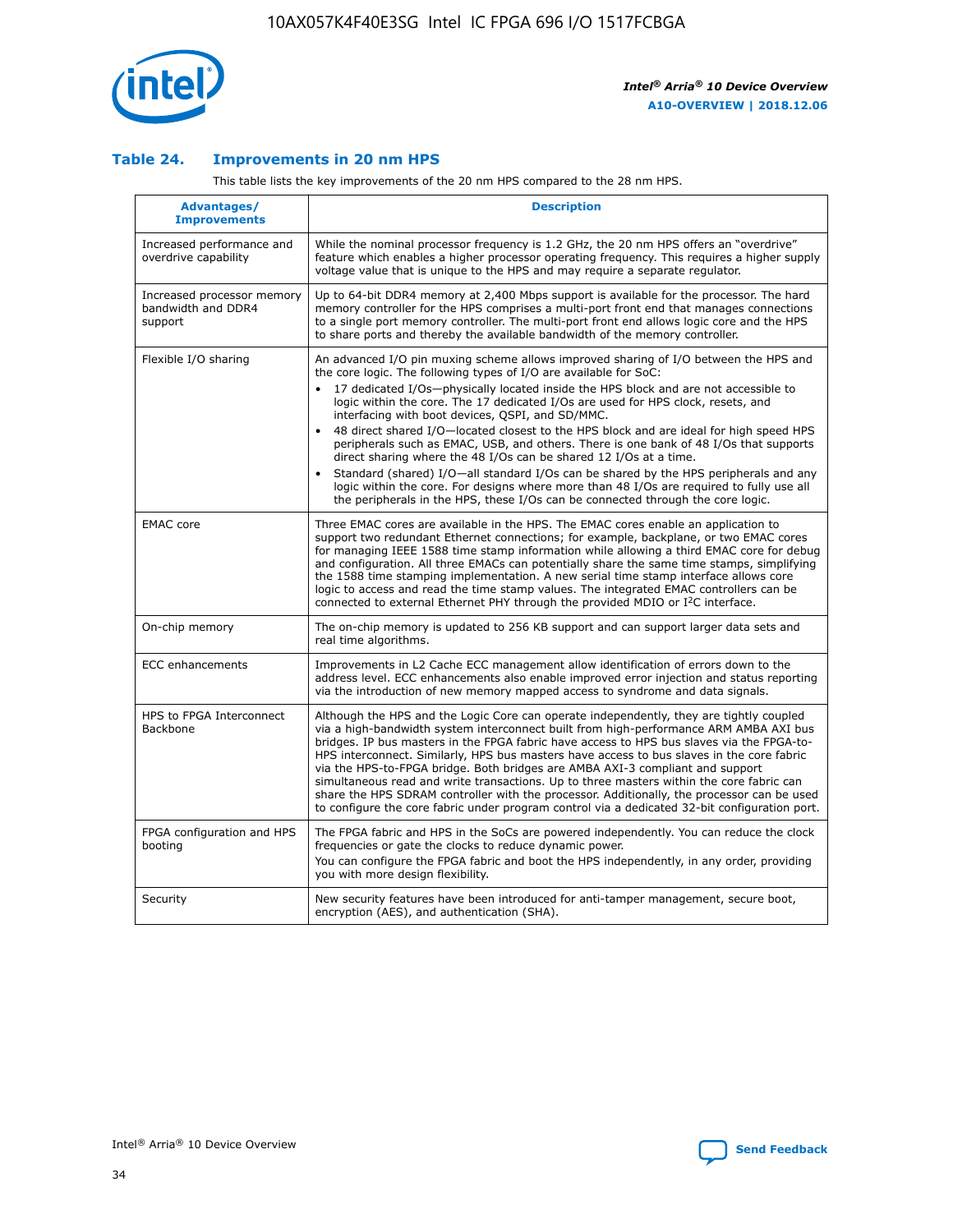

## **Features of the HPS**

The HPS has the following features:

- 1.2-GHz, dual-core ARM Cortex-A9 MPCore processor with up to 1.5-GHz via overdrive
	- ARMv7-A architecture that runs 32-bit ARM instructions, 16-bit and 32-bit Thumb instructions, and 8-bit Java byte codes in Jazelle style
	- Superscalar, variable length, out-of-order pipeline with dynamic branch prediction
	- Instruction Efficiency 2.5 MIPS/MHz, which provides total performance of 7500 MIPS at 1.5 GHz
- Each processor core includes:
	- 32 KB of L1 instruction cache, 32 KB of L1 data cache
	- Single- and double-precision floating-point unit and NEON media engine
	- CoreSight debug and trace technology
	- Snoop Control Unit (SCU) and Acceleration Coherency Port (ACP)
- 512 KB of shared L2 cache
- 256 KB of scratch RAM
- Hard memory controller with support for DDR3, DDR4 and optional error correction code (ECC) support
- Multiport Front End (MPFE) Scheduler interface to the hard memory controller
- 8-channel direct memory access (DMA) controller
- QSPI flash controller with SIO, DIO, QIO SPI Flash support
- NAND flash controller (ONFI 1.0 or later) with DMA and ECC support, updated to support 8 and 16-bit Flash devices and new command DMA to offload CPU for fast power down recovery
- Updated SD/SDIO/MMC controller to eMMC 4.5 with DMA with CE-ATA digital command support
- 3 10/100/1000 Ethernet media access control (MAC) with DMA
- 2 USB On-the-Go (OTG) controllers with DMA
- $\bullet$  5 I<sup>2</sup>C controllers (3 can be used by EMAC for MIO to external PHY)
- 2 UART 16550 Compatible controllers
- 4 serial peripheral interfaces (SPI) (2 Master, 2 Slaves)
- 62 programmable general-purpose I/Os, which includes 48 direct share I/Os that allows the HPS peripherals to connect directly to the FPGA I/Os
- 7 general-purpose timers
- 4 watchdog timers
- Anti-tamper, Secure Boot, Encryption (AES) and Authentication (SHA)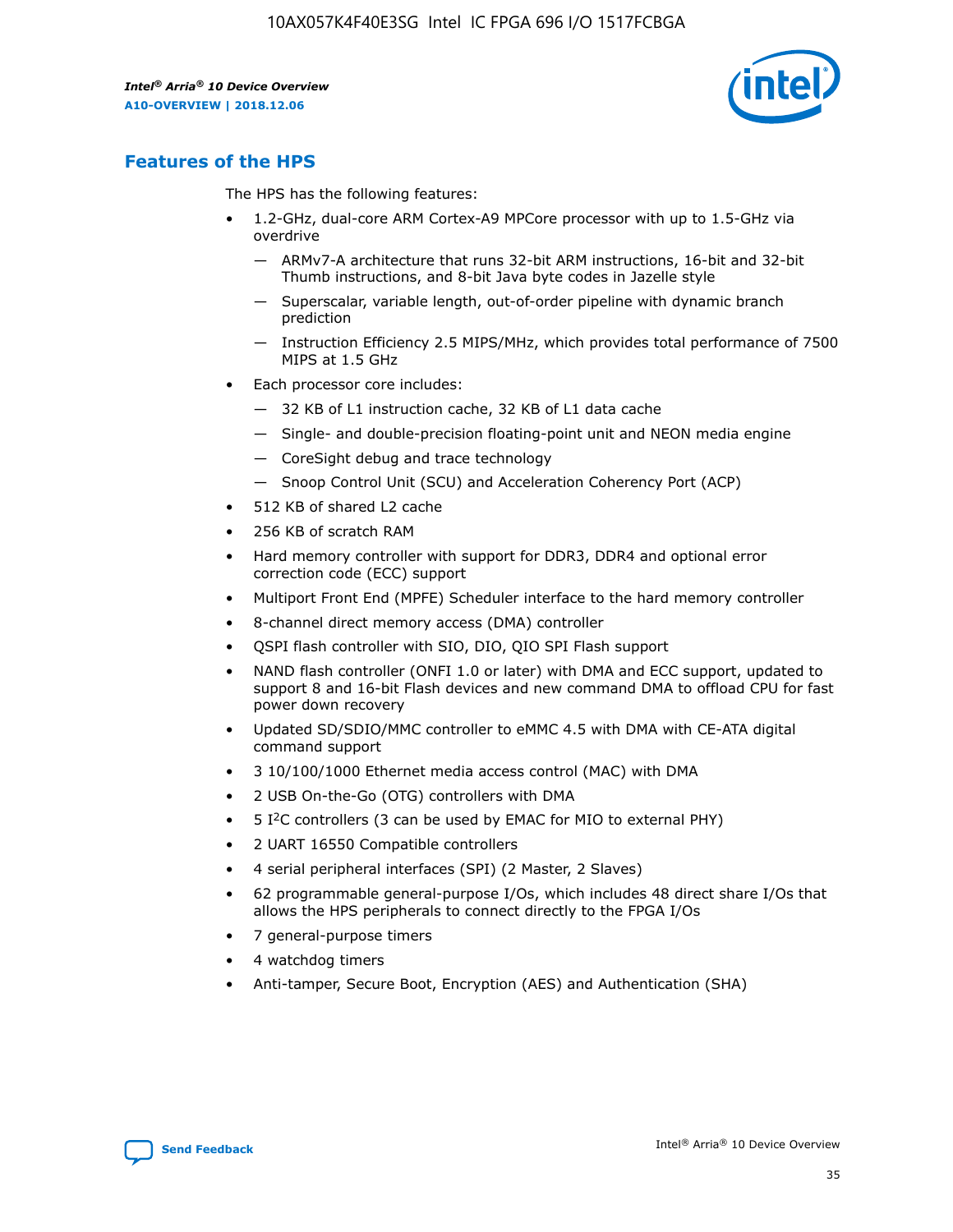

## **System Peripherals and Debug Access Port**

Each Ethernet MAC, USB OTG, NAND flash controller, and SD/MMC controller module has an integrated DMA controller. For modules without an integrated DMA controller, an additional DMA controller module provides up to eight channels of high-bandwidth data transfers. Peripherals that communicate off-chip are multiplexed with other peripherals at the HPS pin level. This allows you to choose which peripherals interface with other devices on your PCB.

The debug access port provides interfaces to industry standard JTAG debug probes and supports ARM CoreSight debug and core traces to facilitate software development.

## **HPS–FPGA AXI Bridges**

The HPS–FPGA bridges, which support the Advanced Microcontroller Bus Architecture (AMBA) Advanced eXtensible Interface (AXI™) specifications, consist of the following bridges:

- FPGA-to-HPS AMBA AXI bridge—a high-performance bus supporting 32, 64, and 128 bit data widths that allows the FPGA fabric to issue transactions to slaves in the HPS.
- HPS-to-FPGA Avalon/AMBA AXI bridge—a high-performance bus supporting 32, 64, and 128 bit data widths that allows the HPS to issue transactions to slaves in the FPGA fabric.
- Lightweight HPS-to-FPGA AXI bridge—a lower latency 32 bit width bus that allows the HPS to issue transactions to soft peripherals in the FPGA fabric. This bridge is primarily used for control and status register (CSR) accesses to peripherals in the FPGA fabric.

The HPS–FPGA AXI bridges allow masters in the FPGA fabric to communicate with slaves in the HPS logic, and vice versa. For example, the HPS-to-FPGA AXI bridge allows you to share memories instantiated in the FPGA fabric with one or both microprocessors in the HPS, while the FPGA-to-HPS AXI bridge allows logic in the FPGA fabric to access the memory and peripherals in the HPS.

Each HPS–FPGA bridge also provides asynchronous clock crossing for data transferred between the FPGA fabric and the HPS.

### **HPS SDRAM Controller Subsystem**

The HPS SDRAM controller subsystem contains a multiport SDRAM controller and DDR PHY that are shared between the FPGA fabric (through the FPGA-to-HPS SDRAM interface), the level 2 (L2) cache, and the level 3 (L3) system interconnect. The FPGA-to-HPS SDRAM interface supports AMBA AXI and Avalon® Memory-Mapped (Avalon-MM) interface standards, and provides up to six individual ports for access by masters implemented in the FPGA fabric.

The HPS SDRAM controller supports up to 3 masters (command ports), 3x 64-bit read data ports and 3x 64-bit write data ports.

To maximize memory performance, the SDRAM controller subsystem supports command and data reordering, deficit round-robin arbitration with aging, and high-priority bypass features.

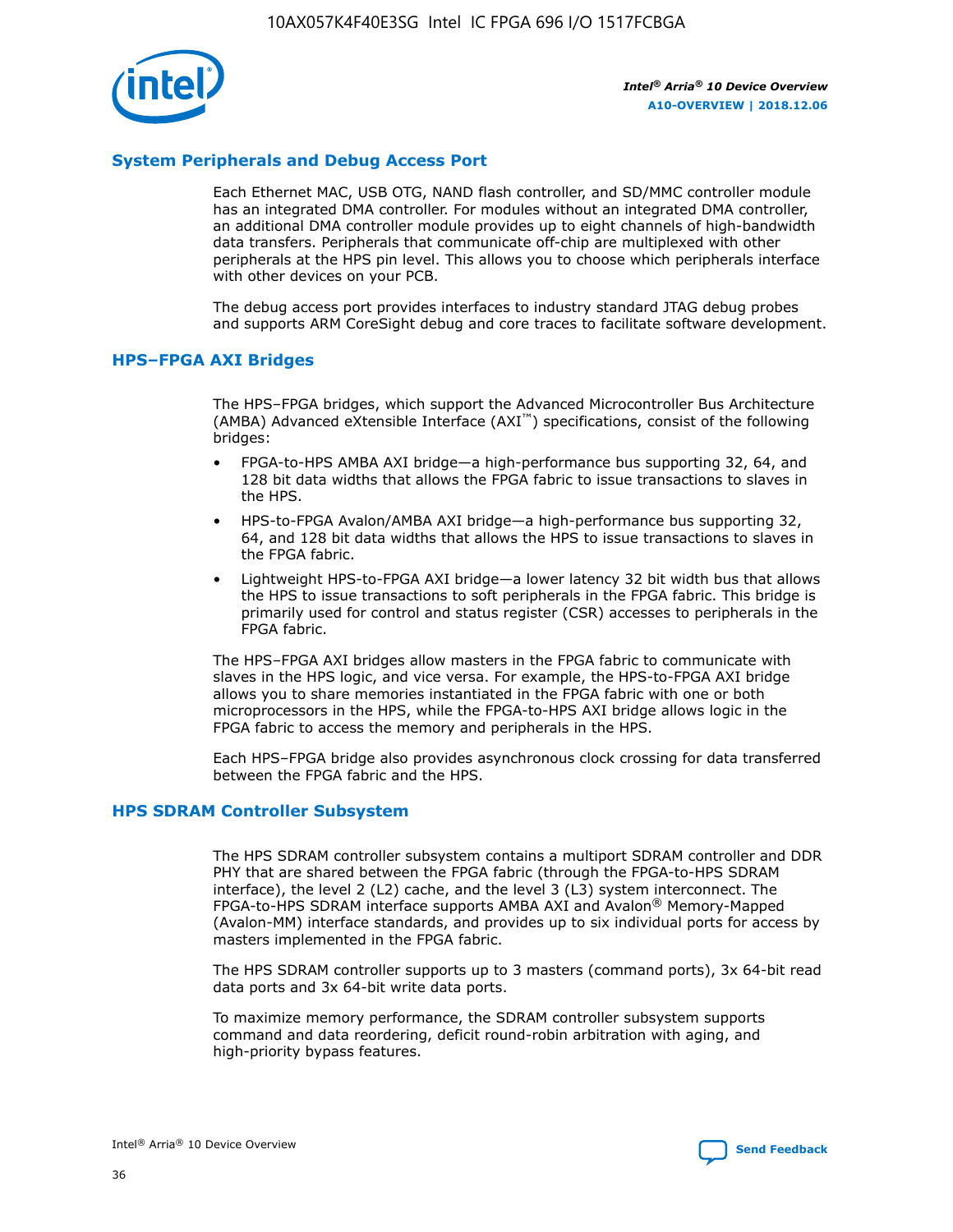

## **FPGA Configuration and HPS Booting**

The FPGA fabric and HPS in the SoC FPGA must be powered at the same time. You can reduce the clock frequencies or gate the clocks to reduce dynamic power.

Once powered, the FPGA fabric and HPS can be configured independently thus providing you with more design flexibility:

- You can boot the HPS independently. After the HPS is running, the HPS can fully or partially reconfigure the FPGA fabric at any time under software control. The HPS can also configure other FPGAs on the board through the FPGA configuration controller.
- Configure the FPGA fabric first, and then boot the HPS from memory accessible to the FPGA fabric.

## **Hardware and Software Development**

For hardware development, you can configure the HPS and connect your soft logic in the FPGA fabric to the HPS interfaces using the Platform Designer system integration tool in the Intel Quartus Prime software.

For software development, the ARM-based SoC FPGA devices inherit the rich software development ecosystem available for the ARM Cortex-A9 MPCore processor. The software development process for Intel SoC FPGAs follows the same steps as those for other SoC devices from other manufacturers. Support for Linux\*, VxWorks\*, and other operating systems are available for the SoC FPGAs. For more information on the operating systems support availability, contact the Intel FPGA sales team.

You can begin device-specific firmware and software development on the Intel SoC FPGA Virtual Target. The Virtual Target is a fast PC-based functional simulation of a target development system—a model of a complete development board. The Virtual Target enables the development of device-specific production software that can run unmodified on actual hardware.

## **Dynamic and Partial Reconfiguration**

The Intel Arria 10 devices support dynamic and partial reconfiguration. You can use dynamic and partial reconfiguration simultaneously to enable seamless reconfiguration of both the device core and transceivers.

## **Dynamic Reconfiguration**

You can reconfigure the PMA and PCS blocks while the device continues to operate. This feature allows you to change the data rates, protocol, and analog settings of a channel in a transceiver bank without affecting on-going data transfer in other transceiver banks. This feature is ideal for applications that require dynamic multiprotocol or multirate support.

## **Partial Reconfiguration**

Using partial reconfiguration, you can reconfigure some parts of the device while keeping the device in operation.

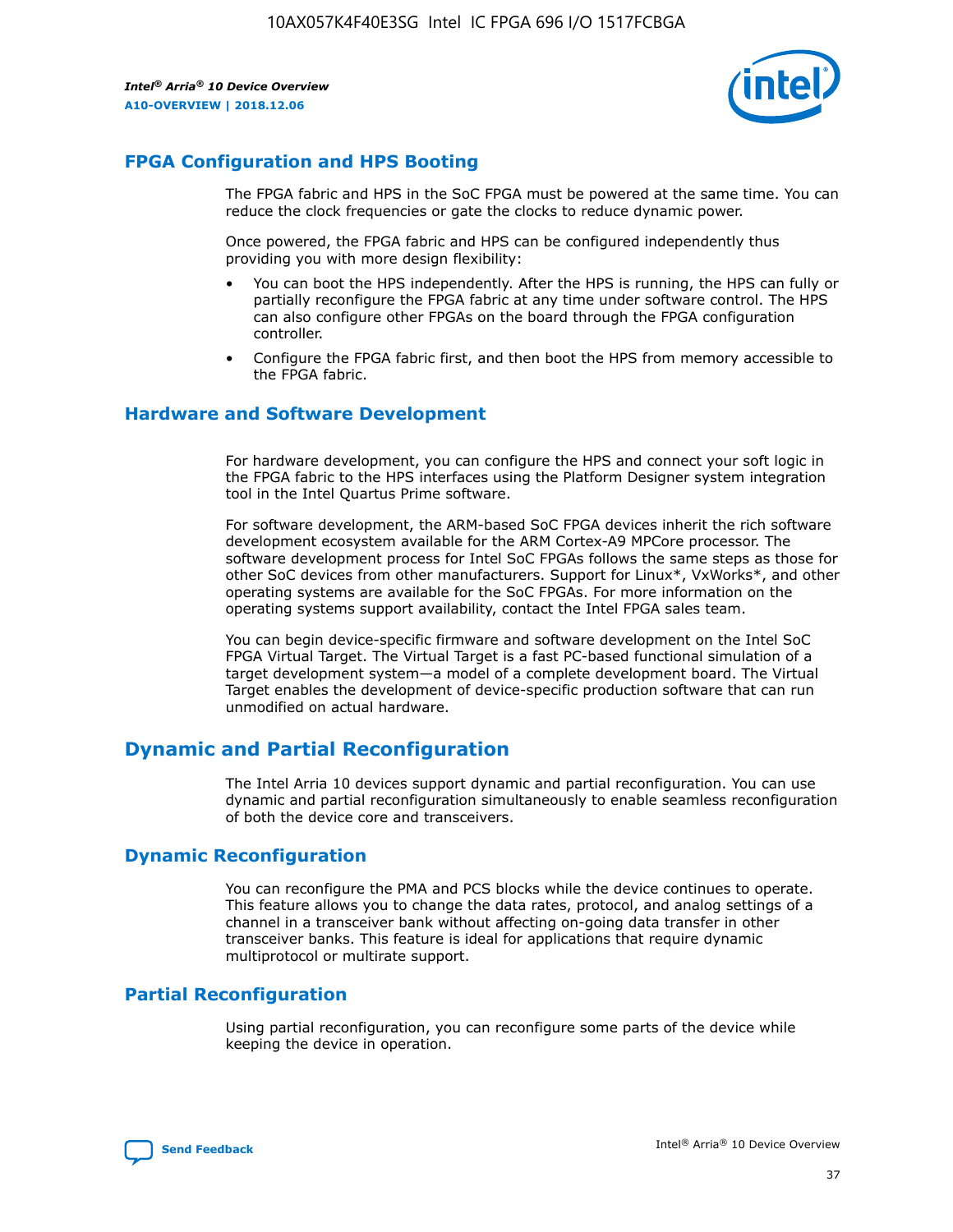

Instead of placing all device functions in the FPGA fabric, you can store some functions that do not run simultaneously in external memory and load them only when required. This capability increases the effective logic density of the device, and lowers cost and power consumption.

In the Intel solution, you do not have to worry about intricate device architecture to perform a partial reconfiguration. The partial reconfiguration capability is built into the Intel Quartus Prime design software, making such time-intensive task simple.

Intel Arria 10 devices support partial reconfiguration in the following configuration options:

- Using an internal host:
	- All supported configuration modes where the FPGA has access to external memory devices such as serial and parallel flash memory.
	- Configuration via Protocol [CvP (PCIe)]
- Using an external host—passive serial (PS), fast passive parallel (FPP) x8, FPP x16, and FPP x32 I/O interface.

# **Enhanced Configuration and Configuration via Protocol**

## **Table 25. Configuration Schemes and Features of Intel Arria 10 Devices**

Intel Arria 10 devices support 1.8 V programming voltage and several configuration schemes.

| <b>Scheme</b>                                                          | <b>Data</b><br><b>Width</b> | <b>Max Clock</b><br>Rate<br>(MHz) | <b>Max Data</b><br>Rate<br>(Mbps)<br>(13) | <b>Decompression</b> | <b>Design</b><br>Security <sup>(1</sup><br>4) | <b>Partial</b><br><b>Reconfiguration</b><br>(15) | <b>Remote</b><br><b>System</b><br><b>Update</b> |
|------------------------------------------------------------------------|-----------------------------|-----------------------------------|-------------------------------------------|----------------------|-----------------------------------------------|--------------------------------------------------|-------------------------------------------------|
| <b>JTAG</b>                                                            | 1 bit                       | 33                                | 33                                        |                      |                                               | Yes(16)                                          |                                                 |
| Active Serial (AS)<br>through the<br>EPCO-L<br>configuration<br>device | 1 bit,<br>4 bits            | 100                               | 400                                       | Yes                  | Yes                                           | $Y_{PS}(16)$                                     | Yes                                             |
| Passive serial (PS)<br>through CPLD or<br>external<br>microcontroller  | 1 bit                       | 100                               | 100                                       | Yes                  | Yes                                           | Yes(16)                                          | Parallel<br>Flash<br>Loader<br>(PFL) IP<br>core |
|                                                                        |                             |                                   |                                           |                      |                                               |                                                  | continued                                       |

<sup>(13)</sup> Enabling either compression or design security features affects the maximum data rate. Refer to the Intel Arria 10 Device Datasheet for more information.

<sup>(14)</sup> Encryption and compression cannot be used simultaneously.

 $(15)$  Partial reconfiguration is an advanced feature of the device family. If you are interested in using partial reconfiguration, contact Intel for support.

 $(16)$  Partial configuration can be performed only when it is configured as internal host.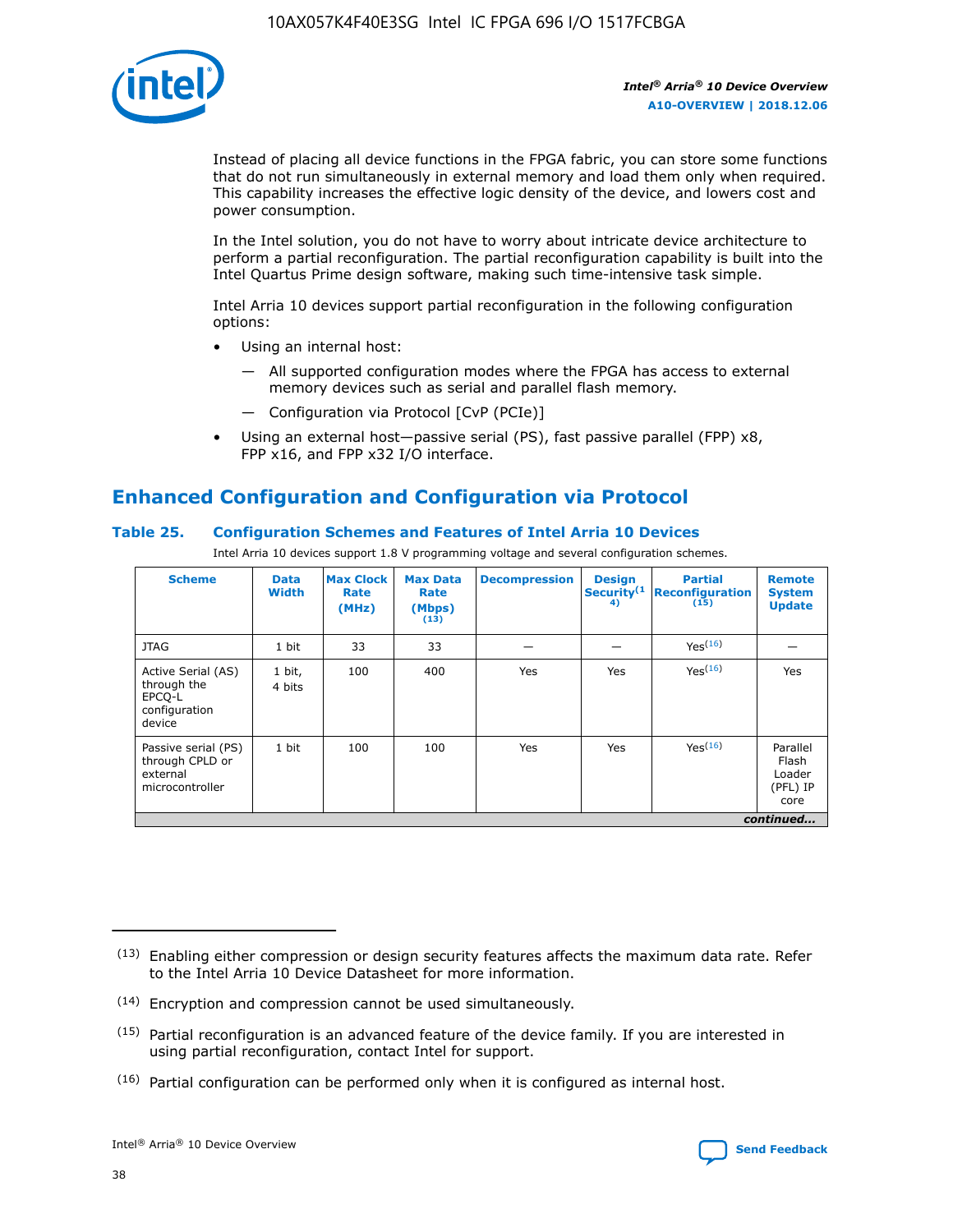

| <b>Scheme</b>                                   | <b>Data</b><br><b>Width</b> | <b>Max Clock</b><br>Rate<br>(MHz) | <b>Max Data</b><br>Rate<br>(Mbps)<br>(13) | <b>Decompression</b> | <b>Design</b><br>Security <sup>(1</sup><br>4) | <b>Partial</b><br><b>Reconfiguration</b><br>(15) | <b>Remote</b><br><b>System</b><br><b>Update</b> |
|-------------------------------------------------|-----------------------------|-----------------------------------|-------------------------------------------|----------------------|-----------------------------------------------|--------------------------------------------------|-------------------------------------------------|
| Fast passive                                    | 8 bits                      | 100                               | 3200                                      | Yes                  | Yes                                           | Yes(17)                                          | PFL IP                                          |
| parallel (FPP)<br>through CPLD or               | 16 bits                     |                                   |                                           | Yes                  | Yes                                           |                                                  | core                                            |
| external<br>microcontroller                     | 32 bits                     |                                   |                                           | Yes                  | Yes                                           |                                                  |                                                 |
| Configuration via                               | 16 bits                     | 100                               | 3200                                      | Yes                  | Yes                                           | Yes <sup>(17)</sup>                              |                                                 |
| <b>HPS</b>                                      | 32 bits                     |                                   |                                           | Yes                  | Yes                                           |                                                  |                                                 |
| Configuration via<br>Protocol [CvP<br>$(PCIe*)$ | x1, x2,<br>x4, x8<br>lanes  |                                   | 8000                                      | Yes                  | Yes                                           | Yes(16)                                          |                                                 |

You can configure Intel Arria 10 devices through PCIe using Configuration via Protocol (CvP). The Intel Arria 10 CvP implementation conforms to the PCIe 100 ms power-up-to-active time requirement.

### **Related Information**

[Configuration via Protocol \(CvP\) Implementation in Intel FPGAs User Guide](https://www.intel.com/content/www/us/en/programmable/documentation/dsu1441819344145.html#dsu1442269728522) Provides more information about the CvP configuration scheme.

# **SEU Error Detection and Correction**

Intel Arria 10 devices offer robust and easy-to-use single-event upset (SEU) error detection and correction circuitry.

The detection and correction circuitry includes protection for Configuration RAM (CRAM) programming bits and user memories. The CRAM is protected by a continuously running CRC error detection circuit with integrated ECC that automatically corrects one or two errors and detects higher order multi-bit errors. When more than two errors occur, correction is available through reloading of the core programming file, providing a complete design refresh while the FPGA continues to operate.

The physical layout of the Intel Arria 10 CRAM array is optimized to make the majority of multi-bit upsets appear as independent single-bit or double-bit errors which are automatically corrected by the integrated CRAM ECC circuitry. In addition to the CRAM protection, the M20K memory blocks also include integrated ECC circuitry and are layout-optimized for error detection and correction. The MLAB does not have ECC.

(14) Encryption and compression cannot be used simultaneously.

<sup>(17)</sup> Supported at a maximum clock rate of 100 MHz.



 $(13)$  Enabling either compression or design security features affects the maximum data rate. Refer to the Intel Arria 10 Device Datasheet for more information.

 $(15)$  Partial reconfiguration is an advanced feature of the device family. If you are interested in using partial reconfiguration, contact Intel for support.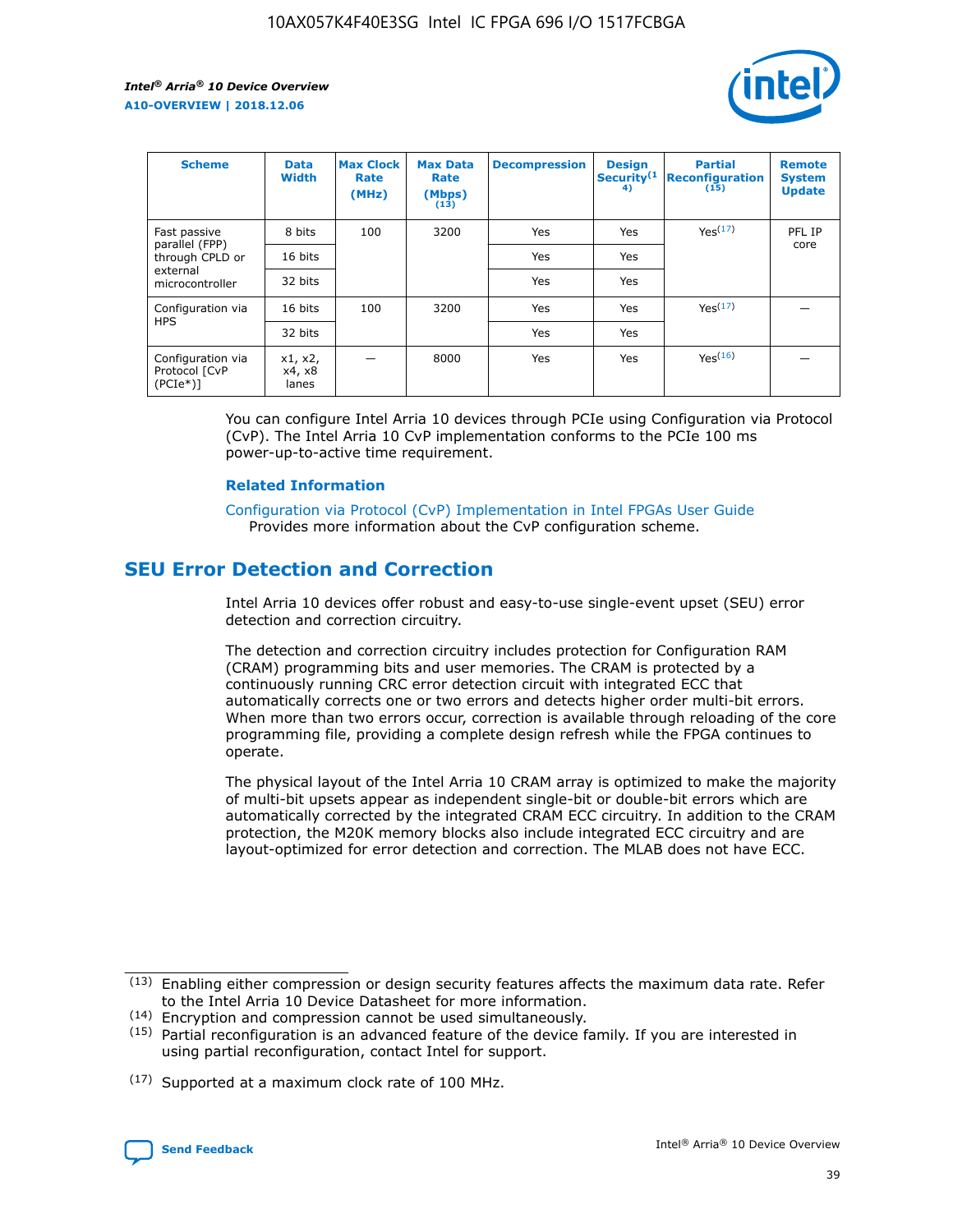

## **Power Management**

Intel Arria 10 devices leverage the advanced 20 nm process technology, a low 0.9 V core power supply, an enhanced core architecture, and several optional power reduction techniques to reduce total power consumption by as much as 40% compared to Arria V devices and as much as 60% compared to Stratix V devices.

The optional power reduction techniques in Intel Arria 10 devices include:

- **SmartVID**—a code is programmed into each device during manufacturing that allows a smart regulator to operate the device at lower core  $V_{CC}$  while maintaining performance
- **Programmable Power Technology**—non-critical timing paths are identified by the Intel Quartus Prime software and the logic in these paths is biased for low power instead of high performance
- **Low Static Power Options**—devices are available with either standard static power or low static power while maintaining performance

Furthermore, Intel Arria 10 devices feature Intel's industry-leading low power transceivers and include a number of hard IP blocks that not only reduce logic resources but also deliver substantial power savings compared to soft implementations. In general, hard IP blocks consume up to 90% less power than the equivalent soft logic implementations.

# **Incremental Compilation**

The Intel Quartus Prime software incremental compilation feature reduces compilation time and helps preserve performance to ease timing closure. The incremental compilation feature enables the partial reconfiguration flow for Intel Arria 10 devices.

Incremental compilation supports top-down, bottom-up, and team-based design flows. This feature facilitates modular, hierarchical, and team-based design flows where different designers compile their respective design sections in parallel. Furthermore, different designers or IP providers can develop and optimize different blocks of the design independently. These blocks can then be imported into the top level project.

# **Document Revision History for Intel Arria 10 Device Overview**

| <b>Document</b><br><b>Version</b> | <b>Changes</b>                                                                                                                                                                                                                                                              |
|-----------------------------------|-----------------------------------------------------------------------------------------------------------------------------------------------------------------------------------------------------------------------------------------------------------------------------|
| 2018.12.06                        | Added links to Intel Arria 10 device errata documents.<br>Removed automotive temperature option from the Intel Arria 10 GX devices.<br>Removed -3 fabric speed grade from the Intel Arria 10 GT devices.<br>Updated power options for the Intel Arria 10 GX and GT devices. |
| 2018.04.09                        | Updated the lowest $V_{CC}$ from 0.83 V to 0.82 V in the topic listing a summary of the device features.                                                                                                                                                                    |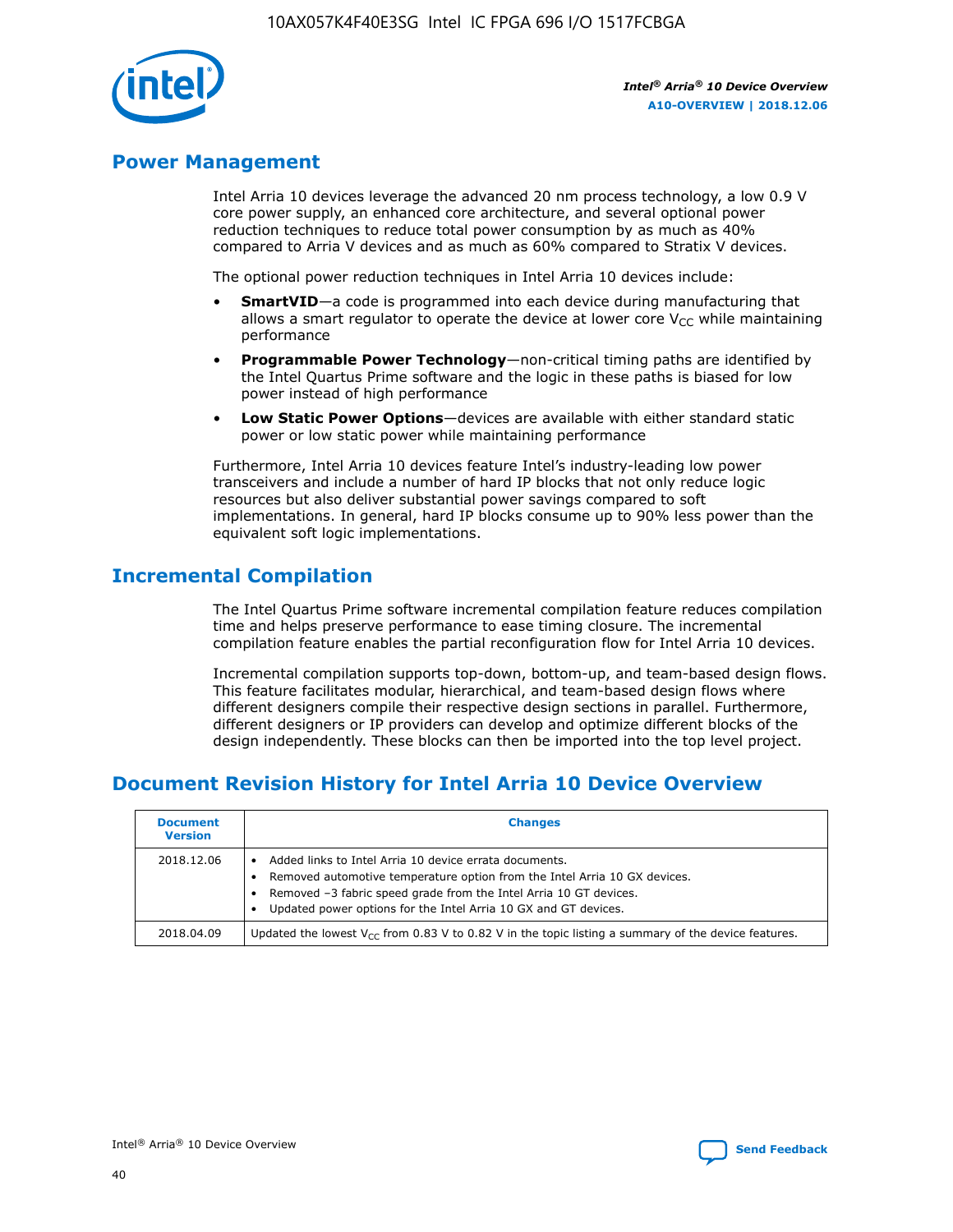$\mathsf{r}$ 



| <b>Date</b>    | <b>Version</b> | <b>Changes</b>                                                                                                                                                                                                                                                                                                                                                                                                                                                                                                                                                                                                                                                                                                                                                                                                                                                                                                                                                                                      |
|----------------|----------------|-----------------------------------------------------------------------------------------------------------------------------------------------------------------------------------------------------------------------------------------------------------------------------------------------------------------------------------------------------------------------------------------------------------------------------------------------------------------------------------------------------------------------------------------------------------------------------------------------------------------------------------------------------------------------------------------------------------------------------------------------------------------------------------------------------------------------------------------------------------------------------------------------------------------------------------------------------------------------------------------------------|
| January 2018   | 2018.01.17     | Updated the maximum data rate for HPS (Intel Arria 10 SX devices<br>external memory interface DDR3 controller from 2,166 Mbps to 2,133<br>Mbps.<br>Updated maximum frequency supported for half rate QDRII and QDRII<br>$\bullet$<br>+ SRAM to 633 MHz in Memory Standards Supported by the Soft<br>Memory Controller table.<br>Updated transceiver backplane capability to 12.5 Gbps.<br>$\bullet$<br>Removed transceiver speed grade 5 in Sample Ordering Core and<br>Available Options for Intel Arria 10 GX Devices figure.<br>Removed package code 40, low static power, SmartVID, industrial, and<br>military operating temperature support from Sample Ordering Core and<br>Available Options for Intel Arria 10 GT Devices figure.<br>Updated short reach transceiver rate for Intel Arria 10 GT devices to<br>$\bullet$<br>25.8 Gbps.<br>Removed On-Die Instrumentation - EyeQ and Jitter Margin Tool<br>support from PMA Features of the Transceivers in Intel Arria 10 Devices<br>table. |
| September 2017 | 2017.09.20     | Updated the maximum speed of the DDR4 external memory interface from<br>1,333 MHz/2,666 Mbps to 1,200 MHz/2,400 Mbps.                                                                                                                                                                                                                                                                                                                                                                                                                                                                                                                                                                                                                                                                                                                                                                                                                                                                               |
| July 2017      | 2017.07.13     | Corrected the automotive temperature range in the figure showing the<br>available options for the Intel Arria 10 GX devices from "-40°C to 100°C"<br>to "-40°C to 125°C".                                                                                                                                                                                                                                                                                                                                                                                                                                                                                                                                                                                                                                                                                                                                                                                                                           |
| July 2017      | 2017.07.06     | Added automotive temperature option to Intel Arria 10 GX device family.                                                                                                                                                                                                                                                                                                                                                                                                                                                                                                                                                                                                                                                                                                                                                                                                                                                                                                                             |
| May 2017       | 2017.05.08     | Corrected protocol names with "1588" to "IEEE 1588v2".<br>$\bullet$<br>Updated the vertical migration table to remove vertical migration<br>$\bullet$<br>between Intel Arria 10 GX and Intel Arria 10 SX device variants.<br>Removed all "Preliminary" marks.                                                                                                                                                                                                                                                                                                                                                                                                                                                                                                                                                                                                                                                                                                                                       |
| March 2017     | 2017.03.15     | Removed the topic about migration from Intel Arria 10 to Intel Stratix<br>10 devices.<br>Rebranded as Intel.<br>$\bullet$                                                                                                                                                                                                                                                                                                                                                                                                                                                                                                                                                                                                                                                                                                                                                                                                                                                                           |
| October 2016   | 2016.10.31     | Removed package F36 from Intel Arria 10 GX devices.<br>$\bullet$<br>Updated Intel Arria 10 GT sample ordering code and maximum GX<br>$\bullet$<br>transceiver count. Intel Arria 10 GT devices are available only in the<br>SF45 package option with a maximum of 72 transceivers.                                                                                                                                                                                                                                                                                                                                                                                                                                                                                                                                                                                                                                                                                                                  |
| May 2016       | 2016.05.02     | Updated the FPGA Configuration and HPS Booting topic.<br>Remove $V_{CC}$ PowerManager from the Summary of Features, Power<br>Management and Arria 10 Device Variants and packages topics. This<br>feature is no longer supported in Arria 10 devices.<br>Removed LPDDR3 from the Memory Standards Supported by the HPS<br>Hard Memory Controller table in the Memory Standards Supported by<br>Intel Arria 10 Devices topic. This standard is only supported by the<br>FPGA.<br>Removed transceiver speed grade 5 from the Device Variants and<br>Packages topic for Arria 10 GX and SX devices.                                                                                                                                                                                                                                                                                                                                                                                                    |
| February 2016  | 2016.02.11     | Changed the maximum Arria 10 GT datarate to 25.8 Gbps and the<br>minimum datarate to 1 Gbps globally.<br>Revised the state for Core clock networks in the Summary of Features<br>$\bullet$<br>topic.<br>• Changed the transceiver parameters in the "Summary of Features for<br>Arria 10 Devices" table.<br>Changed the transceiver parameters in the "Maximum Resource Counts"<br>for Arria 10 GT Devices" table.<br>• Changed the package availability for GT devices in the "Package Plan<br>for Arria 10 GT Devices" table.<br>Changed the package configurations for GT devices in the "Migration"<br>Capability Across Arria 10 Product Lines" figure.<br>continued                                                                                                                                                                                                                                                                                                                           |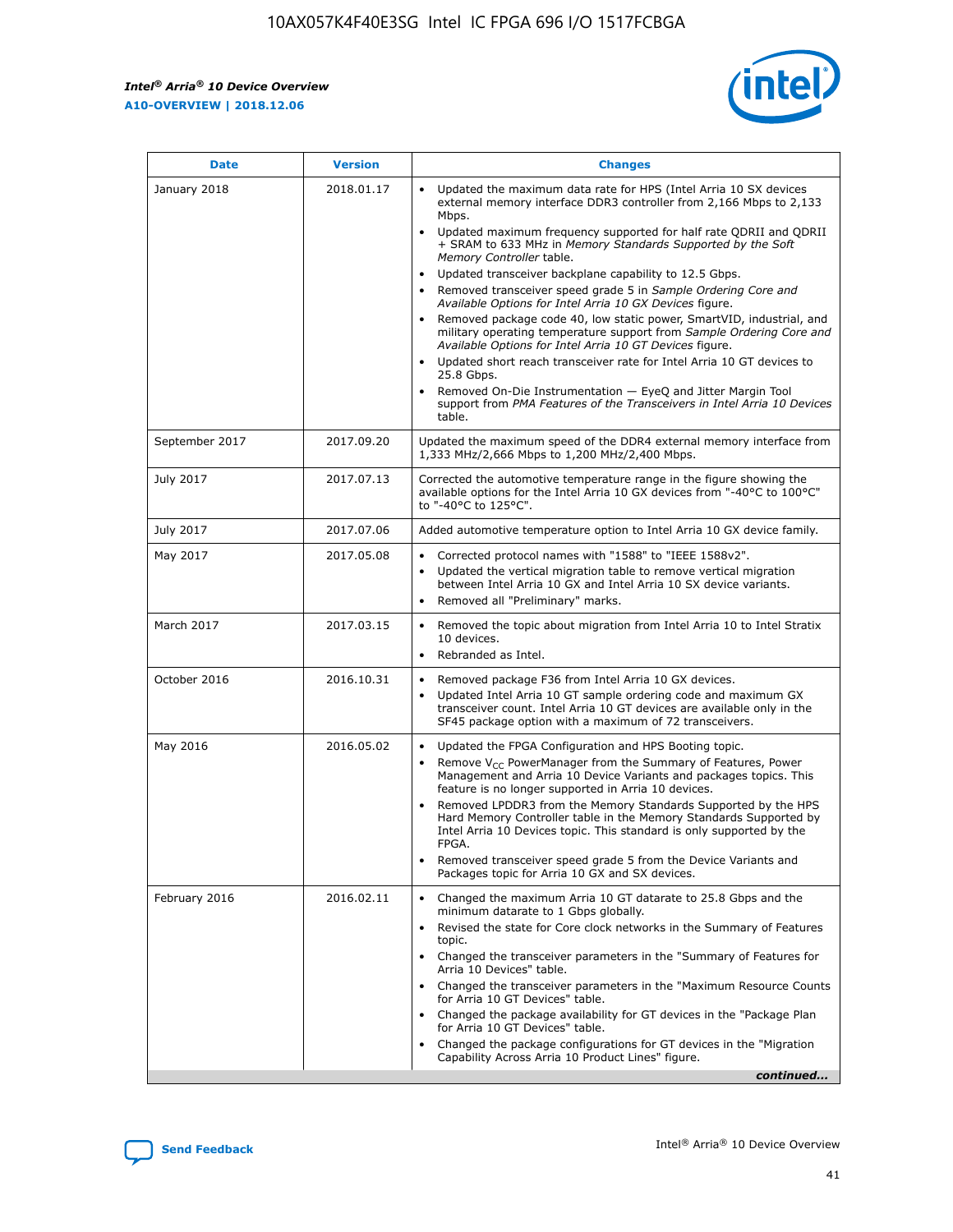

| <b>Date</b>   | <b>Version</b> | <b>Changes</b>                                                                                                                                                               |
|---------------|----------------|------------------------------------------------------------------------------------------------------------------------------------------------------------------------------|
|               |                | • Changed transceiver parameters in the "Low Power Serial Transceivers"<br>section.                                                                                          |
|               |                | • Changed the transceiver descriptions in the "Device Variants for the<br>Arria 10 Device Family" table.                                                                     |
|               |                | Changed the "Sample Ordering Code and Available Options for Arria 10<br>$\bullet$<br>GT Devices" figure.                                                                     |
|               |                | Changed the datarates for GT devices in the "PMA Features" section.                                                                                                          |
|               |                | Changed the datarates for GT devices in the "PCS Features" section.<br>$\bullet$                                                                                             |
| December 2015 | 2015.12.14     | Updated the number of M20K memory blocks for Arria 10 GX 660 from<br>2133 to 2131 and corrected the total RAM bit from 48,448 Kb to<br>48,408 Kb.                            |
|               |                | Corrected the number of DSP blocks for Arria 10 GX 660 from 1688 to<br>1687 in the table listing floating-point arithmetic resources.                                        |
| November 2015 | 2015.11.02     | Updated the maximum resources for Arria 10 GX 220, GX 320, GX 480,<br>$\bullet$<br>GX 660, SX 220, SX 320, SX 480, and SX 660.                                               |
|               |                | • Updated resource count for Arria 10 GX 320, GX 480, GX 660, SX 320,<br>SX 480, a SX 660 devices in Number of Multipliers in Intel Arria 10<br><b>Devices</b> table.        |
|               |                | Updated the available options for Arria 10 GX, GT, and SX.                                                                                                                   |
|               |                | Changed instances of Quartus II to Quartus Prime.<br>$\bullet$                                                                                                               |
| June 2015     | 2015.06.15     | Corrected label for Intel Arria 10 GT product lines in the vertical migration<br>figure.                                                                                     |
| May 2015      | 2015.05.15     | Corrected the DDR3 half rate and quarter rate maximum frequencies in the<br>table that lists the memory standards supported by the Intel Arria 10 hard<br>memory controller. |
| May 2015      | 2015.05.04     | • Added support for 13.5G JESD204b in the Summary of Features table.                                                                                                         |
|               |                | • Added a link to Arria 10 GT Channel Usage in the Arria 10 GT Package<br>Plan topic.                                                                                        |
|               |                | • Added a note to the table, Maximum Resource Counts for Arria 10 GT<br>devices.                                                                                             |
|               |                | • Updated the power requirements of the transceivers in the Low Power<br>Serial Transceivers topic.                                                                          |
| January 2015  | 2015.01.23     | • Added floating point arithmetic features in the Summary of Features<br>table.                                                                                              |
|               |                | • Updated the total embedded memory from 38.38 megabits (Mb) to<br>65.6 Mb.                                                                                                  |
|               |                | • Updated the table that lists the memory standards supported by Intel<br>Arria 10 devices.                                                                                  |
|               |                | Removed support for DDR3U, LPDDR3 SDRAM, RLDRAM 2, and DDR2.                                                                                                                 |
|               |                | Moved RLDRAM 3 support from hard memory controller to soft memory<br>controller. RLDRAM 3 support uses hard PHY with soft memory<br>controller.                              |
|               |                | Added soft memory controller support for QDR IV.<br>٠                                                                                                                        |
|               |                | Updated the maximum resource count table to include the number of<br>hard memory controllers available in each device variant.                                               |
|               |                | Updated the transceiver PCS data rate from 12.5 Gbps to 12 Gbps.<br>$\bullet$                                                                                                |
|               |                | Updated the max clock rate of PS, FPP x8, FPP x16, and Configuration<br>via HPS from 125 MHz to 100 MHz.                                                                     |
|               |                | Added a feature for fractional synthesis PLLs: PLL cascading.                                                                                                                |
|               |                | Updated the HPS programmable general-purpose I/Os from 54 to 62.<br>$\bullet$                                                                                                |
|               |                | continued                                                                                                                                                                    |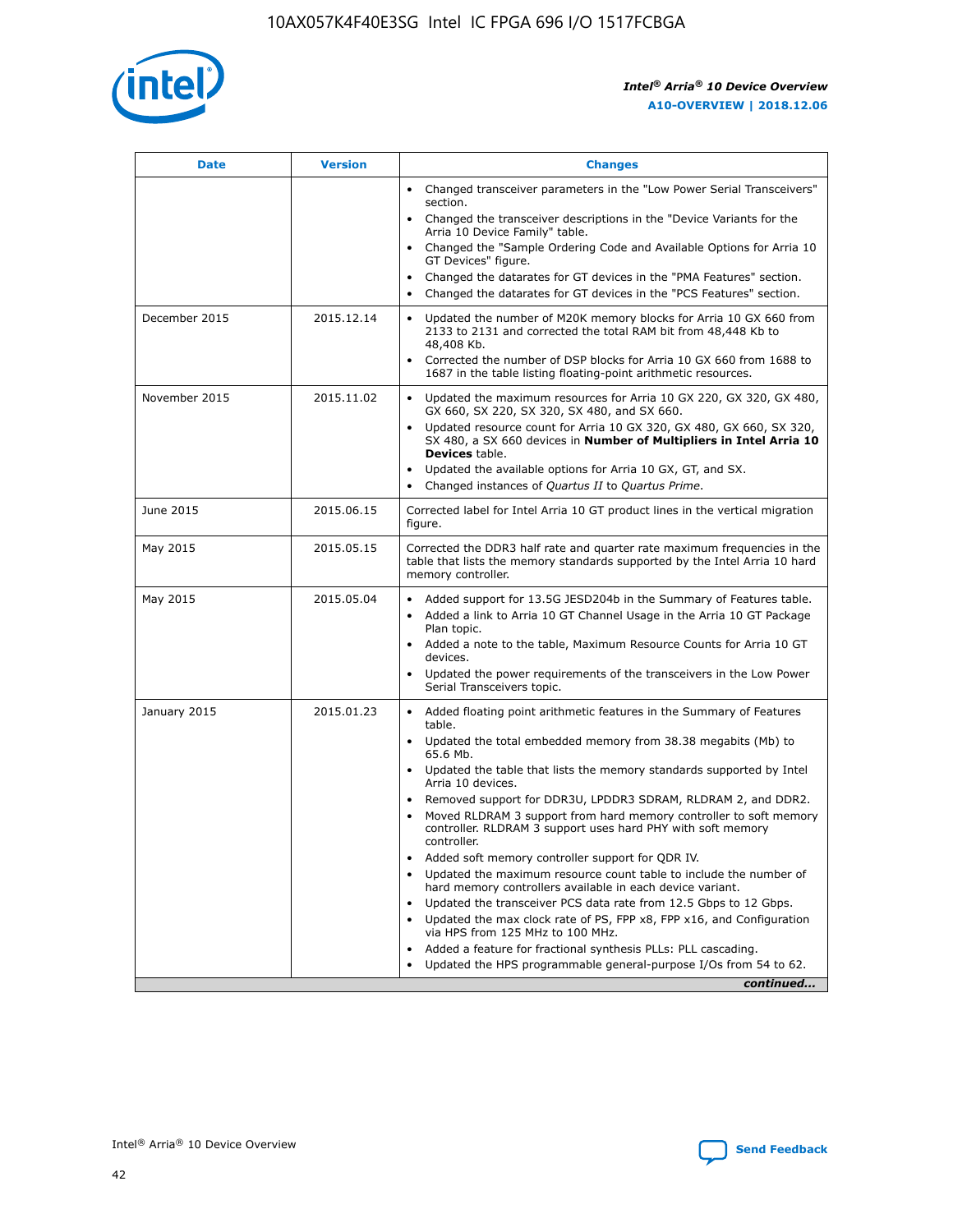r



| <b>Date</b>    | <b>Version</b> | <b>Changes</b>                                                                                                                                                                                                                                                                                                                                                                                                                                                                                                                                      |
|----------------|----------------|-----------------------------------------------------------------------------------------------------------------------------------------------------------------------------------------------------------------------------------------------------------------------------------------------------------------------------------------------------------------------------------------------------------------------------------------------------------------------------------------------------------------------------------------------------|
| September 2014 | 2014.09.30     | Corrected the 3 V I/O and LVDS I/O counts for F35 and F36 packages<br>of Arria 10 GX.<br>Corrected the 3 V I/O, LVDS I/O, and transceiver counts for the NF40<br>$\bullet$<br>package of the Arria GX 570 and 660.<br>Removed 3 V I/O, LVDS I/O, and transceiver counts for the NF40<br>package of the Arria GX 900 and 1150. The NF40 package is not<br>available for Arria 10 GX 900 and 1150.                                                                                                                                                    |
| August 2014    | 2014.08.18     | Updated Memory (Kb) M20K maximum resources for Arria 10 GX 660<br>devices from 42,660 to 42,620.<br>Added GPIO columns consisting of LVDS I/O Bank and 3V I/O Bank in<br>$\bullet$<br>the Package Plan table.<br>Added how to use memory interface clock frequency higher than 533<br>$\bullet$<br>MHz in the I/O vertical migration.<br>Added information to clarify that RLDRAM3 support uses hard PHY with<br>$\bullet$<br>soft memory controller.<br>Added variable precision DSP blocks support for floating-point<br>$\bullet$<br>arithmetic. |
| June 2014      | 2014.06.19     | Updated number of dedicated I/Os in the HPS block to 17.                                                                                                                                                                                                                                                                                                                                                                                                                                                                                            |
| February 2014  | 2014.02.21     | Updated transceiver speed grade options for GT devices in Figure 2.                                                                                                                                                                                                                                                                                                                                                                                                                                                                                 |
| February 2014  | 2014.02.06     | Updated data rate for Arria 10 GT devices from 28.1 Gbps to 28.3 Gbps.                                                                                                                                                                                                                                                                                                                                                                                                                                                                              |
| December 2013  | 2013.12.10     | Updated the HPS memory standards support from LPDDR2 to LPDDR3.<br>Updated HPS block diagram to include dedicated HPS I/O and FPGA<br>$\bullet$<br>Configuration blocks as well as repositioned SD/SDIO/MMC, DMA, SPI<br>and NAND Flash with ECC blocks.                                                                                                                                                                                                                                                                                            |
| December 2013  | 2013.12.02     | Initial release.                                                                                                                                                                                                                                                                                                                                                                                                                                                                                                                                    |